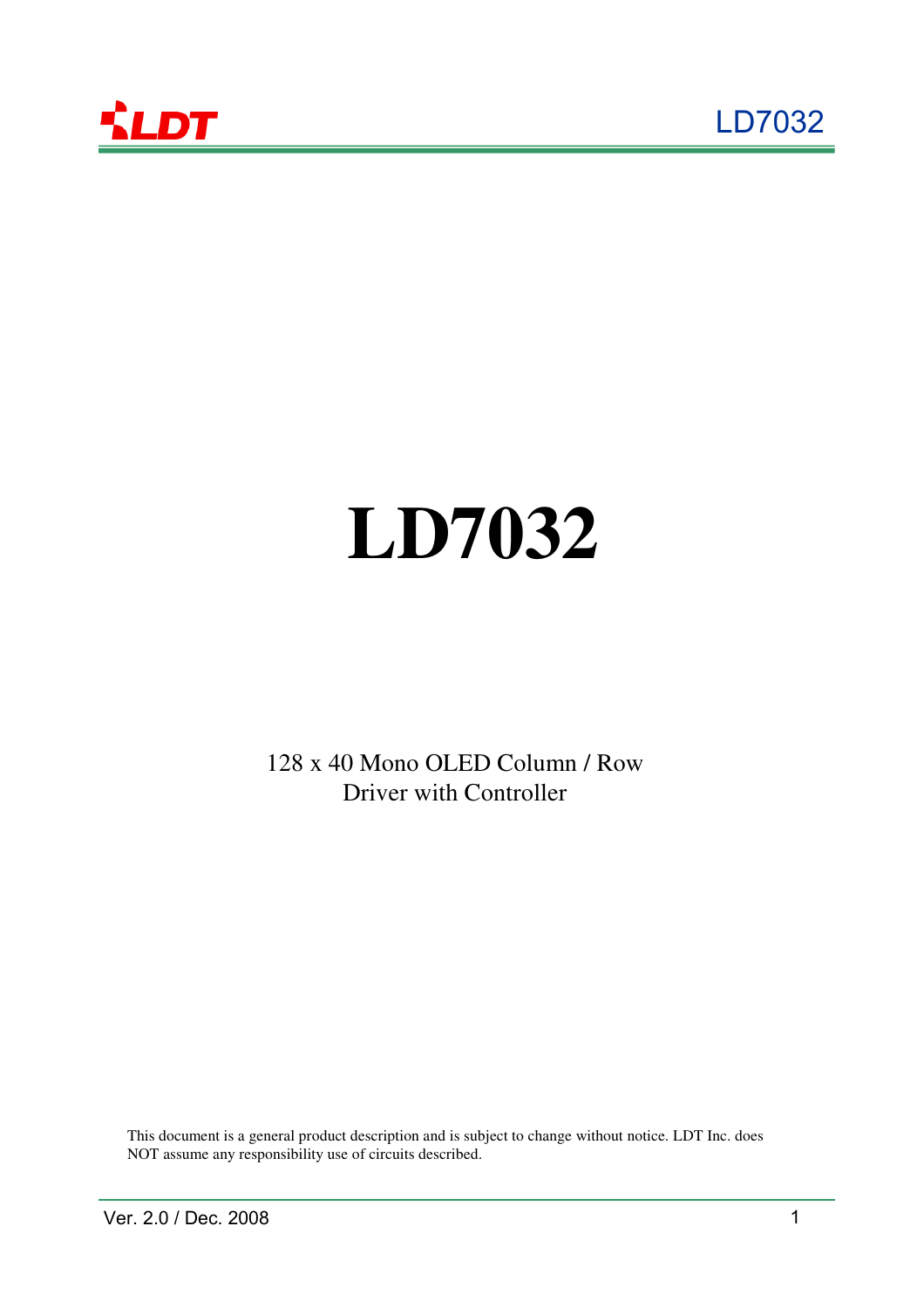

### **1. REVISION HISTORY**

| Ver | <b>CONTENS</b>                                                                                                                               | <b>DATE</b> |
|-----|----------------------------------------------------------------------------------------------------------------------------------------------|-------------|
| 1.0 | - First version                                                                                                                              | Jun. 2008   |
| 2.0 | - an addition : page7. or floating<br>- deleted "When IXS=H, CSB must be Low" in page7<br>- AC Table : VDD = $1.65 \sim 3.5V$ (page24,26,27) | Dec. 2008   |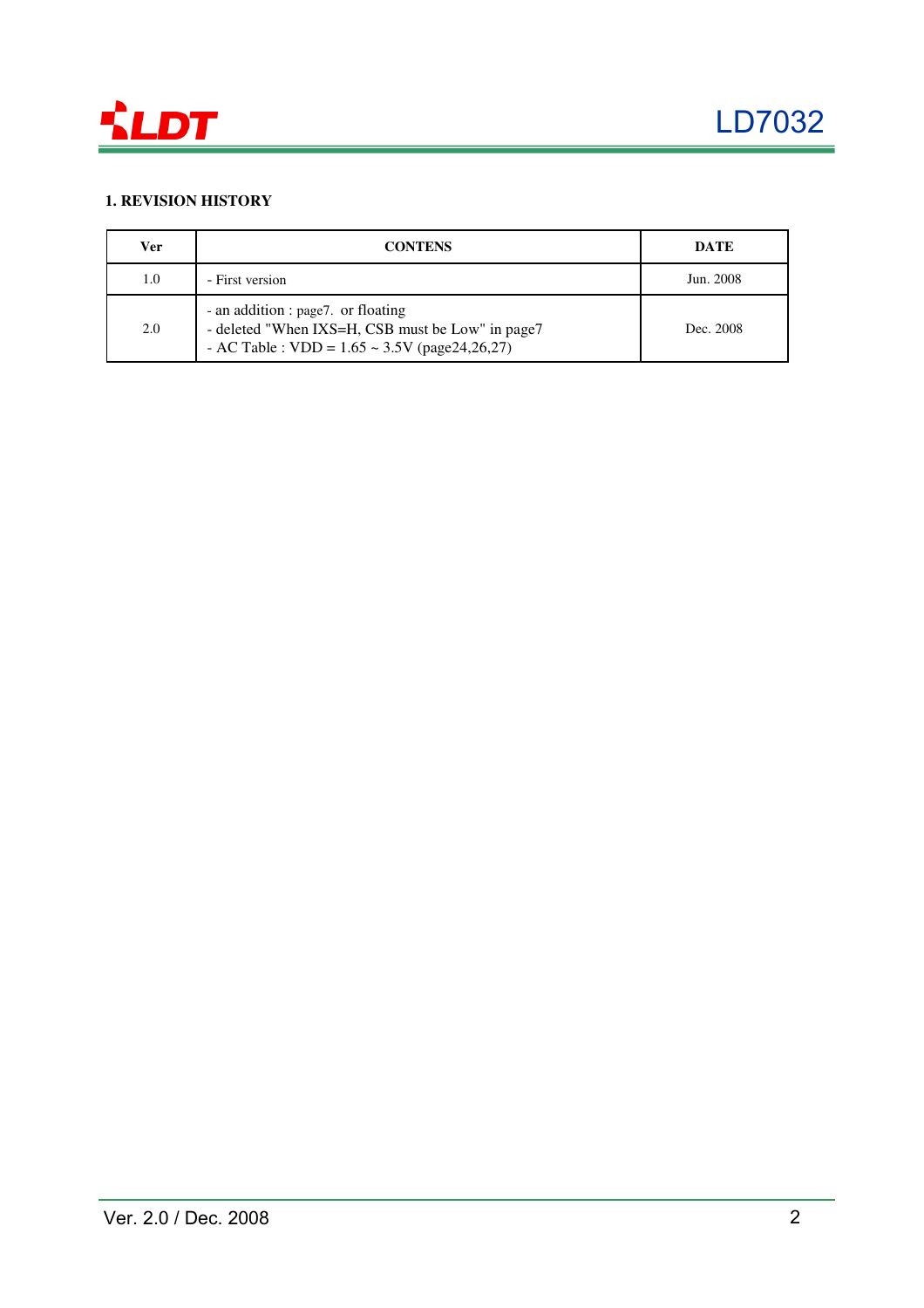

### **PART 1 CONTENTS**

| 2.             |                      |
|----------------|----------------------|
| 3.             |                      |
| 4.             |                      |
| 5 <sub>1</sub> |                      |
|                |                      |
|                |                      |
|                |                      |
|                |                      |
|                |                      |
|                |                      |
|                |                      |
|                |                      |
|                |                      |
|                |                      |
|                |                      |
|                | 5.12. Interface Mode |
|                |                      |
|                |                      |
| 7.             |                      |
|                |                      |
|                |                      |
|                |                      |
|                |                      |
|                |                      |
|                | 7.3.3. I2C Interface |
|                |                      |
|                |                      |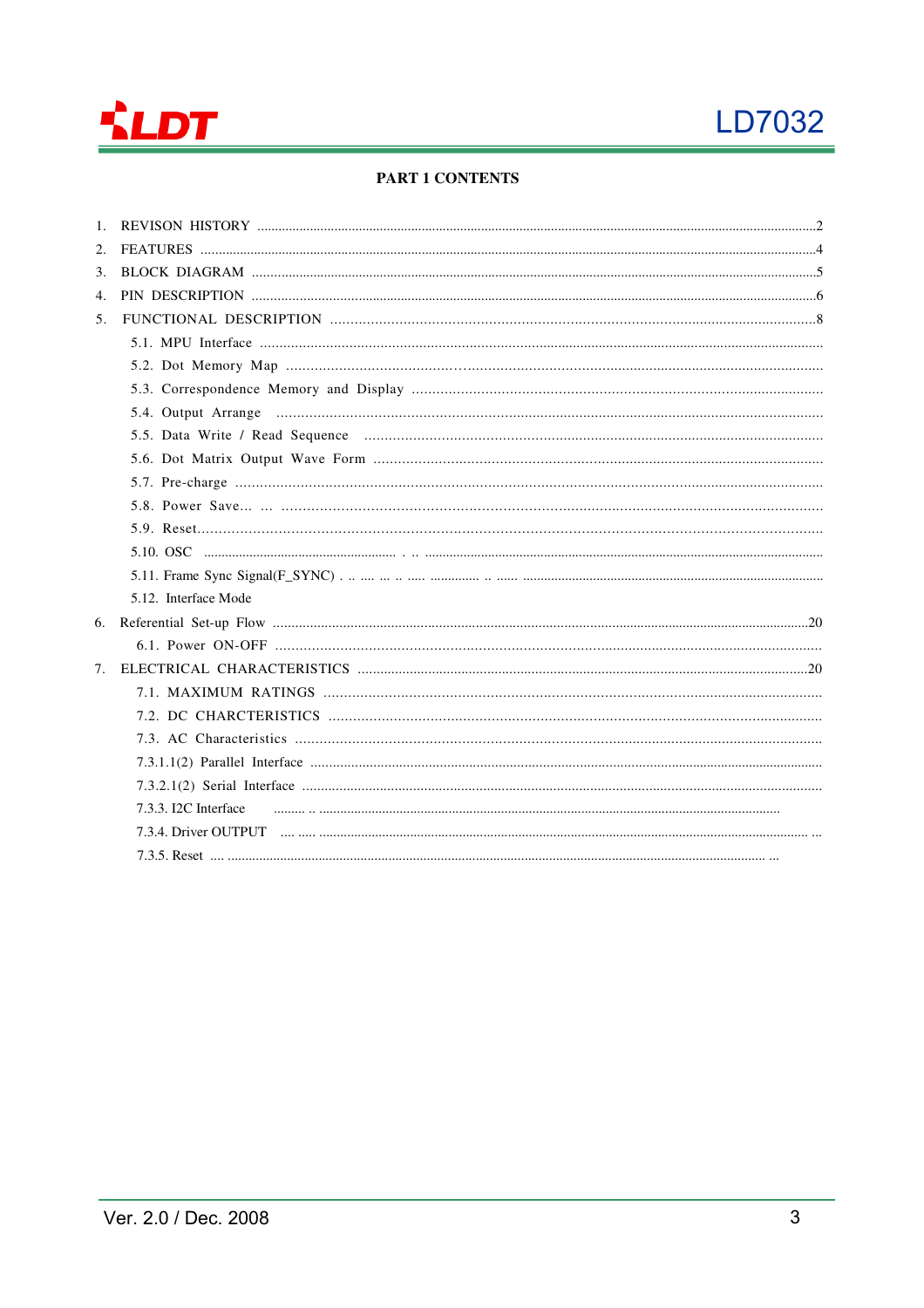

# LD7032

### **2. FEATURES**

### **Power Supply**

 $VDD: 1.65 \sim 3.5V$ VCC\_C :  $8.0 \sim 16.0$ V for Column VCC\_R :  $8.0 \sim 16.0$ V for Row

### **Display Area**

Max 128 x 40 Line

### **Graphics RAM**

Dot matrix : 128 x 1 Bit x 40 = 5,120 Bit

### **Column Driver**

Max 128 Outputs Mono Maximum Output Current = 255 uA (1 uA Step) Next Pin to Pin Current Deviation  $\pm 2.0$  (Iout = 50uA) Current Deviation at 1Chip Max-Min  $\pm$  4.0 % (Iout = 50uA) Average Current Deviation against absolute level  $\pm 6.0\%$  (Iout = 50uA) 5 Times Peak boot Current Driving

### **Row Driver**

Max 40 Outputs Variable duty ratio (1 to 40) ON resistance typical 25ohm

### **CPU Interface**

 8080 or 6800 series parallel interface Serial Peripheral Interface I2C Serial Interface

### **Screen Saver**

Screen Saver Function.

### **Oscillator**

On-chip RC oscillator

### **Frame Rate**

Variable Frame Rate (60,75,90,105,120,135)Hz

### **Crosstalk**

Crosstalk enhancement function

### **Internal regulator for row driver**

Selectable Voltage Function. ( 0.8\*VCC\_C or 0.7\*VCC\_C )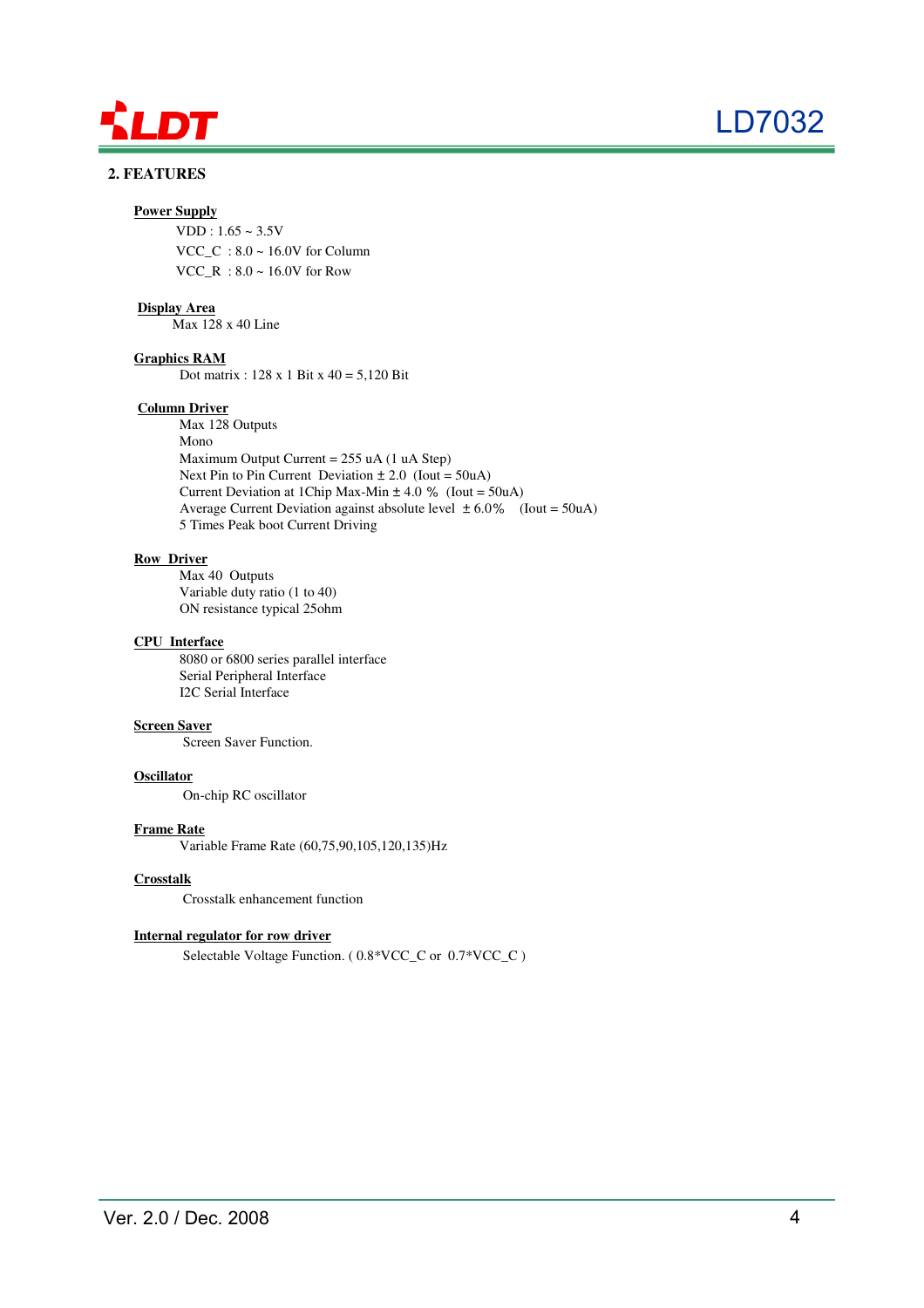

LD7032

### **3. BLOCK DIAGRAM**

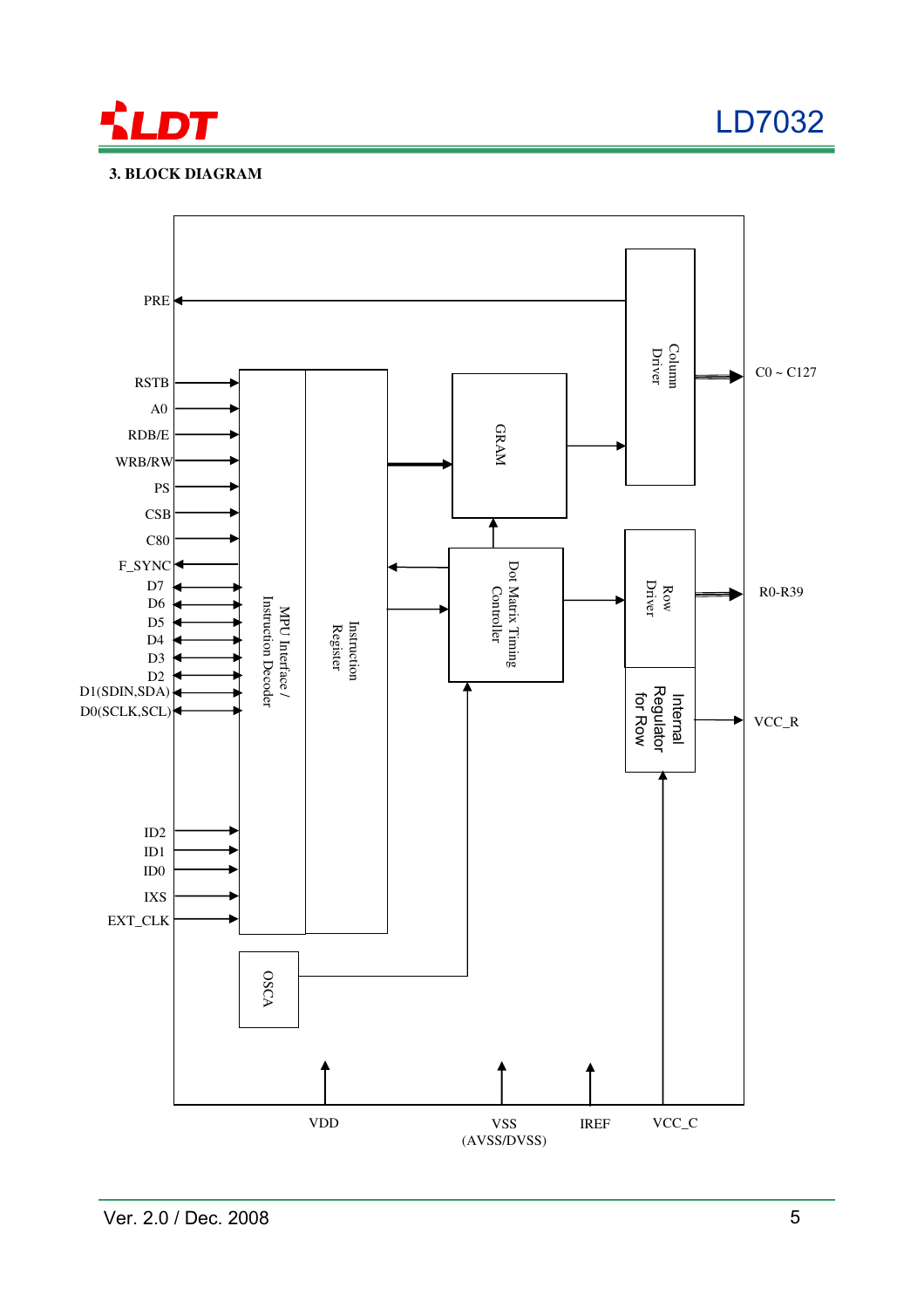

### **4. PIN DESCRIPTION**

### 4. 1. Power Supply Pins

| Signal                    | TYPE  | <b>Function</b>                                                                                                                                                                                                                                                                                                                                               |
|---------------------------|-------|---------------------------------------------------------------------------------------------------------------------------------------------------------------------------------------------------------------------------------------------------------------------------------------------------------------------------------------------------------------|
| VCC C                     |       | OELD Dot Matrix Power Supply for Column Driver                                                                                                                                                                                                                                                                                                                |
| VCC R                     | Power | OELD Dot Matrix Power Supply for Row Driver<br>If Internal Regulator for Row Scan is active, this pin is the<br>power output pin of internal row power regulator. A 4.7uF<br>capacitor is recommended to connect between VCC_R and<br>VSS. If internal row power regulator is disabled, it must be<br>connected to the external high voltage source or VCC_C. |
| <b>VDD</b>                |       | Analog and digital voltage supply.                                                                                                                                                                                                                                                                                                                            |
| <b>VSS</b><br>(AVSS/AVSS) |       | Ground pin.                                                                                                                                                                                                                                                                                                                                                   |

### 4.2. System Interface Control Pins

| Signal    | <b>TYPE</b> | Function                                       |  |
|-----------|-------------|------------------------------------------------|--|
| C80       |             | H: 68CPU L: 80CPU                              |  |
| <b>PS</b> |             | H: Parallel L: Serial                          |  |
| IXS       |             | $H: I2C$ is selected, $L: I2C$ is not selected |  |

### \*. Interface Mode Table

| Interface Mode | PS | <b>IXS</b> |
|----------------|----|------------|
| Parallel       |    | X          |
| Serial SPI     |    |            |
| Serial I2C     |    |            |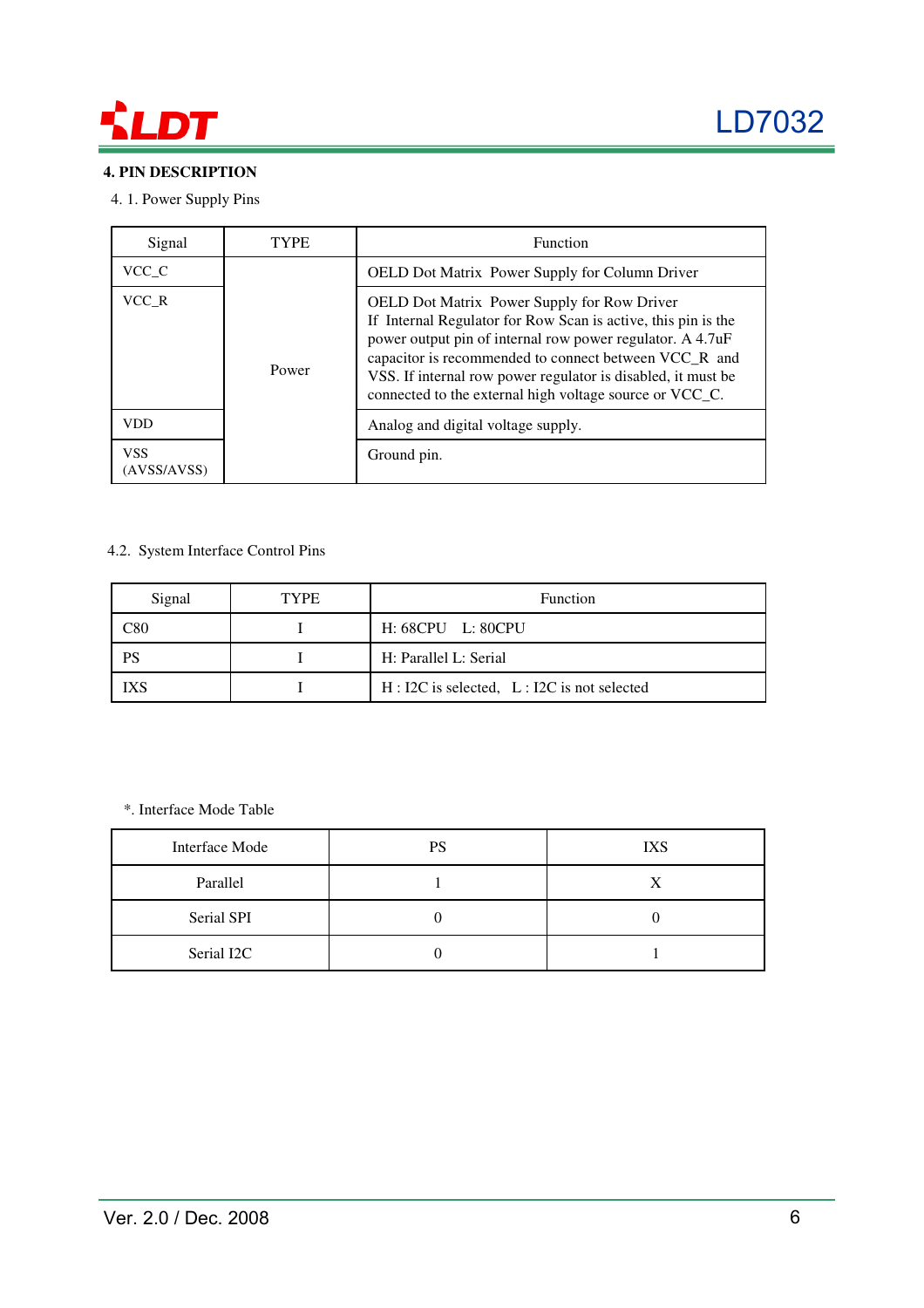

### 4.3. MPU Interface Pins

| Signal         | <b>TYPE</b>  | Function                                                                                                                                                                                                                                                                                                                                                                                                                                                                  |
|----------------|--------------|---------------------------------------------------------------------------------------------------------------------------------------------------------------------------------------------------------------------------------------------------------------------------------------------------------------------------------------------------------------------------------------------------------------------------------------------------------------------------|
| CSB            | I            | Chip Select (Active Low)                                                                                                                                                                                                                                                                                                                                                                                                                                                  |
| RDB/E          | $\bf{I}$     | Read (Active Low, 80 Interface)<br>Enable (68 Interface)                                                                                                                                                                                                                                                                                                                                                                                                                  |
| WRB/RW         | $\mathbf{I}$ | Write (Active Low, 80 Interface)<br>H:Read L:Write (68 Interface)                                                                                                                                                                                                                                                                                                                                                                                                         |
| <b>RSTB</b>    | I            | Reset (Active Low)                                                                                                                                                                                                                                                                                                                                                                                                                                                        |
| A <sub>0</sub> | I            | Address (L: command, H: Parameter)                                                                                                                                                                                                                                                                                                                                                                                                                                        |
| $D7 - D0$      | I/O          | These are 8-bit bi-directional data bus to be connected to t<br>he microprocessor's data bus.<br>When I2C interface mode is selected, D1 will be the I2C d<br>ata input (SDA) and D0 will be the I2C bus clock input (S<br>CL), and $D2 \sim D7$ should be tied VDD or VSS.<br>When serial interface mode is selected, D1 will be the seria<br>1 data input (SDIN), D0 will be the serial clock input (SCL<br>K), and $D2 \sim D7$ should be tied VDD or VSS or floating. |
| ID2~ID0        | I            | These pins configure $I^2C$ interface address. Using these<br>pins, I <sup>2</sup> C Address can be selected.                                                                                                                                                                                                                                                                                                                                                             |
| <b>IREF</b>    | $\Omega$     | This pin is the dot output current reference pin. $I_{\text{DOT}}$ is<br>derived from Iref. A resister should be connected between<br>this pin and VSS.<br>(Current Setting. Typ Resistance = $39 \text{ k}\Omega$ )<br>(Current adjustable range $\pm 30\%$ )                                                                                                                                                                                                            |
| PRE            | $\Omega$     | Pre-Charge Voltage                                                                                                                                                                                                                                                                                                                                                                                                                                                        |
| F SYNC         | $\Omega$     | Frame Sync Signal                                                                                                                                                                                                                                                                                                                                                                                                                                                         |
| EXT_CLK        | $\mathbf I$  | Test Pin.<br>This pin should be tied VDD or VSS in normal operation.                                                                                                                                                                                                                                                                                                                                                                                                      |

### 4.4. OLED Driver Pins

| Signal         | <b>TYPE</b> | Function                             |
|----------------|-------------|--------------------------------------|
| $R0$ to $R39$  |             | <b>OELD Dot Matrix Row Output</b>    |
| $C0$ to $C127$ |             | <b>OELD Dot Matrix Column Output</b> |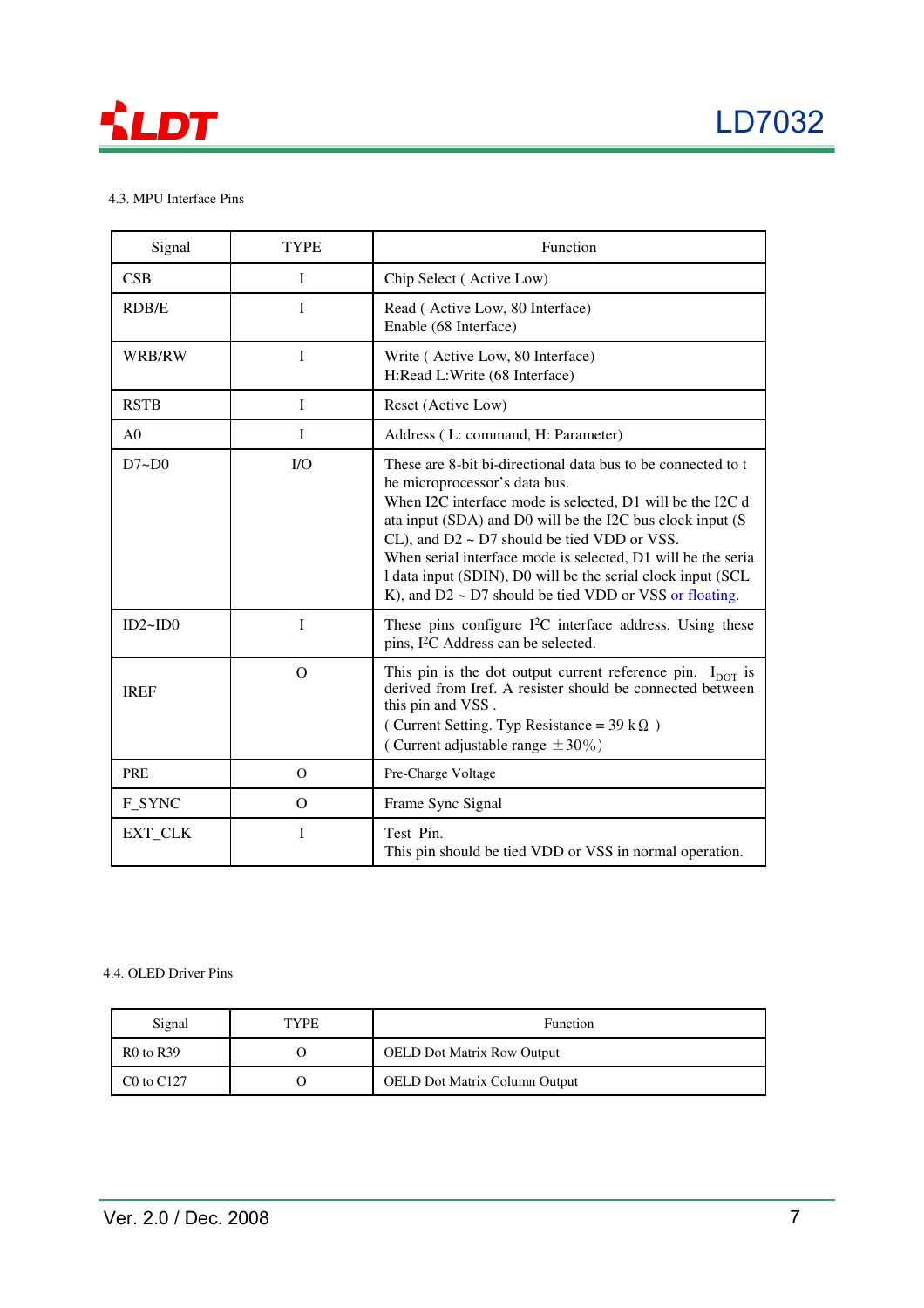

### **5. FUNCTIONAL DESCRIPTION**

### 5.1 MPU Interface

### 5.1.1. 80 Series Interface

| Function                | CSB | <b>WRB</b> | <b>RDB</b> | A0 | D[7:0]            |
|-------------------------|-----|------------|------------|----|-------------------|
| Write Command           | L   |            | Н          | L  | Command           |
| Write Parameter or Data | L   |            | Н          | H  | Parameter or Data |
| Read Parameter or Data  | ┺   | Н          |            | H  | Parameter or Data |



### ※NOTE :

- ↑ stands for rising edge of signal.
- L stands for low in signal.

H stands for high in signal.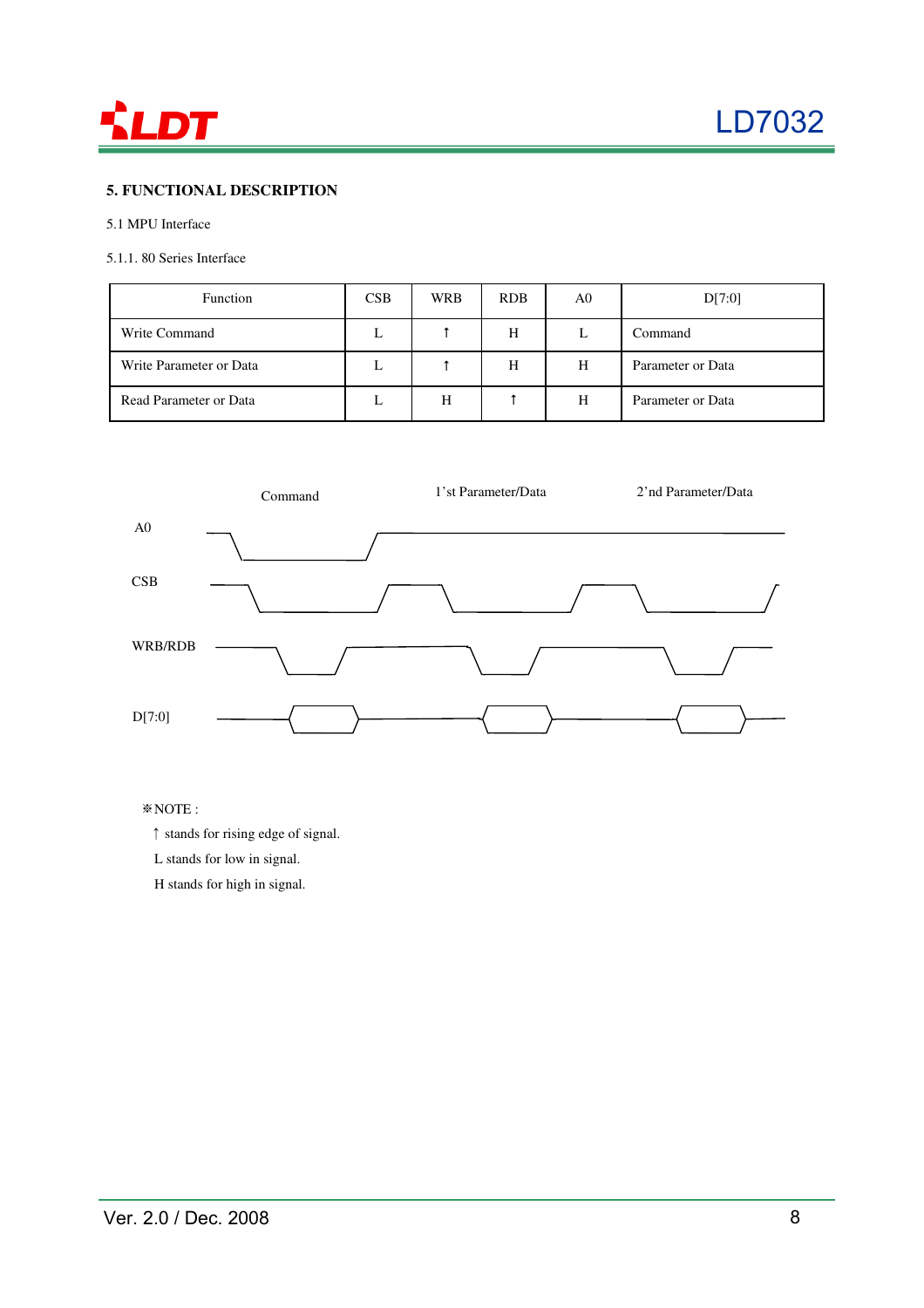

### 5.1.2. 68Series Interface

| Function             | CSB | <b>RW</b> | E | A <sub>0</sub> | D[7:0]            |
|----------------------|-----|-----------|---|----------------|-------------------|
| Write Command        | L   | н.        |   | ┶              | Command           |
| Write Parameter/Data | L   | ъ.        |   | Н              | Parameter or Data |
| Read Parameter/Data  | ட   | H         |   | H              | Parameter or Data |



### 5.1.3. Serial Interface

| <b>Function</b>      | CSB | <b>CLOCK</b> | A0 | <b>DATA</b> |
|----------------------|-----|--------------|----|-------------|
| Write Command        |     | D[0]         |    |             |
| Write Parameter/Data |     | D[0]         |    |             |



※ Notice

- All command inputs have a priority over previous commands.

- To select Parallel/Serial Interface use PS Input. (H: Parallel L: Serial)

- Serial clock (SCLK) works in the unit of 8 clocks.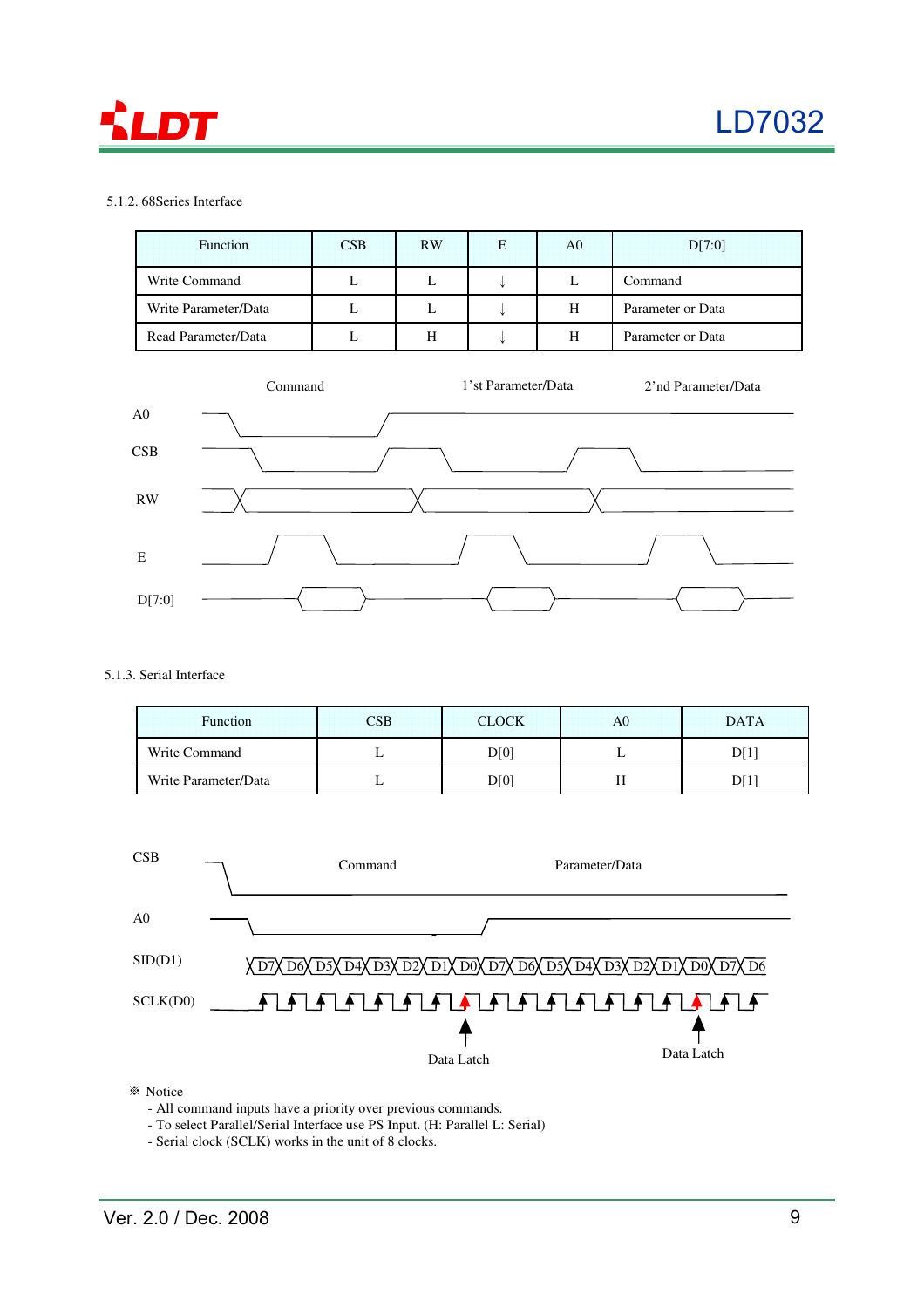

### 5.1.4. I2C Interface

The bidirectional I2C bus consists of the serial clock (SCL) and serial data (SDA) lines. Both lines must be connected to a positive supply through a pull-up resistor when connected to the output stages of a device. Data transfer may be initiated only when the bus is not busy.

I2C communication with this device is initiated by a master sending a Start condition, a high-to-low transition on the SDA input/output while the SCL input is high (see Figure 1). After the Start condition, the device address byte is sent, most significant bit (MSB) first, including the data direction bit (R/W).

After receiving the valid address byte, this device responds with an acknowledge (ACK), a low on the SDA input/output during the high of the ACK-related clock pulse.

On the I2C bus, only one data bit is transferred during each clock pulse. The data on the SDA line must remain stable during the high pulse of the clock period, as changes in the data line at this time are interpreted as control commands (Start or Stop) (see Figure 2).

A Stop condition, a low-to-high transition on the SDA input/output while the SCL input is high, is sent by the master (see Figure 1).

Any number of data bytes can be transferred from the transmitter to receiver between the Start and the Stop conditions. Each byte of eight bits is followed by one ACK bit. The transmitter must release the SDA line before the receiver can send an ACK bit. The device that acknowledges must pull down the SDA line during the ACK clock pulse so that the SDA line is stable low during the high pulse of the ACK-related clock period (see Figure 3). When a slave receiver is addressed, it must generate an ACK after each byte is received. Similarly,

the master must generate an ACK after each byte that it receives from the slave transmitter. Setup and hold times must be met to ensure proper operation.

A master receiver will signal an end of data to the slave transmitter by not generating an acknowledge (NACK) after the last byte has been clocked out of the slave. This is done by the master receiver by holding the SDA line high. In this event, the transmitter must release the data line to enable the master to generate a Stop condition.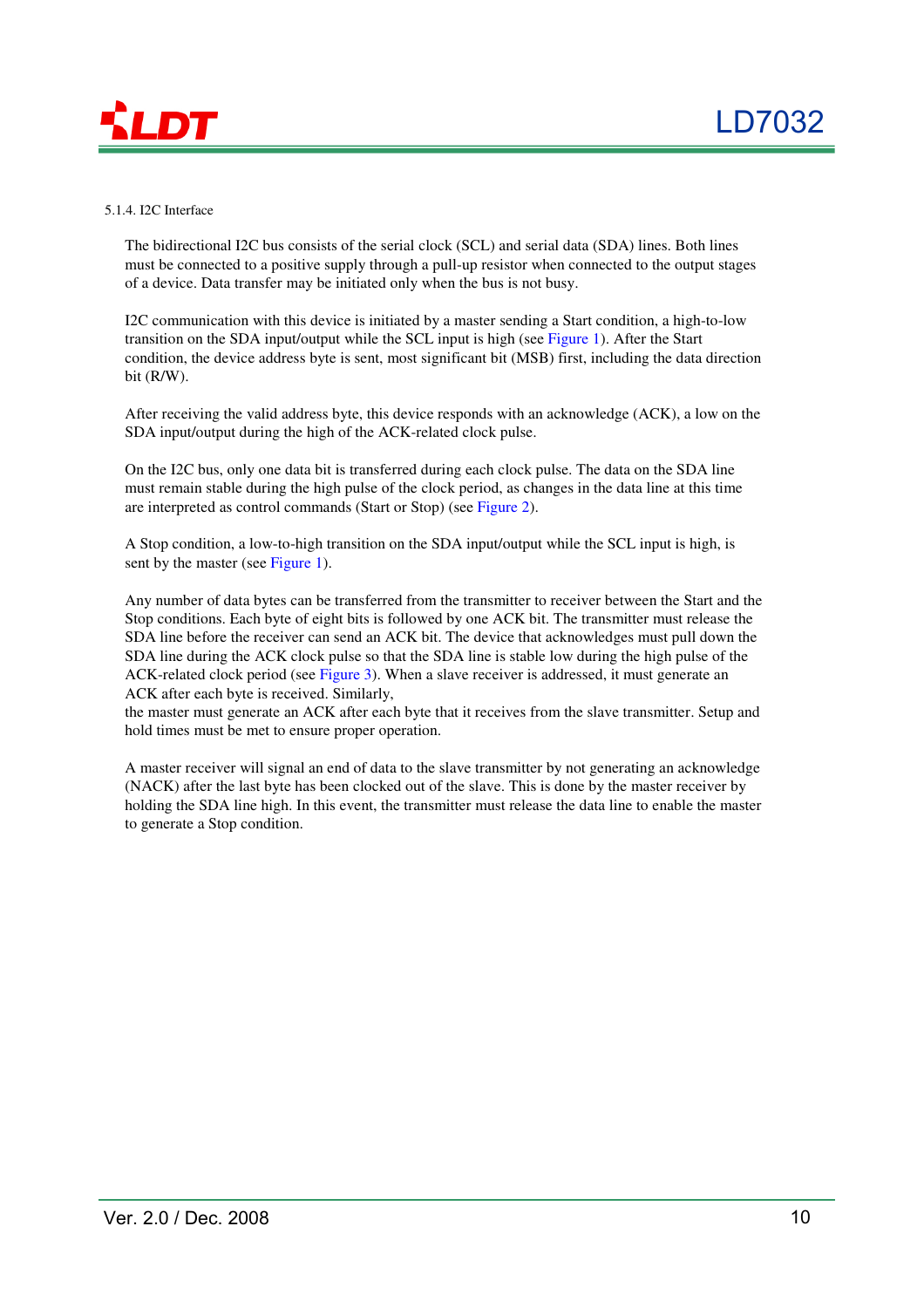







Figure 3. Acknowledgement on I2C Bus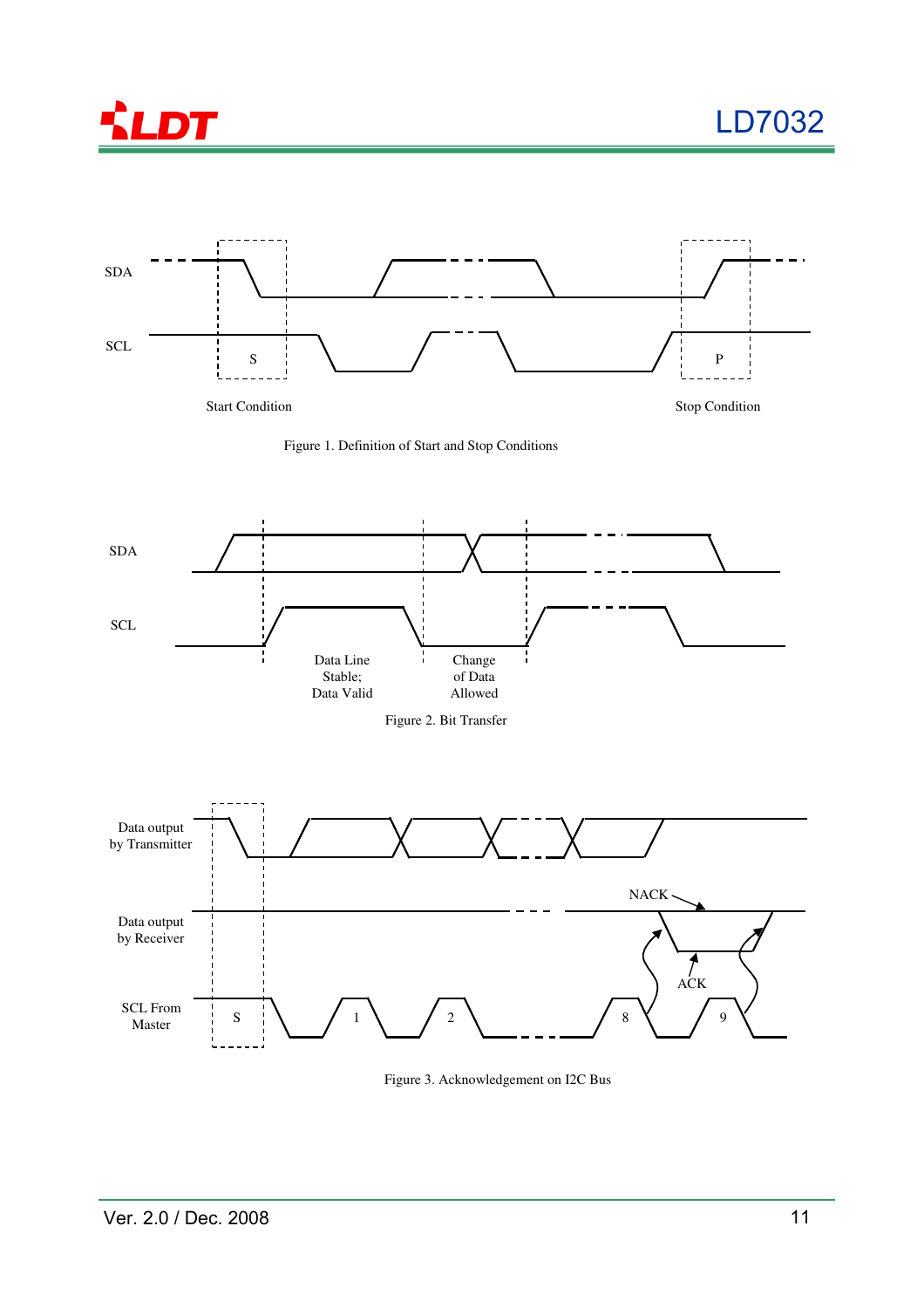

### - I2C Device ID Address

Following a START condition, the bus master must output the address of the slave it is accessing. The address is shown in Figure 4. To conserve power, no internal pull-up resistors are incorporated on the hardware selectable address pins and they must be pulled HIGH or LOW.



Figure 4. Device ID Address

The last bit of the address byte defines the operation to be performed. When set to logic 1 a read is selected, while a logic 0 selects a write operation.





Figure 5. Write Single Parameter Command



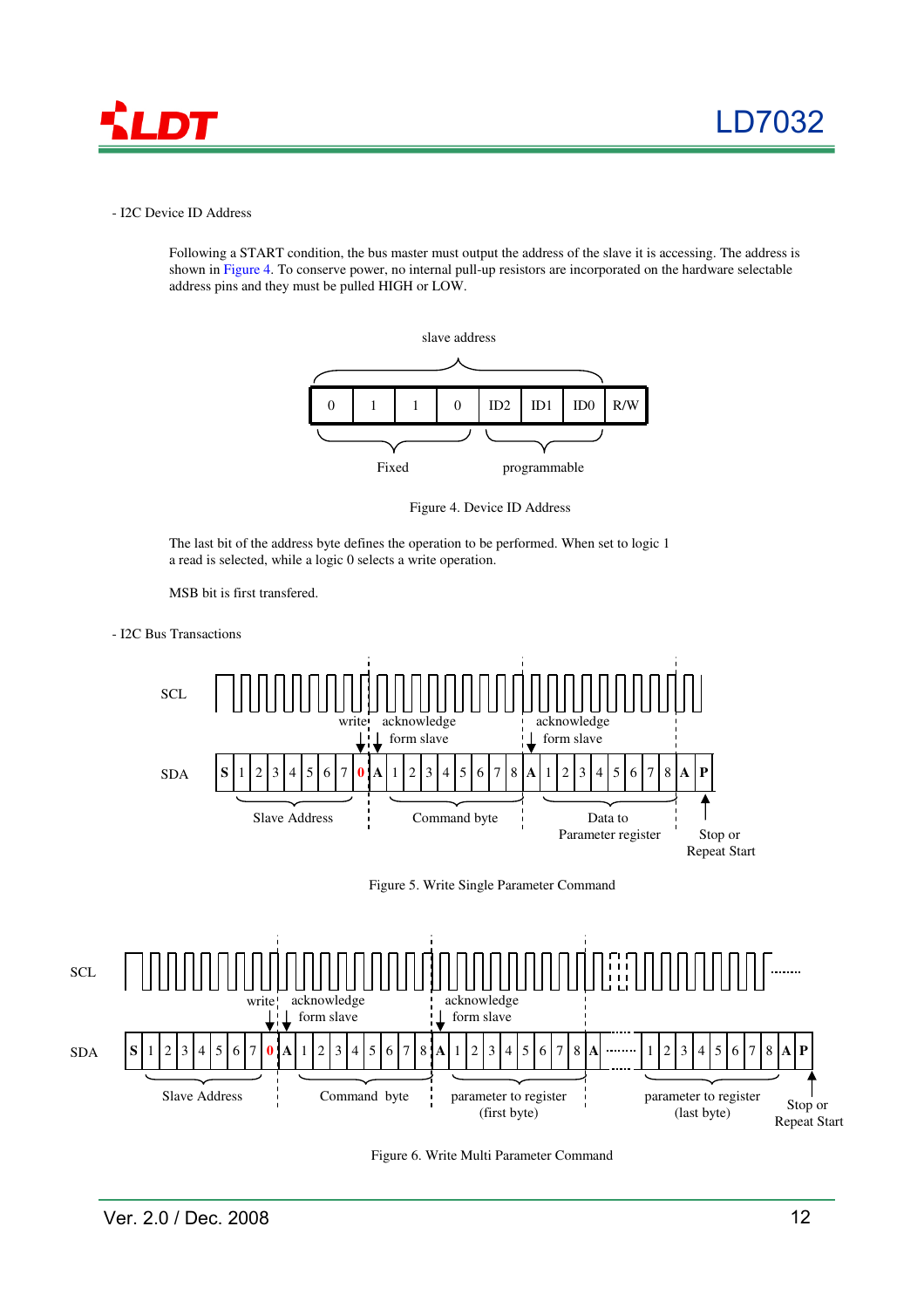



Figure 7. Read From SRAM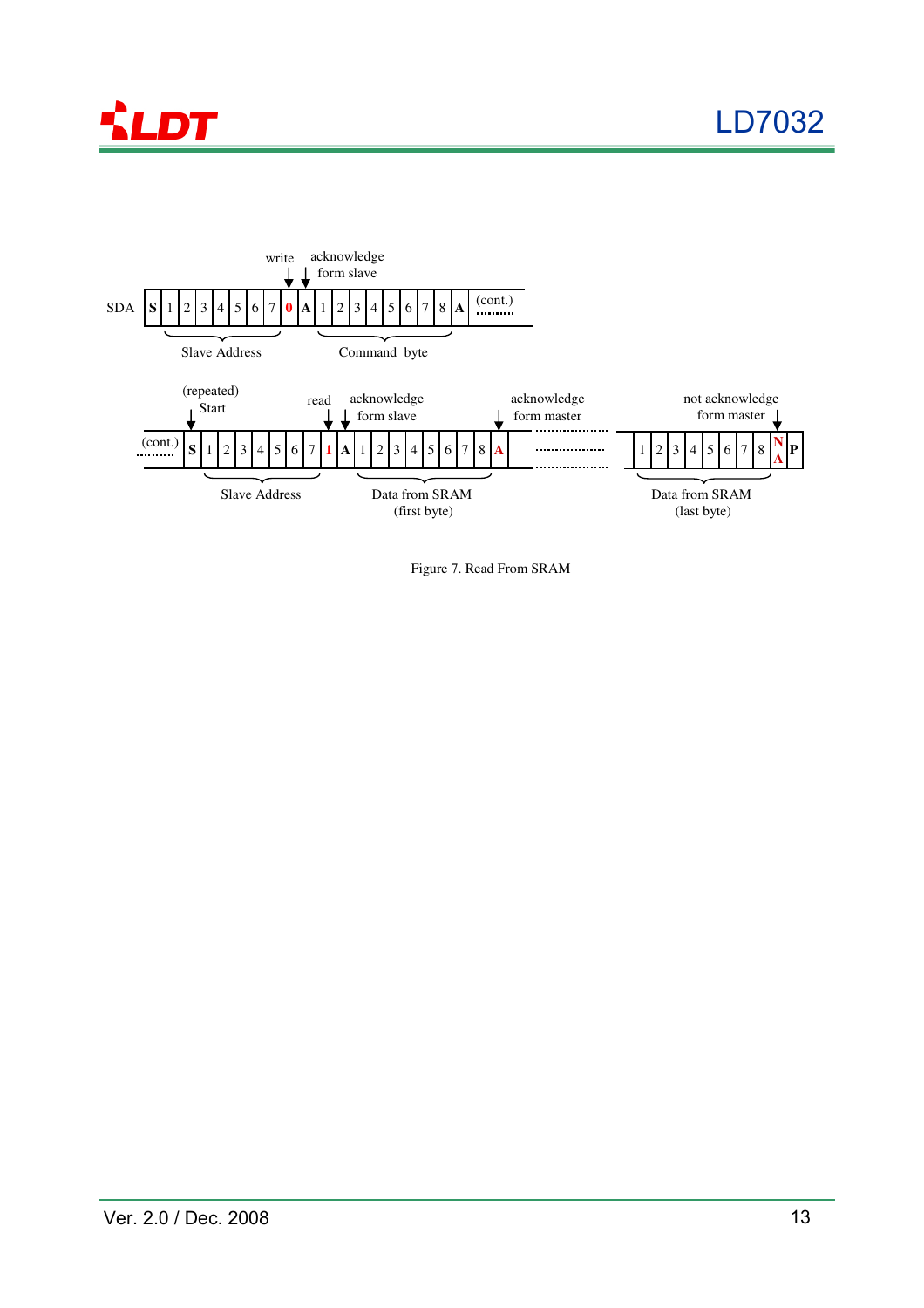

### 5.2 Dot Memory Map



Memory Size =  $16 \times 8$ Bit  $\times 40 = 5,120$  Bit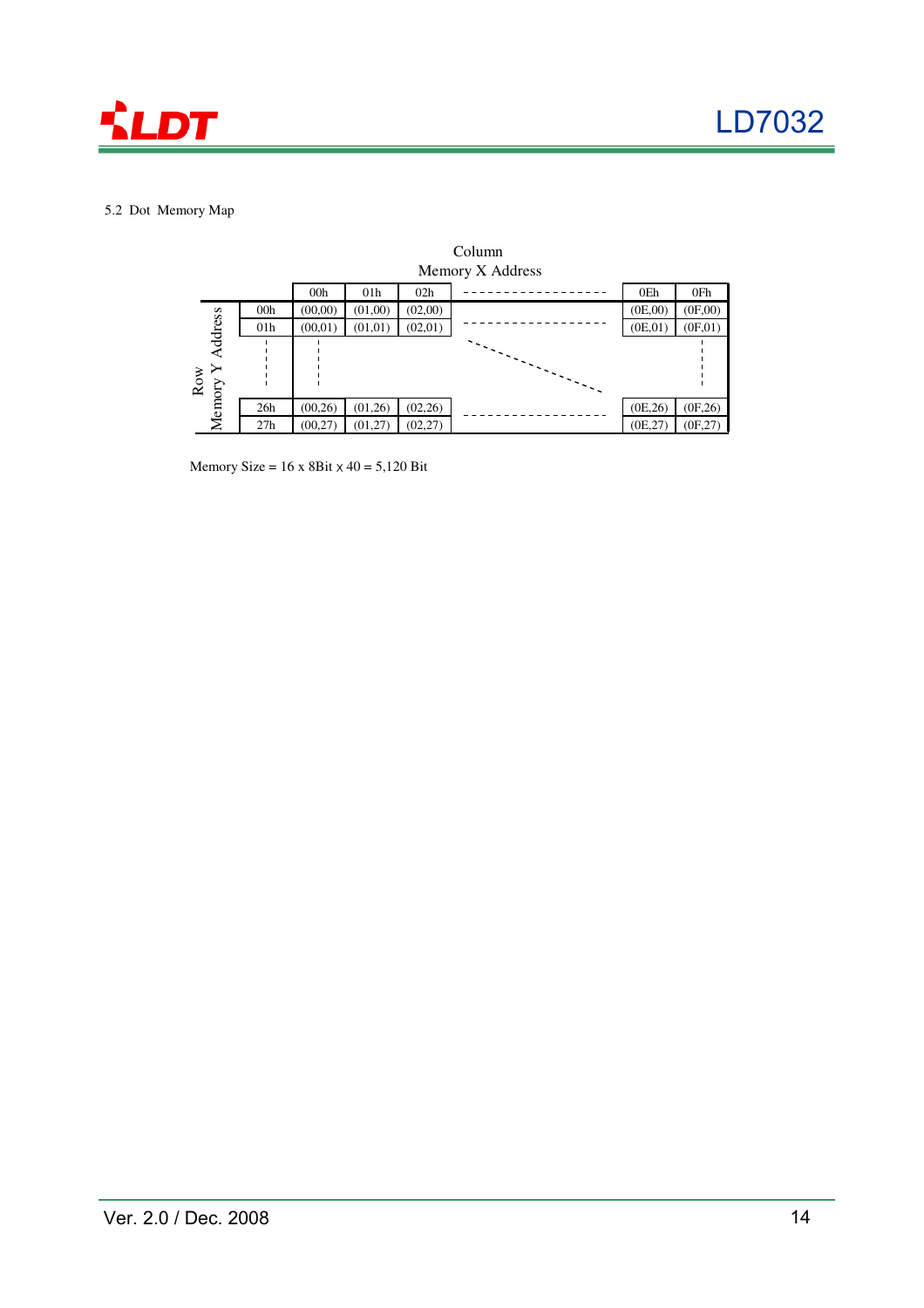

### 5.3. Correspondence Memory and Display

| Memory<br>Data<br>Write               | - "Data Writing Box" command indicate<br>memory writing area.<br>- "Writing direction" command indicate writing<br>direction (auto address increment or decrement)                                                                                                                                                                            | Memory<br>(XS,YS)<br>(XE,YE)                                                                      |
|---------------------------------------|-----------------------------------------------------------------------------------------------------------------------------------------------------------------------------------------------------------------------------------------------------------------------------------------------------------------------------------------------|---------------------------------------------------------------------------------------------------|
| Display<br>Direction                  | - "DispDirection" command indicate Row scan<br>direction.<br>- Row $R0 \Leftrightarrow Rmax$                                                                                                                                                                                                                                                  | Scan Direction<br>Display                                                                         |
| Display<br>Size                       | - "DispSize" command indicate active outputs.<br>- The column outputs out of active area always pre-<br>charge level.<br>- The row outputs out of active area always VCC_R<br>excluding display off.<br>- Scan is repeated within active area.<br>- Rows out of active row are VCC_R.<br>- "DispSize" command don't use during panel display. | <b>Active Column</b><br>Active Row<br>Display<br>Size                                             |
| Scroll<br>Area                        | - In scroll mode, display all memory area<br>regardless display size.                                                                                                                                                                                                                                                                         | Active Column<br>Active Row<br><b>BCDEF</b><br>Left Scroll<br>Act<br>il ve<br><b>DEFGA</b><br>Row |
| Memory<br>Reading<br>Start<br>Address | - "DispStart" command fix the relation of<br>memory and display coordinates.                                                                                                                                                                                                                                                                  | Momory<br>Display<br>CDAB<br>A B/C D<br><b>Start Point</b>                                        |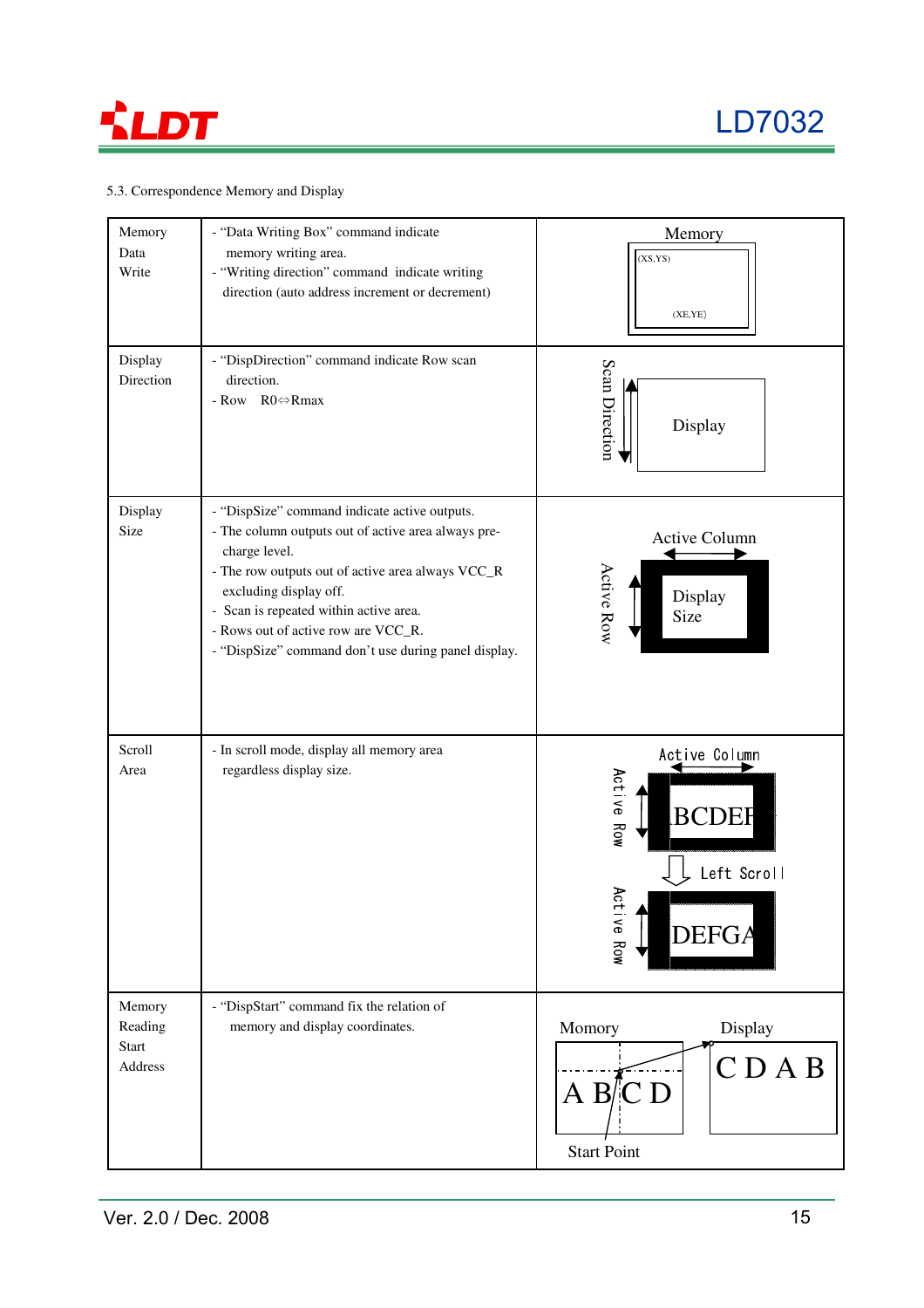



5.4. Output Arrange



5.5. Data Write / Read Sequence



Serial Interface is impossible to Data Read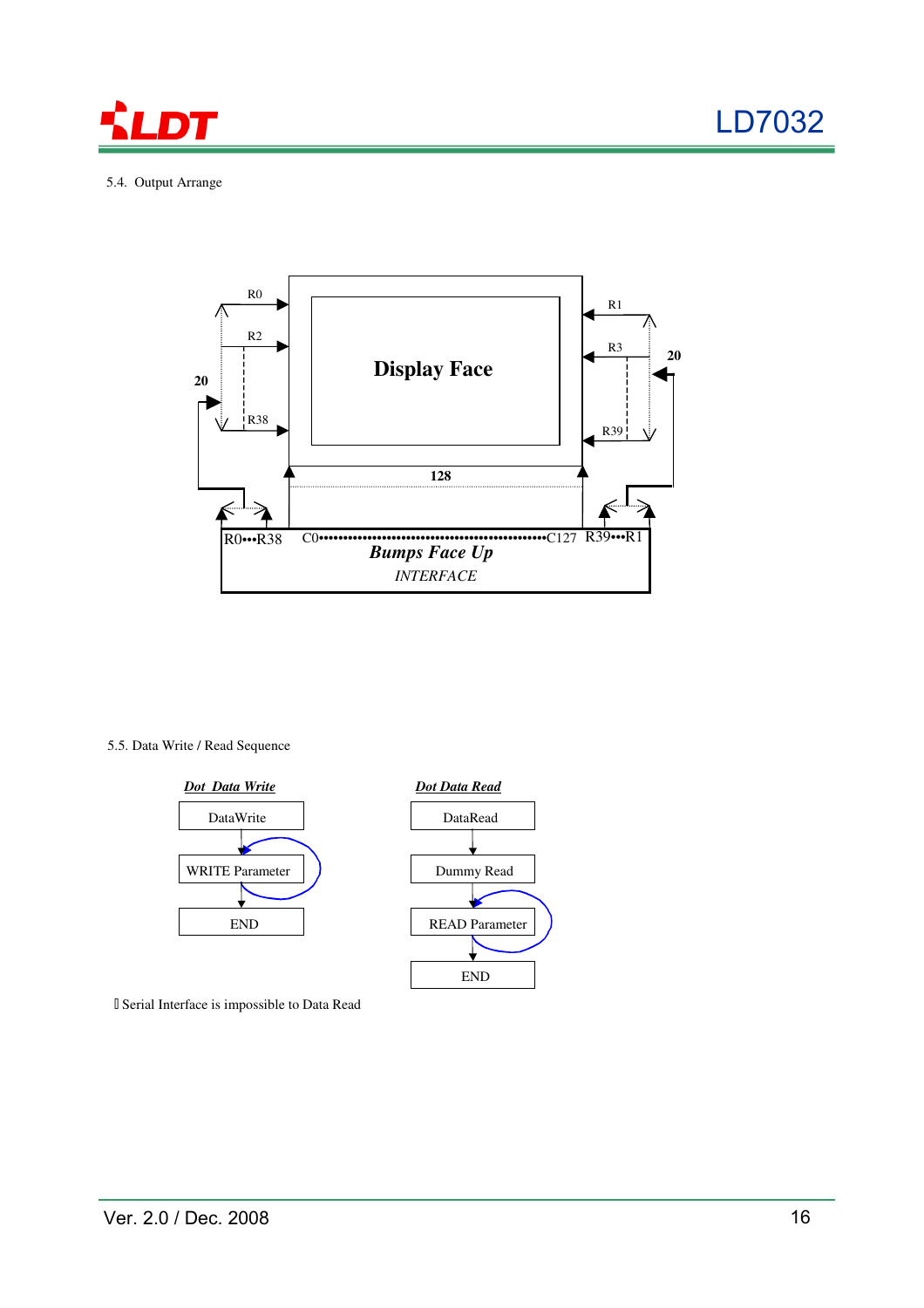

### 5.6. Dot Matrix Output Wave Form



5.7. Pre-charge

 When Pre-Charge, each column output is connected the pre-charge pin in the IC. Therefore all dot matrix column outputs have the switch between driver and pre-charge pin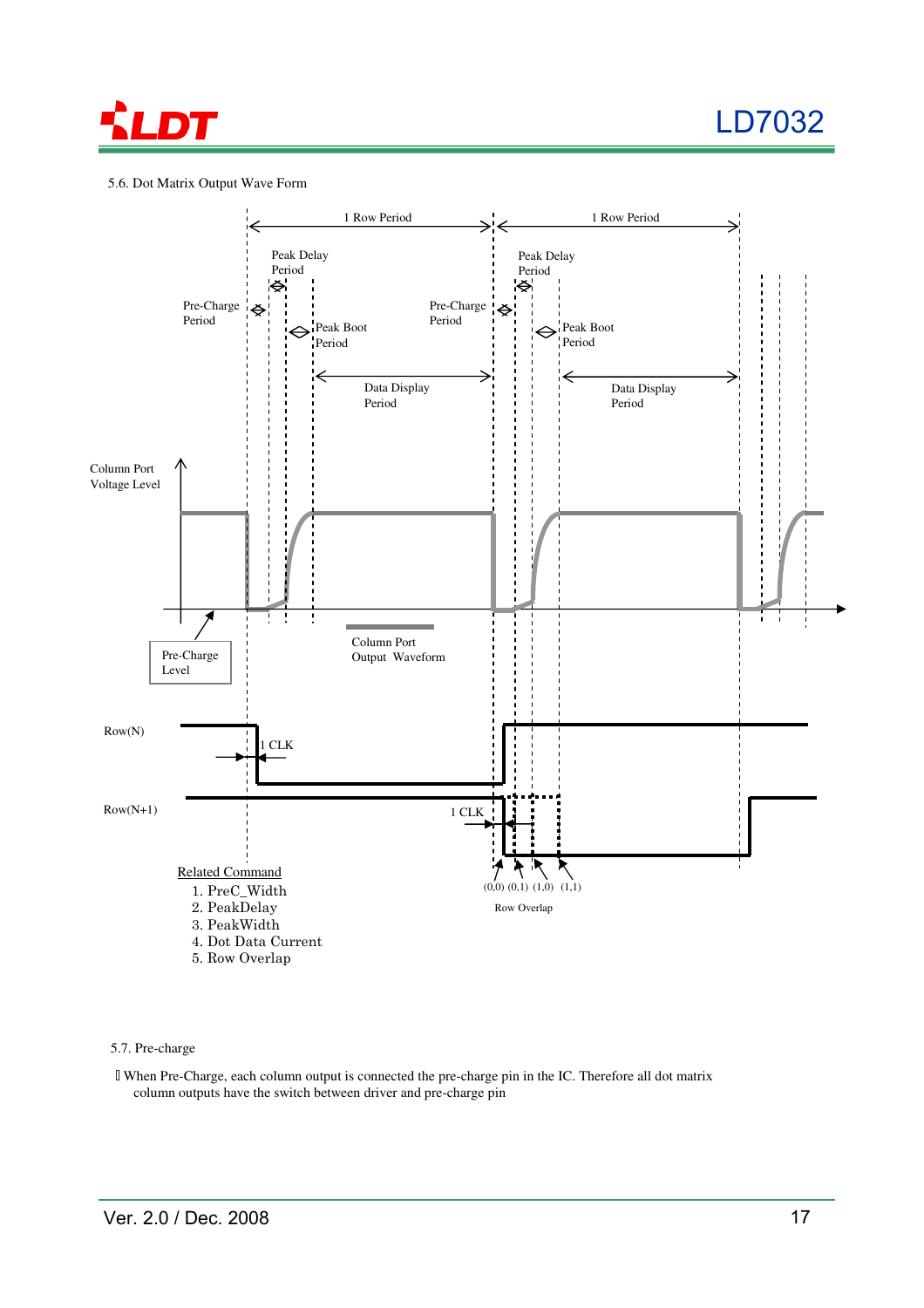

5. 8. Power Save

|            | <b>Function</b> | Display ON/OFF | <b>Stand-by</b>                         | <b>Soft Reset</b>                                  |
|------------|-----------------|----------------|-----------------------------------------|----------------------------------------------------|
|            | Command         | DISPON/OFF     | STBON/OFF                               | <b>SOFTRES</b>                                     |
| Dot Matrix | Function        | Display ON/Off | • Display-OFF<br><b>OSCA Start/Stop</b> | · Register Clear<br>• Display-OFF<br>• Stand-by-ON |

### 5. 9. Reset

When RSTB Input becomes 'L', All Register is set Default. When SOFTRES command is inputted, All Register is set Default





 In stand-by mode, oscillator is stopped. Frame frequency is adjusted by "DFRAME" command

5. 11. Frame Sync Signal ( F\_SYNC )

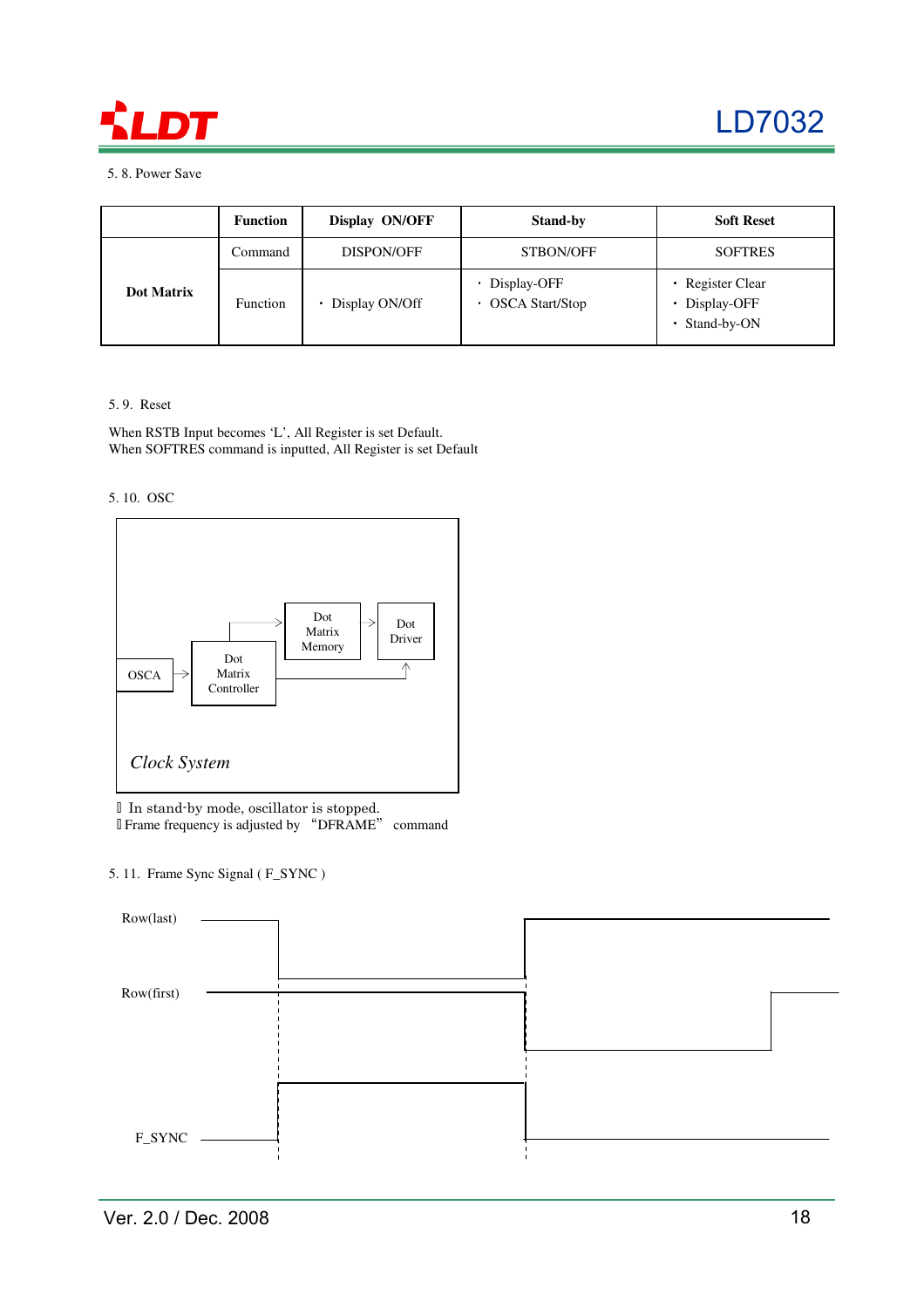

### 5. 12. Interface Mode (Data Write Only)

Dot matrix display data write mode

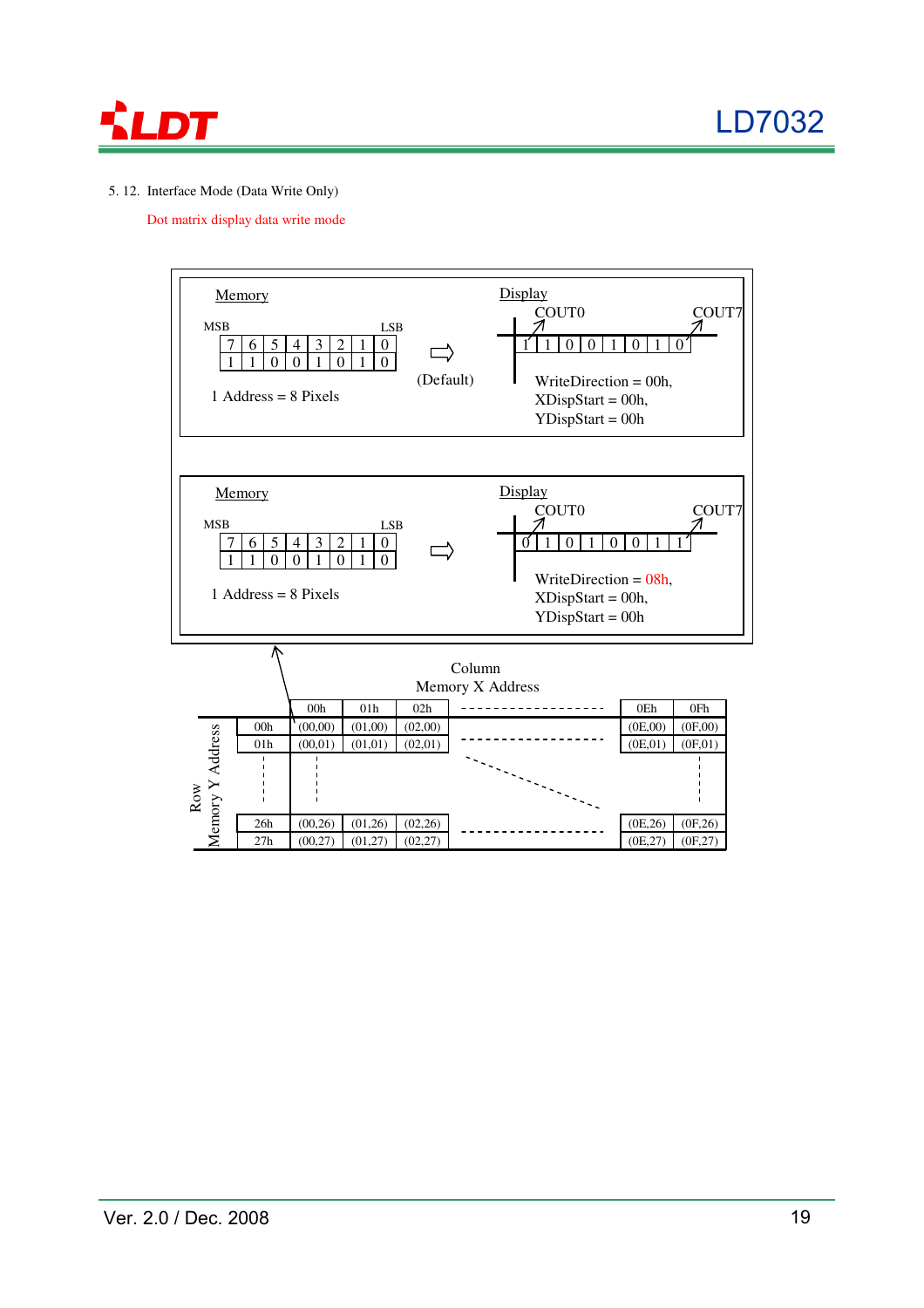

### 6. Referential Set-up Flow

6.1 Power ON-OFF



### 7. ELECTRICAL CHARACTERISTICS

### 7.1 MAXIMUM RATINGS

 $(Ta = -40~^{\circ}~85^{\circ}C)$ 

| content                   | Parameter                          | Value               | Unit          |
|---------------------------|------------------------------------|---------------------|---------------|
| <b>VDD</b>                |                                    | $-0.3 \sim +3.63$   |               |
| $VCC_C$                   | <b>Supply Voltage</b>              | $-0.3 + 18.0$       |               |
| $VCC_R$                   |                                    | $-0.3 - +18.0$      |               |
| $\rm V_{\rm IN}$          | <b>Input Voltage Range</b>         | $-0.3 \sim$ VDD+0.3 | V             |
| $V_{OUT}$                 | <b>Output Voltage Range</b>        | $-0.3 - VDD + 0.3$  |               |
| $T_{OPR}$                 | <b>Operating Temperature Range</b> | $-40\nu +85$        | $\mathcal{C}$ |
| $\mathbf{1}_{\text{STG}}$ | Storage temperature Range          | $-50$ ~+125         | °C            |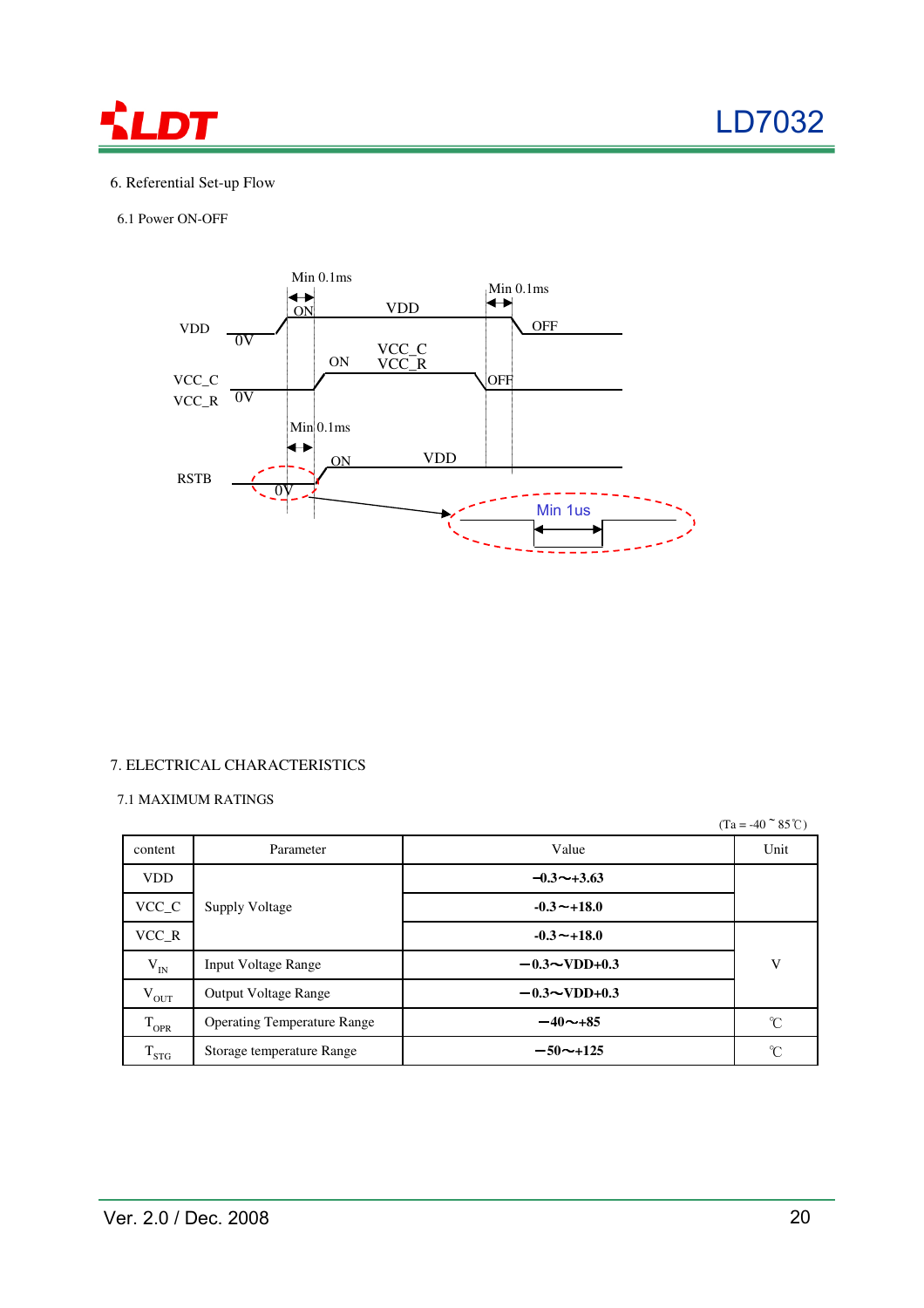

### 7.2. DC CHARACTERISTICS

| Symbol           | Parameter                                         | Conditions                                              | Related<br>Pins   | MIN                      | TYP                                   | <b>MAX</b>          | <b>UNIT</b>   |
|------------------|---------------------------------------------------|---------------------------------------------------------|-------------------|--------------------------|---------------------------------------|---------------------|---------------|
| VCC_C            | Operating Voltage for Column                      | L.                                                      | $VCC_C$           | 8                        | L.                                    | 16                  |               |
| VCC_R            | Operating Voltage for Row                         |                                                         | $VCC_R$           | 8                        | $\overline{a}$                        | 16                  |               |
| <b>VDD</b>       | Logic Power 1                                     |                                                         | <b>VDD</b>        | 1.65                     | 1.8<br>2.8                            | 3.5                 |               |
| V <sub>IH</sub>  | High Logic Input Level                            |                                                         | Logical<br>Input  | $0.8*VDD$                |                                       | <b>VDD</b>          |               |
| $\rm V_{\rm IL}$ | Low Logic Input Level                             |                                                         | Logical<br>Input  | $\mathbf{0}$             | $\overline{\phantom{0}}$              | $0.2*VDD$           | V             |
| $\rm V_{OH}$     | High Logic Output Level                           | $Iout = -100uA$                                         | Logical<br>Output | $0.9*VDD$                | $\overline{\phantom{0}}$              | <b>VDD</b>          |               |
| $V_{OL}$         | Low Logic Output Level                            | $Iout = 100uA$                                          | Logical<br>Output | $\boldsymbol{0}$         |                                       | $0.1*VDD$           |               |
| IIL              | Input Leakage Current                             |                                                         |                   | $-1.0$                   |                                       | $+1.0$              | uA            |
| FOSC1            | Oscillator Frequency<br>For Dot Matrix            | $VDD = 2.8V$<br>$VDD = 1.8V$                            |                   | 0.9<br>0.82              | 1.0<br>0.91                           | 1.1<br>$\mathbf{1}$ | MHz           |
| <b>IRVCC</b>     | VCC_R Power Regulator<br><b>Output Voltage</b>    | $VCC_R = 0.8*VCC_C$<br>$I_{\text{VCC R}} = 5 \text{mA}$ | $VCC_R$           | $0.75*$<br>VCC_C         | $0.8*$<br><b>VCC</b><br>$\mathcal{C}$ | $0.85*$<br>$VCC_C$  | V             |
| Cptp1            | Output Current Pin to Pin Even<br>$ness * 1)$     | $Iout = 50uA$                                           | $C0-127$          | $-2.0$                   | $\overline{\phantom{0}}$              | $+2.0$              | $\%$          |
| Calp1            | <b>Output Current</b><br>Evenness *2)             | $Iout = 50uA$                                           | $C0-127$          | $-4.0$                   |                                       | $+4.0$              | $\%$          |
| Cchip1           | <b>Output Current</b><br>Absolute Correctness *3) | $Iout = 50uA$                                           | $CO-127$          | $-6.0$                   | $\overline{\phantom{0}}$              | $+6.0$              | $\frac{0}{0}$ |
| Cptp3            | Peak boot<br>Pin to Pin Evenness *1)              | Ioutpeak = $250uA$                                      | $CO-127$          | $-2.0$                   | $\overline{\phantom{0}}$              | $+2.0$              | $\frac{0}{0}$ |
| Calp3            | Peak boot Evenness *2)                            | Ioutpeak = $250uA$                                      | $C0-127$          | $-4.0$                   | $\overline{\phantom{0}}$              | $+4.0$              | $\%$          |
| Cchip3           | Peak boot Absolute Correctness<br>$*3)$           | $Ioutpeak = 250uA$                                      | $C0-127$          | $-6.0$                   | $\overline{\phantom{0}}$              | $+6.0$              | $\%$          |
| Rrg              | $ROW - Vss$<br><b>ON Resistance</b>               | $IOL=35mA$                                              | R0-R39            | $\overline{\phantom{a}}$ | 25                                    | 40                  | Ω             |
| Rr               | ROW VCC_R<br>ON Resistance                        | $IOL=1mA$                                               | R0-R39            | $\overline{\phantom{a}}$ | $\mathbf{1}$                          | $\mathfrak{Z}$      | $k\Omega$     |

NOTICE:

\*1)  $(Ik - I k+1)/Iavg$  :  $(k = 0 to 127)$ ,  $Iavg = \sum (Ik) / 128$  :  $(k = 0 to 127)$ 

- \*2) (Imax Iavg) / Iavg , (Imin Iavg) / Iavg , Iavg =  $\Sigma$  ( Ik ) / 128 : ( k = 0 to 127 )
- \*3) (Iavg-Iref(SPEC)) / Iref(SPEC)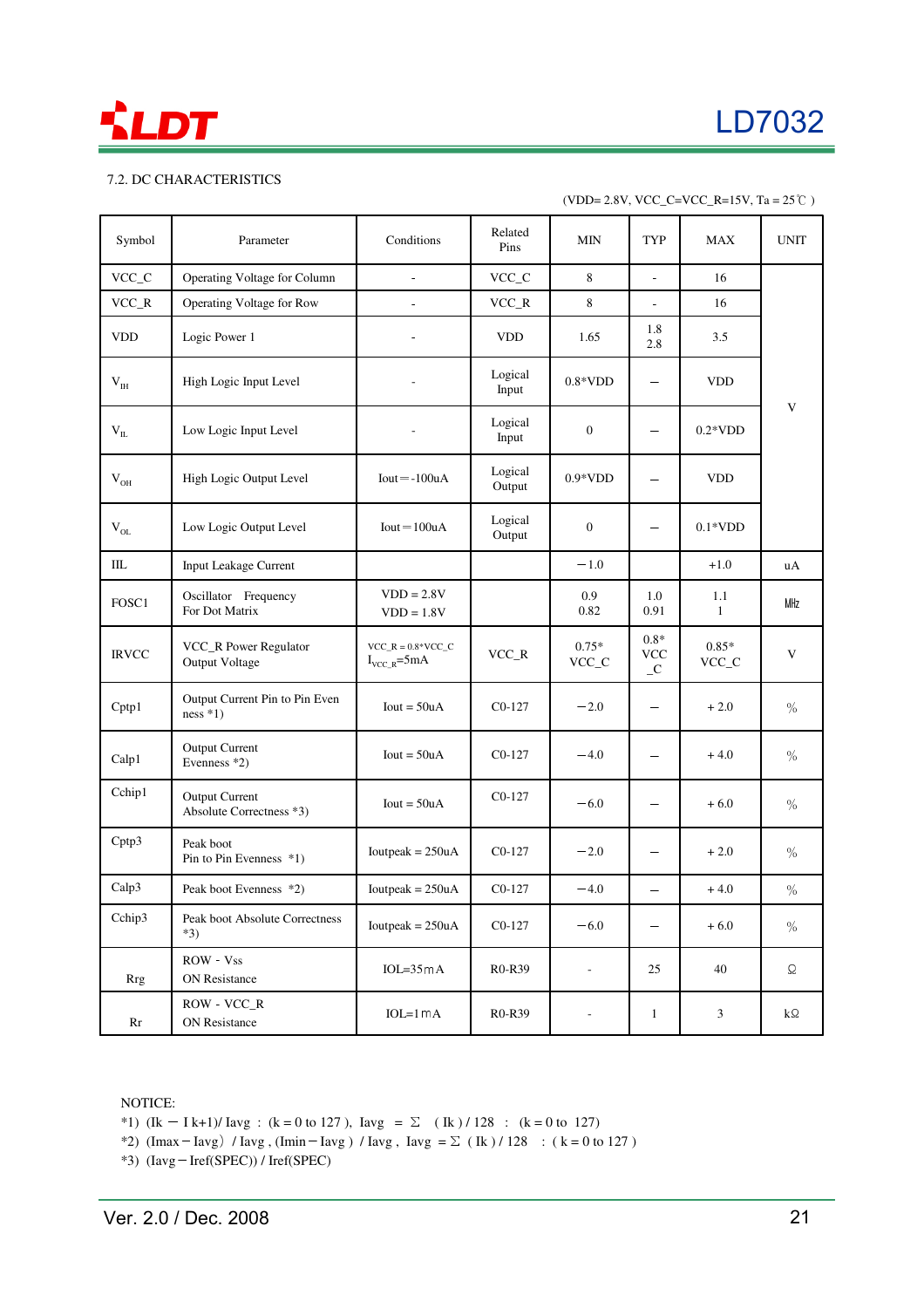

| Symbol                                      | Parameter                  | Conditions              | Related<br>Pins | MIN | TYP                      | <b>MAX</b>     | <b>UNIT</b> |
|---------------------------------------------|----------------------------|-------------------------|-----------------|-----|--------------------------|----------------|-------------|
|                                             |                            | Each Pin<br>$ILOAD=3mA$ | $CO-127$        | --  | 600                      | 900            | $\Omega$    |
| Pre-Charge SW<br>Rp<br><b>ON Resistance</b> | Column<br>All Pin<br>Short | $CO-127$                |                 |     | 7                        | Ω              |             |
| <b>IVDD1</b>                                |                            |                         | <b>VDD</b>      | -   | $\overline{\phantom{a}}$ | 5              | uA          |
| IVCC_C1                                     | Stand-by Current           |                         | VCC_C           |     | $\overline{\phantom{a}}$ | 5              | uA          |
| IVCC_R1                                     |                            |                         | $VCC_R$         |     | $\overline{\phantom{a}}$ | 5              | uA          |
| IVDD <sub>2</sub>                           |                            | $*4)$                   | <b>VDD</b>      |     | $\overline{\phantom{a}}$ | $\mathbf{1}$   | mA          |
| IVCC_C2                                     | Normal Operation           | $*4)$                   | VCC_C           |     | $\overline{\phantom{a}}$ | $\overline{2}$ | mA          |
| IVCC_R2                                     |                            | $*4)$                   | $VCC_R$         |     | $\overline{\phantom{a}}$ | 1              | mA          |

NOTICE:

\*4) Iout =10μA, All Data on, Frame Frequency 120Hz, VCC\_C=VCC\_R=15V,

VDD=2.8V, Output( DOT ) all Open, Display Size full, Others Default

(VDD= 2.8V, VCC\_C=VCC\_R=15V, Ta =  $25^{\circ}$ C)

| Symbol                    | Parameter                                                                   | Conditions    | MIN     | <b>TYP</b> | <b>MAX</b>   | <b>UNIT</b> |
|---------------------------|-----------------------------------------------------------------------------|---------------|---------|------------|--------------|-------------|
| Low Logic<br>Output Level |                                                                             | $V_{DD} > 2V$ | $0.0\,$ |            | 0.4          |             |
| $V_{OL}$                  | (open-drain) at 3mA<br>sink current<br>at SDA, SCL $($ I <sup>2</sup> C $)$ | $V_{DD}$ < 2V | 0.0     |            | $0.2*V_{DD}$ |             |
| $I_{OL}$                  | Low-Level output<br>Current $(I^2C)$                                        | $VOL = 0.4V$  | 3       |            |              |             |
|                           |                                                                             | $VOL = 0.6V$  | h       |            |              | mA          |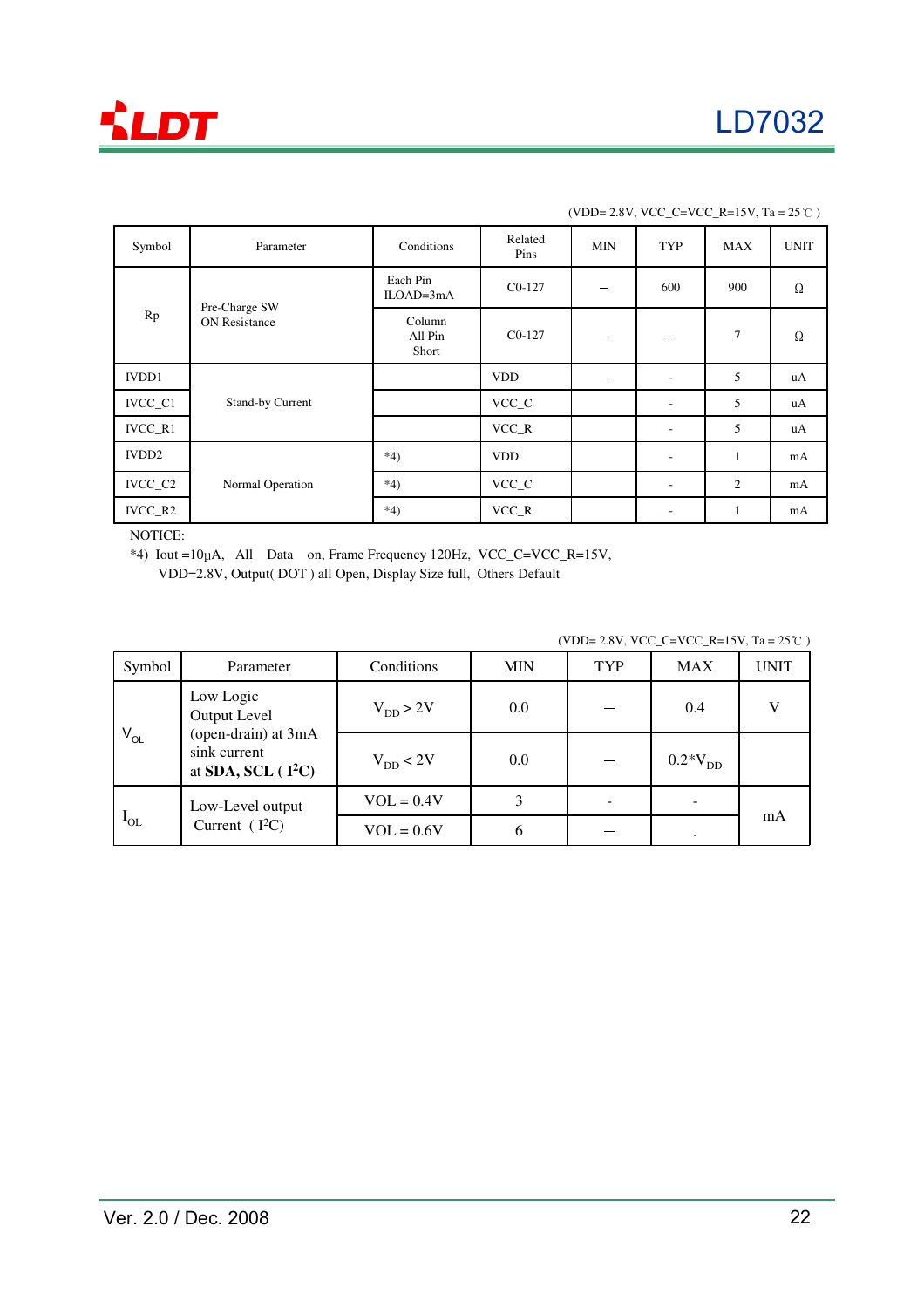



### 7. 3. AC Characteristics

### 7. 3. 1.1 Parallel Interface1 (Write/Read Timing)

|                                                   |       |                     |       |               | $(VSS = 0V, VDD = 2.6V~3.5V, Ta = 25^{\circ}C)$ |       |
|---------------------------------------------------|-------|---------------------|-------|---------------|-------------------------------------------------|-------|
| Parameter                                         |       | Condition<br>Symbol |       | Specification |                                                 | Units |
|                                                   |       |                     |       | <b>MIN</b>    | <b>MAX</b>                                      |       |
| Address setup time                                | Tas   | A <sub>0</sub>      |       | 20            |                                                 |       |
| Address hold time                                 | Tah   | A <sub>0</sub>      |       | 10            |                                                 |       |
| System cycle time                                 | Tcycw | <b>WRB</b>          | Write | 100           |                                                 |       |
|                                                   | Teyer | <b>RDB</b>          | Read  | 500           |                                                 |       |
| Write control low pulse width                     | Tclw  | <b>WRB</b>          |       | 40            |                                                 |       |
| Write control high pulse width                    | Tchw  |                     |       | 40            |                                                 |       |
| Read control low pulse time                       | Tclr  | <b>RDB</b>          |       | 60            |                                                 |       |
| Read control high pulse time                      | Tchr  |                     |       | 80            |                                                 | ns    |
| Write data setup time                             | Tdsw  |                     |       | 20            |                                                 |       |
| Write data hold time                              | Tdhw  |                     |       |               |                                                 |       |
| Read data setup time<br>(Data Output Access Time) | Tdsr  | $D0 - D7$           |       |               | 200                                             |       |
| Read data hold time<br>(Data output disable time) | Tdhr  |                     |       | 10            |                                                 |       |
| $CSB - WRB$ , RDB time                            | Tcsh  | CSB                 |       | 10            |                                                 |       |

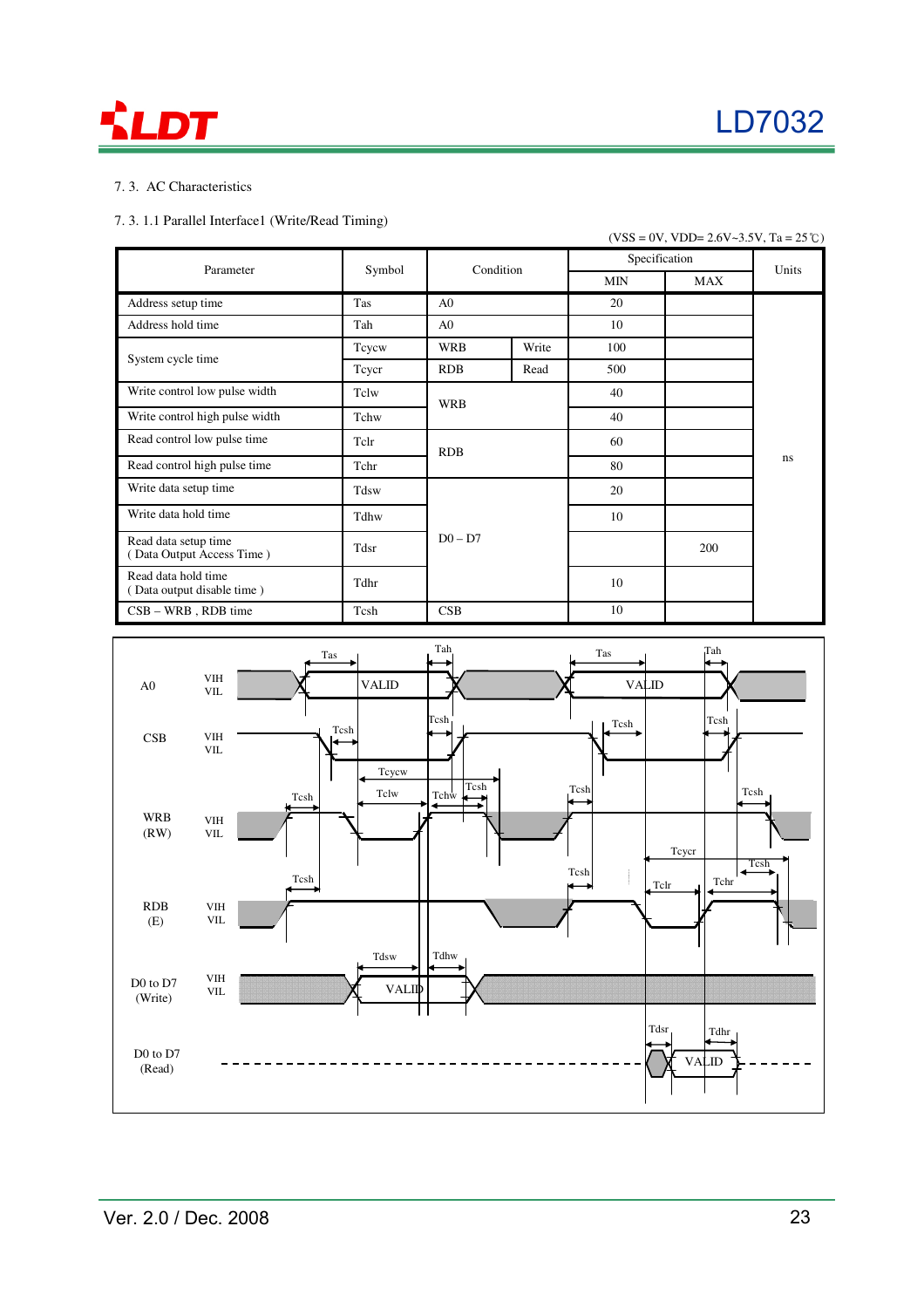

### 7. 3. 1.2 Parallel Interface2 (Write/Read Timing)

### $(VSS = 0V, VDD = 1.65V - 3.5V, Ta = 25°C)$

| Parameter                                         | Symbol | Condition      |            | Specification | Units |    |
|---------------------------------------------------|--------|----------------|------------|---------------|-------|----|
|                                                   |        |                | <b>MIN</b> | MAX           |       |    |
| Address setup time                                | Tas    | A <sub>0</sub> |            | 60            |       |    |
| Address hold time                                 | Tah    | A <sub>0</sub> |            | 30            |       |    |
| System cycle time                                 | Tcycw  | <b>WRB</b>     | Write      | 300           |       |    |
|                                                   | Teyer  | <b>RDB</b>     | Read       | 500           |       |    |
| Write control low pulse width                     | Tclw   | <b>WRB</b>     |            | 120           |       |    |
| Write control high pulse width                    | Tchw   |                |            | 120           |       |    |
| Read control low pulse time                       | Tclr   | <b>RDB</b>     |            | 60            |       |    |
| Read control high pulse time                      | Tchr   |                |            | 80            |       | ns |
| Write data setup time                             | Tdsw   |                |            | 60            |       |    |
| Write data hold time                              | Tdhw   |                |            | 30            |       |    |
| Read data setup time<br>(Data Output Access Time) | Tdsr   | $D0 - D7$      |            |               | 200   |    |
| Read data hold time<br>Data output disable time)  | Tdhr   |                |            | 10            |       |    |
| $CSB - WRB$ , RDB time                            | Tcsh   | CSB            |            | 30            |       |    |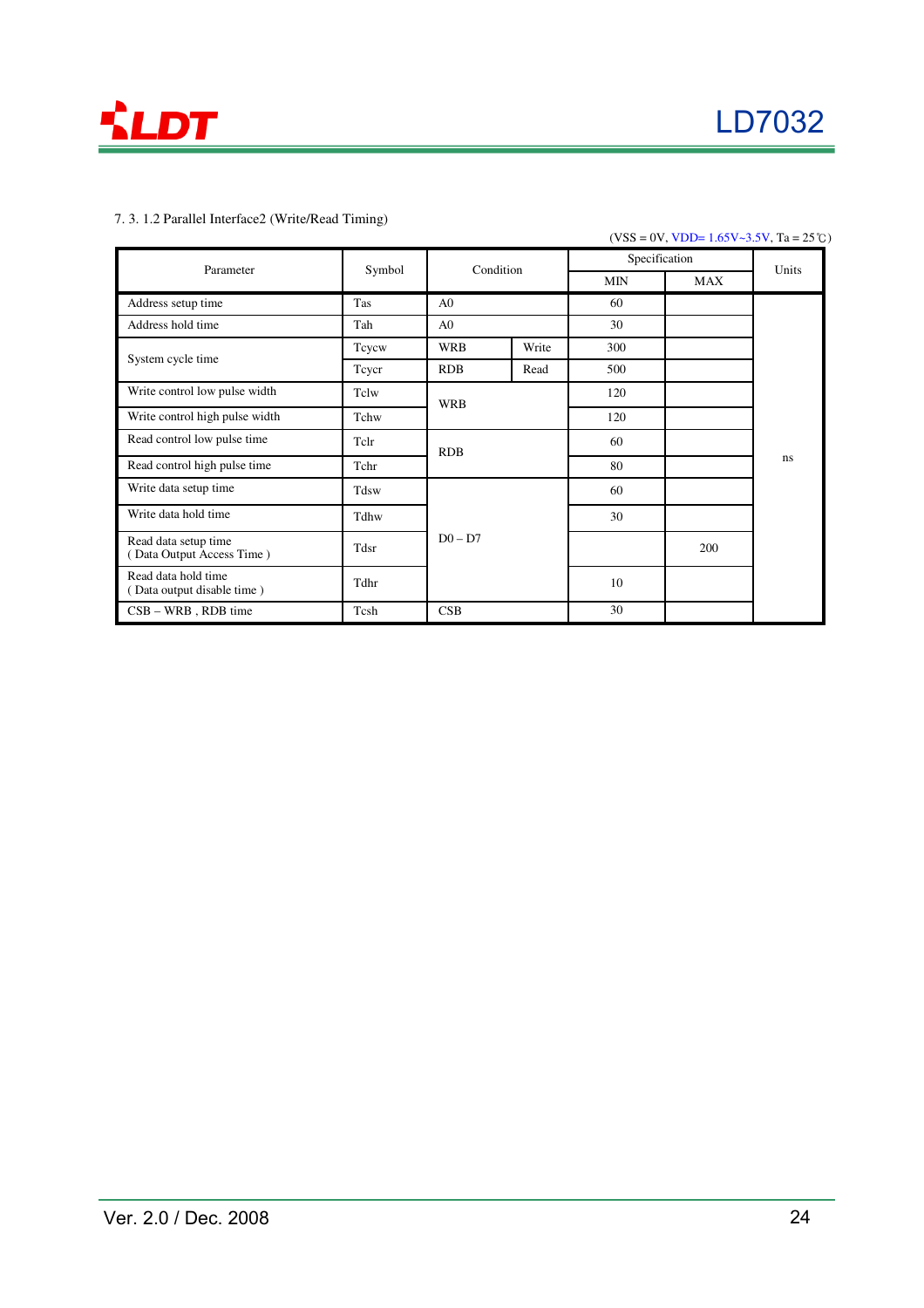

LD7032

### 7. 3. 2.1 Serial Interface1



 $(VSS = 0V, VDD = 2.6V~3.5V, Ta = 25°C)$ 

| Symbol                                                   | Parameter                                                                       | Conditions | <b>Related Pins</b> | <b>MIN</b>     | <b>TYP</b> | <b>MAX</b> | Unit          |
|----------------------------------------------------------|---------------------------------------------------------------------------------|------------|---------------------|----------------|------------|------------|---------------|
| t <sub>CYS</sub><br>t <sub>PWH</sub><br>t <sub>PWL</sub> | Serial clock cycle<br>High pulse Width<br>Low pulse width                       |            | <b>SCL</b>          | 66<br>20<br>20 | -<br>-     |            | <sub>ns</sub> |
| t <sub>ASS</sub><br><b>t</b> <sub>AHS</sub>              | A0 setup time<br>A0 hold time                                                   |            | A <sub>0</sub>      | 15<br>25       | ۰<br>-     |            | <sub>ns</sub> |
| t <sub>DSS</sub><br>t <sub>DHS</sub>                     | Data setup time<br>Data hold time                                               |            | <b>SDI</b>          | 20<br>20       | ۰          |            | <sub>ns</sub> |
| tcss<br>$t_{\text{CSH}}$<br>t <sub>CSW</sub>             | Chip select setup time<br>Chip select hold time<br>Chip select high pulse width |            | CSB                 | 20<br>50<br>50 | -<br>-     |            | <sub>ns</sub> |
| tscc                                                     | SCL to Chip select                                                              |            | <b>SCL, CSB</b>     | 15             |            |            | <sub>ns</sub> |

*NOTE : The input signal rise time and fall time (tr, tf) is specified at 15 ns or less.*

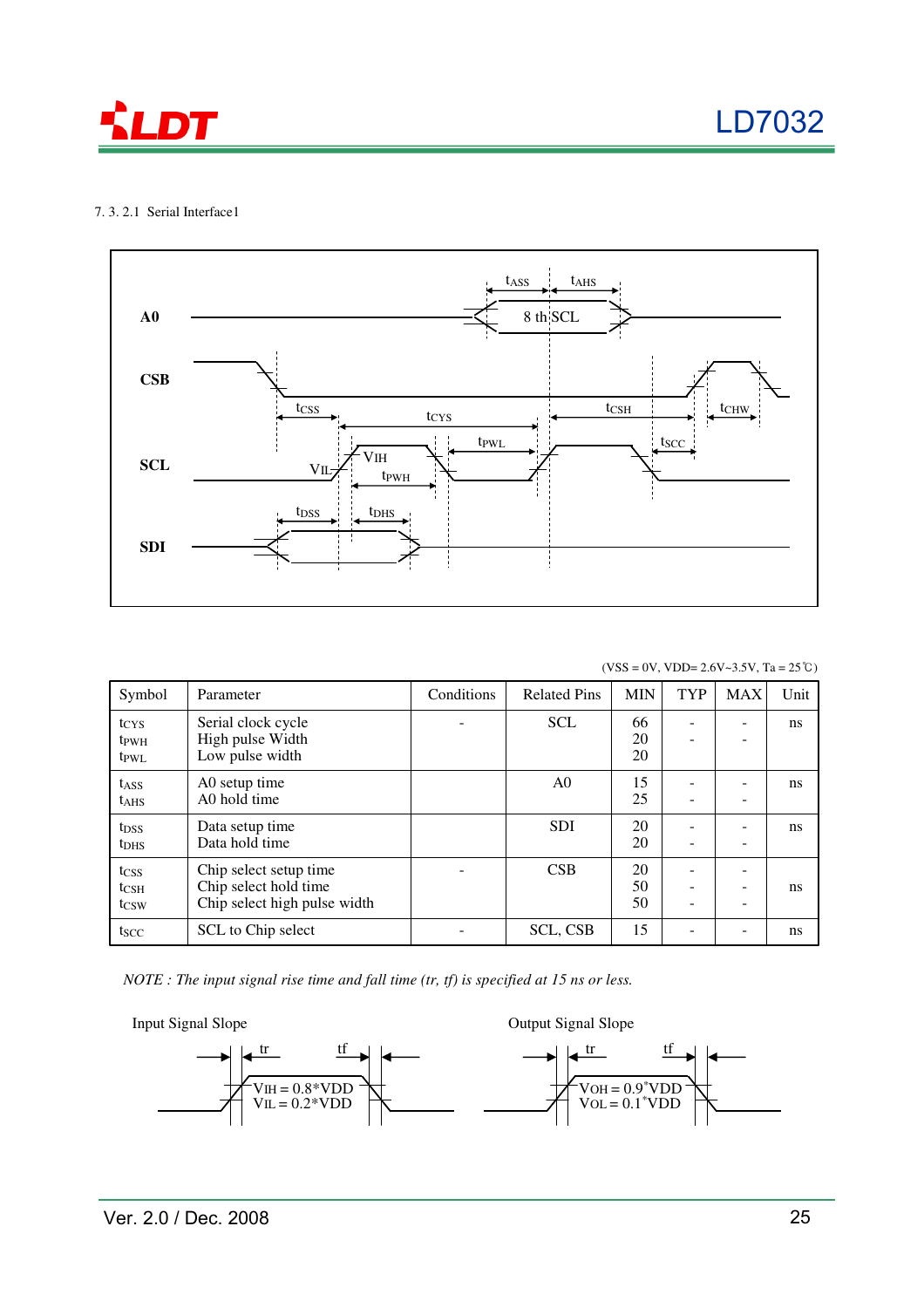

### 7. 3. 2.2 Serial Interface2

### $(VSS = 0V, VDD = 1.65V~3.5V, Ta = 25°C)$

| Symbol                                       | Parameter                                                                       | Conditions | <b>Related Pins</b> | <b>MIN</b>       | <b>TYP</b>  | <b>MAX</b> | Unit          |
|----------------------------------------------|---------------------------------------------------------------------------------|------------|---------------------|------------------|-------------|------------|---------------|
| tcys<br>t <sub>PWH</sub><br>t <sub>PWL</sub> | Serial clock cycle<br>High pulse Width<br>Low pulse width                       |            | <b>SCL</b>          | 150<br>60<br>60  | -<br>۰      |            | <sub>ns</sub> |
| t <sub>ASS</sub><br>$t_{AHS}$                | A0 setup time<br>A0 hold time                                                   |            | A <sub>0</sub>      | 50<br>60         | -<br>-      |            | ns            |
| t <sub>DSS</sub><br>t <sub>DHS</sub>         | Data setup time<br>Data hold time                                               |            | <b>SDI</b>          | 60<br>60         | -<br>-      |            | ns            |
| tcss<br>$t_{\rm CSH}$<br>tcsw                | Chip select setup time<br>Chip select hold time<br>Chip select high pulse width |            | CSB                 | 60<br>100<br>100 | -<br>۰<br>۰ | -          | ns            |
| tscc                                         | SCL to Chip select                                                              |            | <b>SCL, CSB</b>     | 40               | -           |            | ns            |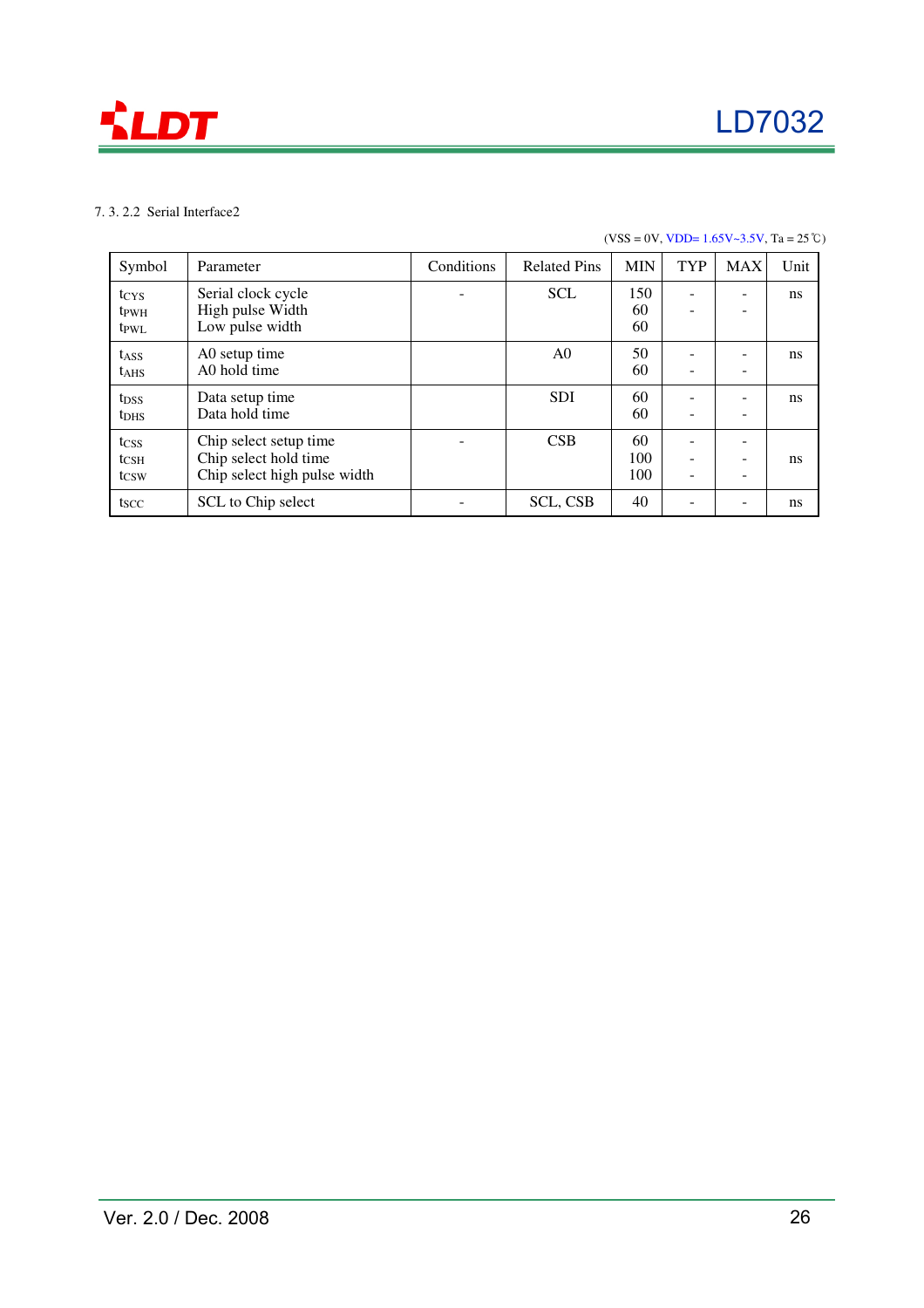

### 7. 3. 3 I2C Interface

### $(VSS = 0V, VDD = 1.65V~3.5V, Ta = 25°C)$

|                              | Parameter                                                            | Standard mode            |                | Fast mode  |                |               |
|------------------------------|----------------------------------------------------------------------|--------------------------|----------------|------------|----------------|---------------|
| Symbol                       |                                                                      |                          | <b>MAX</b>     | <b>MIN</b> | <b>MAX</b>     | Unit          |
| $f_{\rm scl}$                | SCL clock frequency                                                  | $\Omega$                 | 100            | $\Omega$   | 400            | kHz           |
| truf                         | bus free time between a STOP and<br><b>START</b> condition           | 4.7                      |                | 1.3        |                | us            |
| $t_{HD;STA}$                 | hold time (repeated) START condition                                 | 4.0                      |                | 0.6        |                | <b>us</b>     |
| $t_{\text{SU;STA}}$          | set-up time form a repeated START<br>condition                       | 4.7                      |                | 0.6        |                | <b>us</b>     |
| $t_{\rm SU;STO}$             | set-up time for STOP condition                                       | 4.0                      |                | 0.6        |                | <b>us</b>     |
| $t_{\text{SU;DAT}}$          | data set-up time                                                     | 250                      |                | 100        |                | ns            |
| $t_{HD;DTA}$                 | data hold time                                                       | $\Omega$                 |                | $\Omega$   |                | ns            |
| $t_{VD;ACK}$                 | data valid acknowledge time                                          | 0.3                      | 3.45           | 0.1        | 0.9            | <b>us</b>     |
| $t_{VD;DAT}$                 | data valid time                                                      | 300                      |                | 50         |                | <sub>ns</sub> |
| $t_{LOW}$                    | LOW period of the SCL clock                                          | 4.7                      |                | 1.3        |                | <b>us</b>     |
| $\mathrm{t}_{\mathrm{HIGH}}$ | HIGH period of the SCL clock                                         | 4.0                      | $\overline{a}$ | 0.6        | $\blacksquare$ | <b>us</b>     |
| $t_f$                        | fall time of both SDA and SCL signals                                | $\overline{\phantom{a}}$ | 300            |            | 300            | ns            |
| $t_r$                        | rise time of both SDA and SCL signals                                | $\overline{\phantom{a}}$ | 1000           |            | 300            | ns            |
| $t_{SP}$                     | pulse width of spikes that must be<br>suppressed by the input filter | $\theta$                 | 50             | $\theta$   | 50             | <sub>ns</sub> |

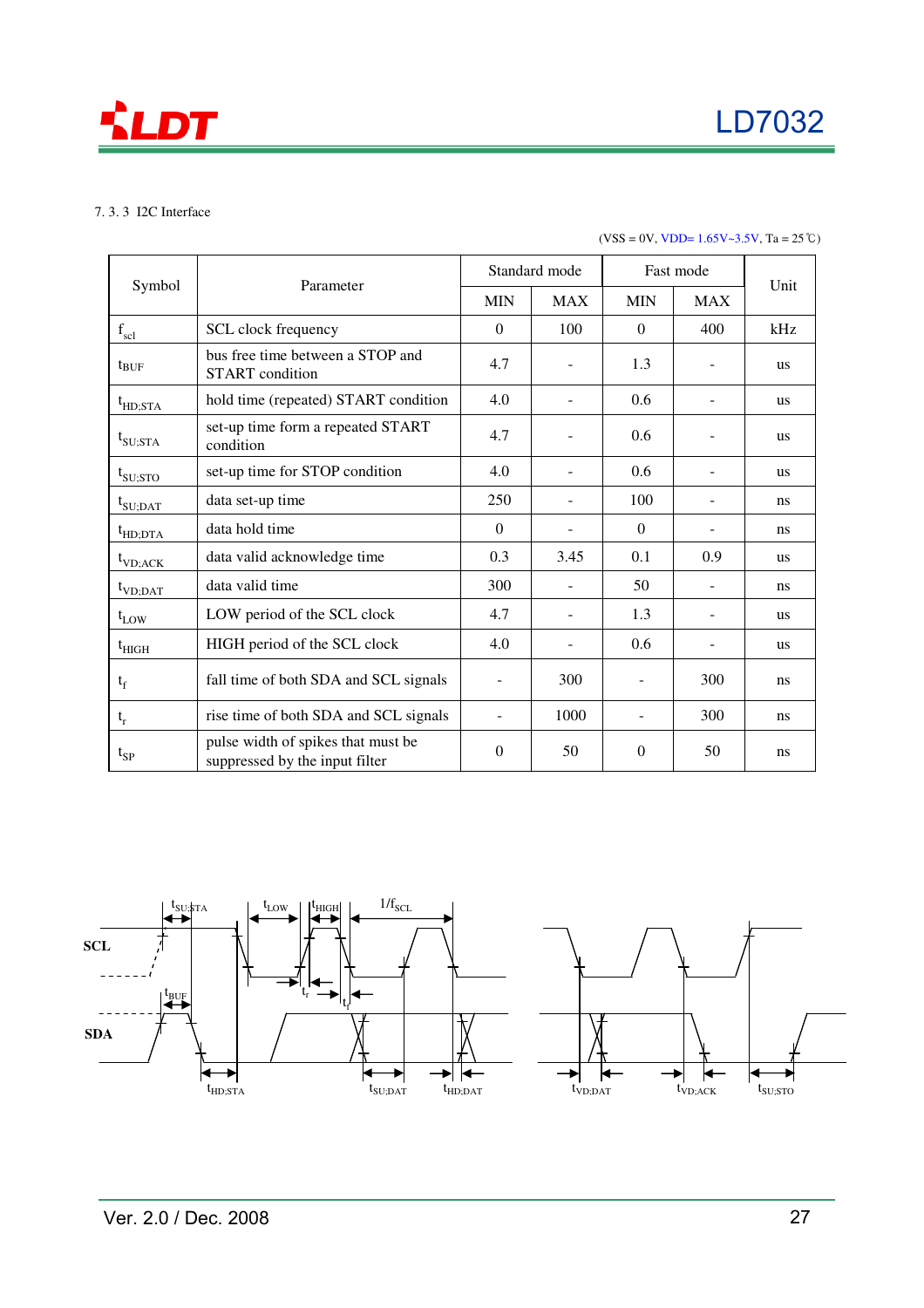

### 7.3.4. Driver OUTPUT





| Gray Scale | Normal Current | Peak Boot Current |
|------------|----------------|-------------------|
|            | 0uA            | 0 <sub>u</sub> A  |
|            | <b>IREF</b>    | IREF $x 5$ *1)    |

 $*1$ ) 5 Times is guaranteed until 500  $\mu$  A

"RowOverlap" command changes Row falling timing`

 $(VSS = 0V, VDD = 2.6V~3.5V, VCC_C = VCC_R = 15V, Ta = 25°C)$ 

| Item                                  | Signal                    | Symbol        | Min.             | Typ. | Max.       | Unit          |
|---------------------------------------|---------------------------|---------------|------------------|------|------------|---------------|
| Row Falling Time                      | $R0-R39$                  | $T_{RF}$      |                  |      | 10         | <sub>ns</sub> |
| Row Rising Time                       | <b>R0-R39</b>             | $T_{RR}$      |                  |      | 100        | <sub>ns</sub> |
| Column Falling Time until Row Falling | $C0-C127$<br>$($ to R $)$ | $\rm T_{CFD}$ | 800              |      | 1200       | ns            |
| Column Drive Start Delay Time         | $C0-C127$<br>$($ to R $)$ | $T_{CRD}$     | $\overline{0}$   |      | 200        | ns            |
| Column Peak Delay Time                | $C0-C127$<br>$($ to R $)$ | $T_{CRPD}$    | $\Omega$         |      | 200        | ns            |
| Column Peak Falling Delay Time        | $CO-C127$<br>$($ to R $)$ | $T_{CFPD}$    | $\boldsymbol{0}$ |      | <b>200</b> | ns            |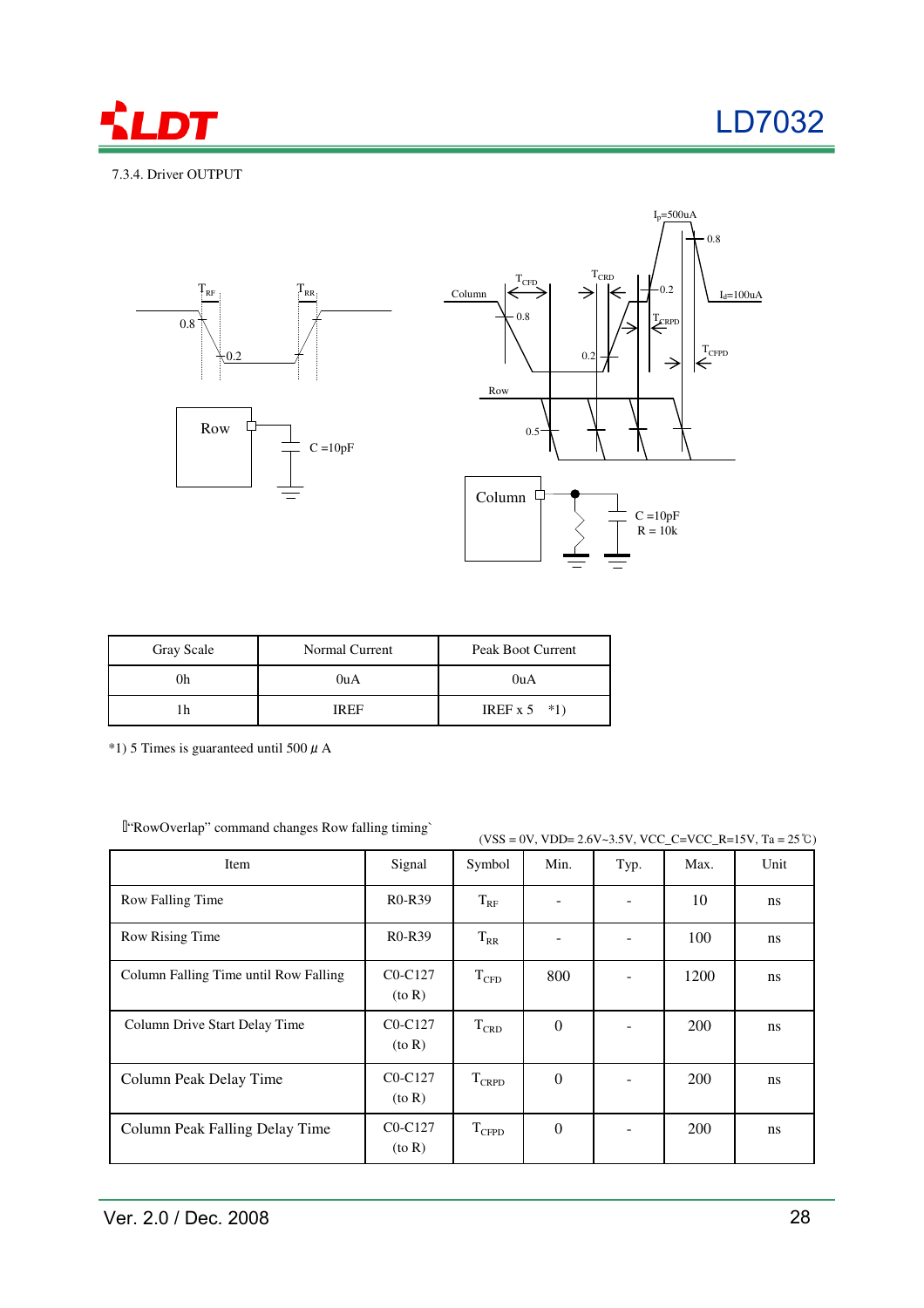

- 7.3.5. Reset
	- Reset low pulse width must be long than 1 us. Reset complete time is small than 1 us.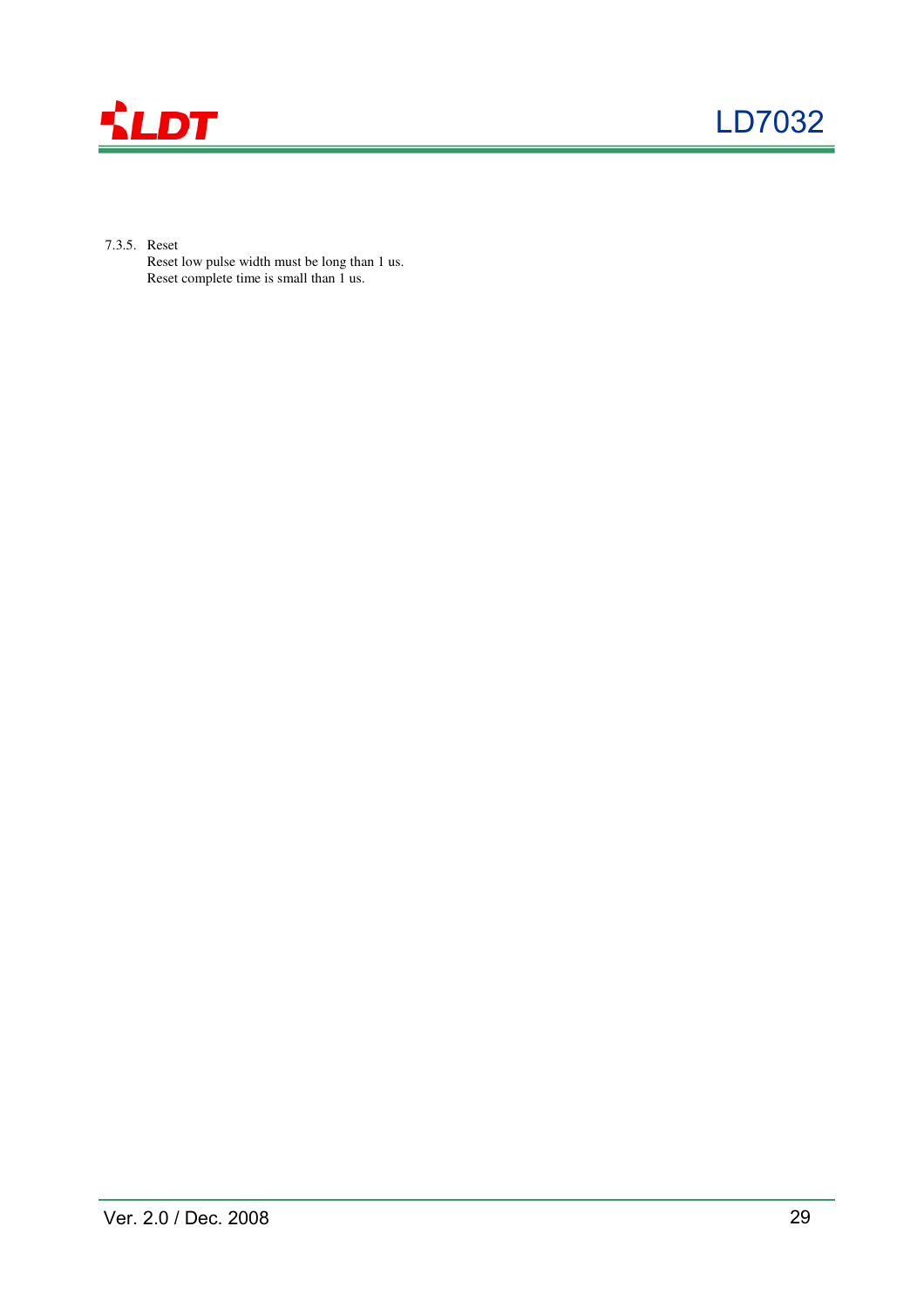

# 128 x 40 Mono OLED Column / Row Driver with Controller

### **PART 2 CONTENTS**

| 5.5. Set VDD Selection |
|------------------------|
|                        |
|                        |
|                        |
|                        |
|                        |
|                        |
|                        |
|                        |
|                        |
|                        |
|                        |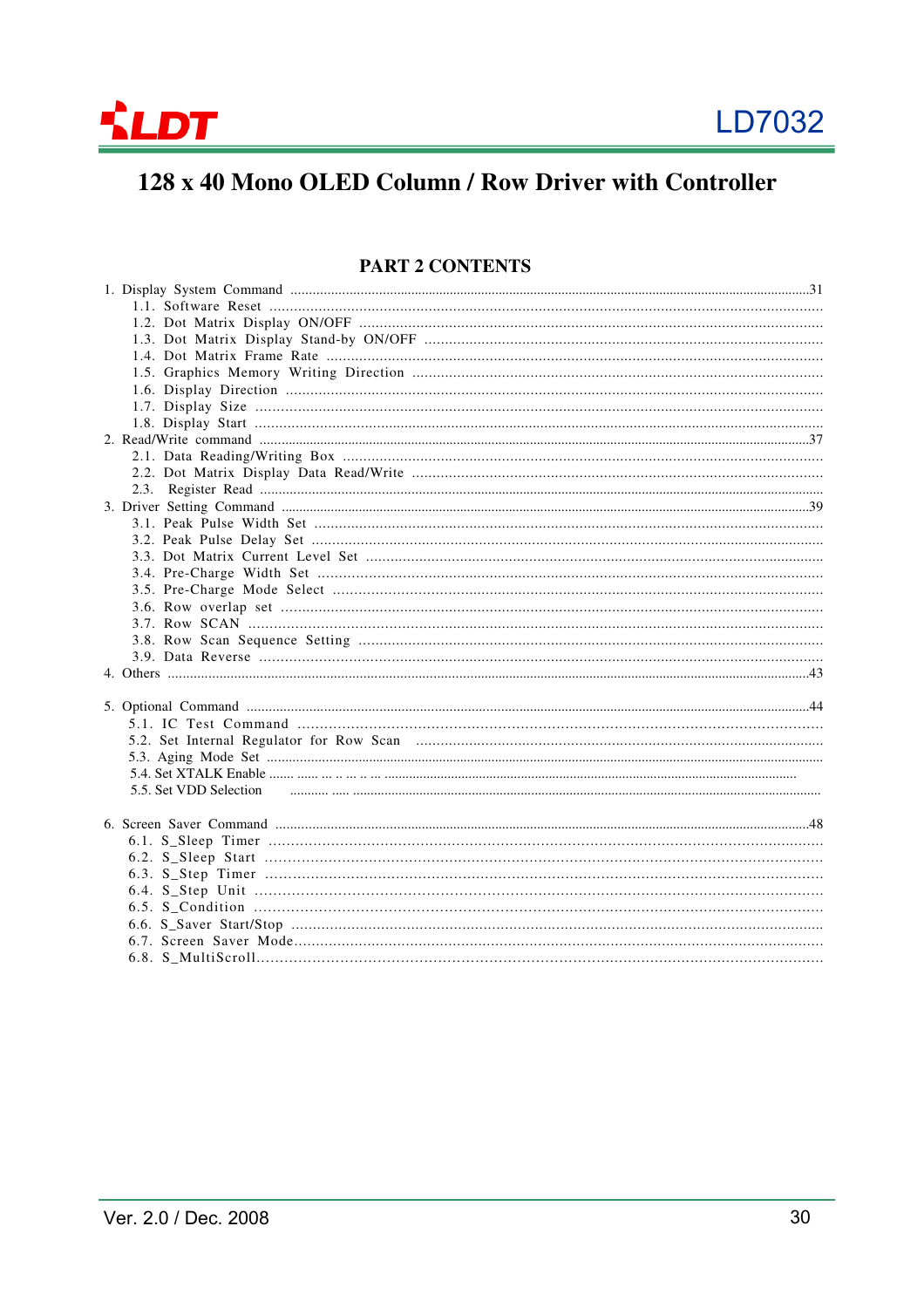

# INSTRUCTION DESCRIPTION

### 1. Display System Command

1.1 Software Reset

| <b>INSTRUCTION</b> |           | ∴ommand |                 |    |                |    |            | Parameter |        |    |        |        |                     | Parameter Definition  |  |
|--------------------|-----------|---------|-----------------|----|----------------|----|------------|-----------|--------|----|--------|--------|---------------------|-----------------------|--|
|                    | WR        | A0      | D[7:0]          | WR | A <sub>0</sub> | D7 | $D6$ D5 D4 |           |        | D3 | D2     |        | $D1$ D <sub>0</sub> |                       |  |
| <b>SOFTRES</b>     | <b>II</b> | . .     | 01 <sub>h</sub> |    |                |    | -          |           | $\sim$ |    | $\sim$ | $\sim$ | $\sim$              | <b>Software Reset</b> |  |

- Software reset command

- All registers are cleared default. \*1)

- Dot matrix is OFF.

- OSCA is stopped

\*1) Don't clear Graphics memory

1.2. Dot Matrix Display ON/OFF

| <b>INSTRUCTION</b> |    | Command        |                 |    |                |    | Parameter |  |                          |                | Parameter Definition                                    | Default         |
|--------------------|----|----------------|-----------------|----|----------------|----|-----------|--|--------------------------|----------------|---------------------------------------------------------|-----------------|
|                    | WR | A <sub>0</sub> | D[7:0]          | WR | A <sub>0</sub> | D7 |           |  |                          |                |                                                         |                 |
| DDISPON/OFF        | W  |                | 02 <sub>h</sub> | W  |                |    |           |  | $\overline{\phantom{0}}$ | D <sub>0</sub> | D=0 Dot Matrix Display OFF<br>D=1 Dot Matrix Display ON | 00 <sub>h</sub> |

- When  $D0=^{\infty}0$ " :

Turns the dot matrix Display OFF (Default).

Display OFF means

*All Column Output become Pre-charge level. All Row Output become VSS*. *Stop Data transfer from memory to Dot Matrix Driver.*

- When D0="1" :

Turns the dot matrix Display ON.

1.3. Dot Matrix Display Stand-by ON/OFF

| <b>INSTRUCTION</b> |    | Command        |        |    |                |    |   | Parameter |  |  |                                      | Parameter Definition                        | Default         |
|--------------------|----|----------------|--------|----|----------------|----|---|-----------|--|--|--------------------------------------|---------------------------------------------|-----------------|
|                    | WR | A <sub>0</sub> | D[7:0] | WR | A <sub>0</sub> | D7 |   |           |  |  | '   D6   D5   D4   D3   D2   D1   D0 |                                             |                 |
| DSTBYON/OFF        | W  |                | 14h    | W  | H              |    | - |           |  |  | D <sub>0</sub>                       | $D=0$ : Stand-by OFF<br>$D=1$ : Stand-by ON | 01 <sub>h</sub> |

 $-When$  D $0 = "0"$ 

OSCA Start. (Don't turn the dot matrix display on)

- When  $D0=$ "1"

Execute DDISPOFF command OSCA Stop. (Default).

\*NOTE 1 : Don't clear Graphics memory and Register. \*NOTE 2 : After software and hardware Reset, stay "DSTBYON" Mode. \*NOTE 3 : Column Driver latched datas are reset.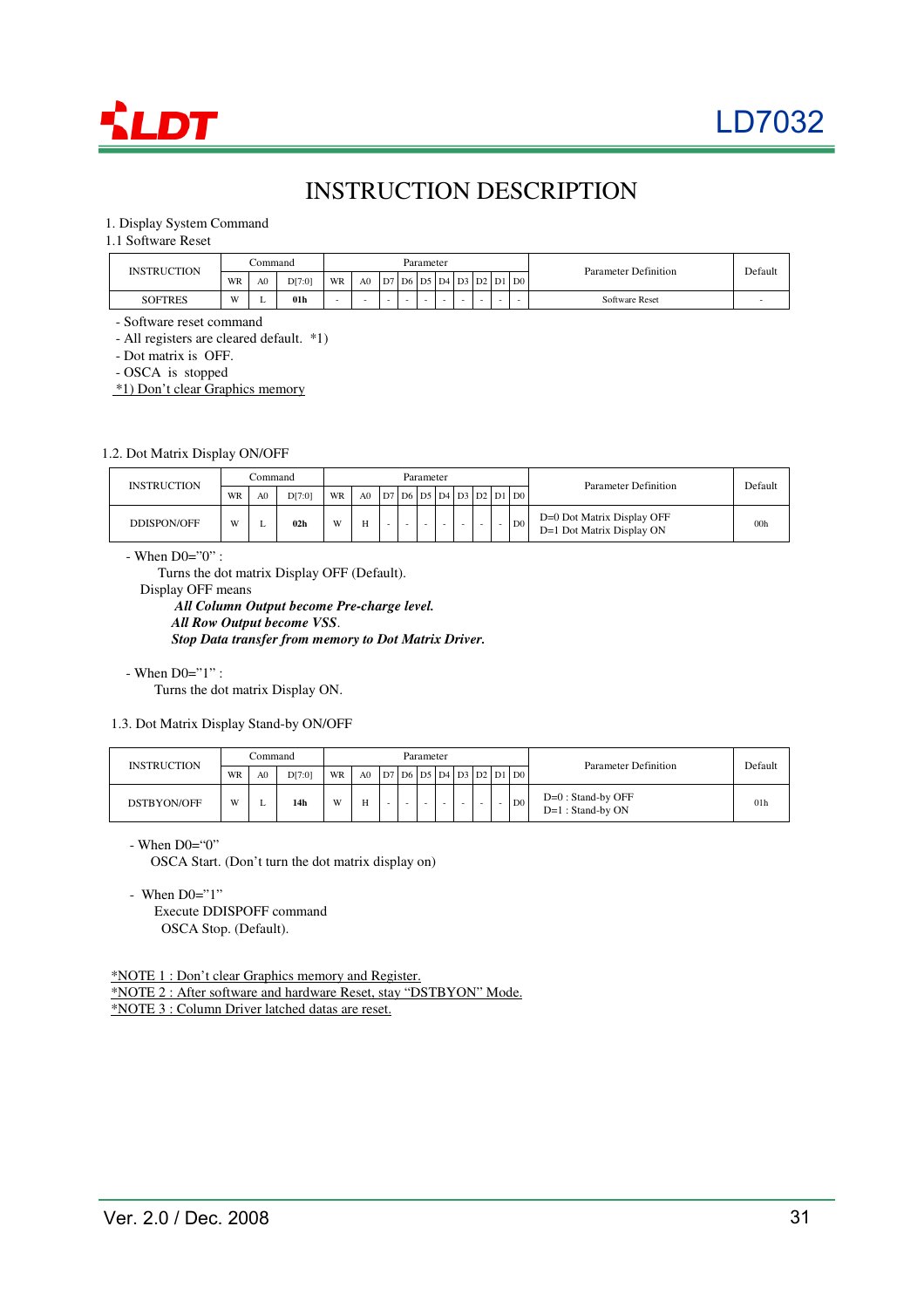# **DT**

### 1.4. Dot Matrix Frame Rate

| <b>INSTRUCTION</b> |    | Command        |       |    |                |                         | Parameter         |  |    |                | Parameter Definition     |                 |
|--------------------|----|----------------|-------|----|----------------|-------------------------|-------------------|--|----|----------------|--------------------------|-----------------|
|                    | WR | A <sub>0</sub> | DT:01 | WR | A <sub>0</sub> | D7 D6 D5 D4 D3 D2 D1 D0 |                   |  |    |                |                          | Default         |
| <b>DFRAME</b>      | W  |                | 1Ah   | W  | H              |                         | FO   M1   M0   F2 |  | F1 | F <sub>0</sub> | Frame Frequency 60-120Hz | 02 <sub>h</sub> |

Dot Matrix frame rate control command.

### Parameter Definition

| F[2:0] | Frame Frequency *1) | The Number of SCLK of one Row<br>$(Display Y Size = 32)$ |
|--------|---------------------|----------------------------------------------------------|
| 0      | 60Hz                | 520                                                      |
|        | 75Hz                | 416                                                      |
| ↑      | 90Hz(Default)       | 346                                                      |
| 3      | $105\text{Hz}$      | 298                                                      |
| 4      | 120Hz               | 260                                                      |
| 5,6,7  | $135\text{Hz}$      | 230                                                      |

◆ OSCA mode selection

M[1:0] = 00 Internal RC Oscillation mode

= 10 External Clock mode ( Test Mode )

 $*1)$  FO = '0'

Frame frequency is difference value by [Display Y Size].

For Example :  $\{ F[2:0] = 010b, \text{ Display } Y \text{ Size} = 32 \}$  => Frame Frequency is 90Hz. : Freq(SCLK) = 1.0MHz

 ${ [F[2:0] = 010b, Display Y Size = 16 ] \Rightarrow}$  Frame Frequency is 180Hz. : Freq(SCLK) = 1.0MHz

 ${ [F[2:0] = 010b, Display Y Size = 40 ] \implies$  Frame Frequency is 72Hz. : Freq(SCLK) = 1.0MHz

Example 1)  $FO = '0'$ 

| F[2:0]         | Frame<br>Frequency<br>(Spec.) | Display<br>Y Size | Frame<br>Frequency<br>(Measured) | <b>SCLK</b><br>Freq.<br>(MHz) | F[2:0] | Frame<br>Frequency<br>(Spec.) | Display<br>Y Size | Frame<br>Frequency<br>(Measured) | <b>SCLK</b><br>Freq.<br>(MHz) |
|----------------|-------------------------------|-------------------|----------------------------------|-------------------------------|--------|-------------------------------|-------------------|----------------------------------|-------------------------------|
|                |                               | 16                | 120 Hz                           | $\mathbf{1}$                  |        |                               | 16                | 210 Hz                           | $\mathbf{1}$                  |
| $\bf{0}$       |                               | 32                | $60$ Hz                          | 1                             | 3      | 105 Hz                        | 32                | 105 Hz                           | $\mathbf{1}$                  |
|                | 60 Hz                         | 36                | 53 Hz                            | $\mathbf{1}$                  |        |                               | 36                | 93 Hz                            | $\mathbf{1}$                  |
|                |                               | 40                | 48 Hz                            | $\mathbf{1}$                  |        |                               | 40                | 84 Hz                            | 1                             |
|                |                               | 16                | 150 Hz                           | $\mathbf{1}$                  |        |                               | 16                | 240 Hz                           | $\mathbf{1}$                  |
| $\mathbf{1}$   | 75 Hz                         | 32                | 75 Hz                            | 1                             | 4      | 120 Hz                        | 32                | 120 Hz                           | $\mathbf{1}$                  |
|                |                               | 36                | 67 Hz                            | 1                             |        |                               | 36                | 107 Hz                           | $\mathbf{1}$                  |
|                |                               | 40                | 60 Hz                            | $\mathbf{1}$                  |        |                               | 40                | 96 Hz                            | $\mathbf{1}$                  |
|                |                               | 16                | 180 Hz                           | 1                             |        |                               | 16                | 270 Hz                           | $\mathbf{1}$                  |
| $\overline{2}$ | 90 Hz                         | 32                | 90 Hz                            | $\mathbf{1}$                  |        | 135 Hz                        | 32                | 135 Hz                           | $\mathbf{1}$                  |
|                |                               | 36<br>80 Hz       |                                  | 1                             | 5,6,7  |                               | 36                | 120 Hz                           | $\mathbf{1}$                  |
|                |                               | 40                | 72 Hz                            | $\mathbf{1}$                  |        |                               | 40                | 108 Hz                           | $\mathbf{1}$                  |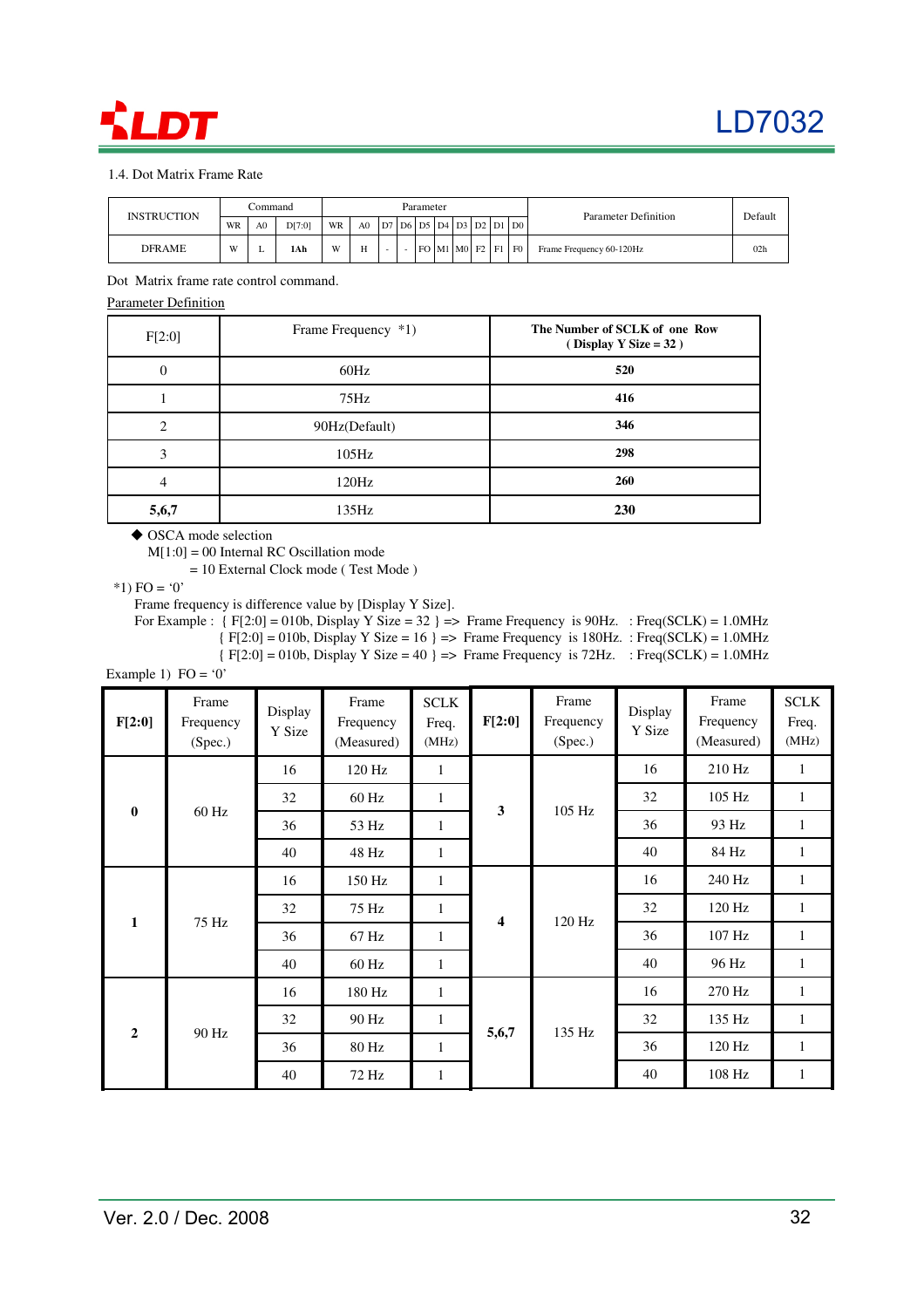

 $*1)$  FO = '1'

In this cases [ Display Y Size = 16 ], [ Display Y Size = 32 ] frame frequency is same value. For Example :  $\{ F[2:0] = 010b, \text{ Display Y Size} = 32 \} \implies \text{Frame Frequency is 90Hz. : } \text{Freq}(\text{SCLK}) = 1.0 \text{MHz}$ 

 ${ [F[2:0] = 010b, Display Y Size = 16 ] \Rightarrow Frame Frequency is 90Hz. : Freq(SCLK) = 0.5MHz}$ 

\* Note : " $0 <$  [ Display Y Size ]  $\leq 16$ "  $\rightarrow$  [ Freq(SCLK) = 0.5MHz ]

Example 2)  $FO = '1'$ 

| F[2:0]         | Frame<br>Frequency<br>(Spec.) | Display<br>Y Size | Frame<br>Frequency<br>(Measured) | <b>SCLK</b><br>Freq.<br>(MHz) | F[2:0] | Frame<br>Frequency<br>(Spec.) | Display<br>Y Size | Frame<br>Frequency<br>(Measured) | <b>SCLK</b><br>Freq.<br>(MHz) |
|----------------|-------------------------------|-------------------|----------------------------------|-------------------------------|--------|-------------------------------|-------------------|----------------------------------|-------------------------------|
|                |                               | 16                | $60$ Hz                          | 0.5                           |        |                               | 16                | $105$ Hz                         | 0.5                           |
| $\bf{0}$       | 60 Hz                         | 32                | 60 Hz                            | $\mathbf{1}$                  | 3      | 105 Hz                        | 32                | 105 Hz                           | 1                             |
|                |                               | 36                | 53 Hz                            | $\mathbf{1}$                  |        |                               | 36                | 93 Hz                            | -1                            |
|                |                               | 40                | 48 Hz                            | $\mathbf{1}$                  |        |                               | 40                | 84 Hz                            | $\mathbf{1}$                  |
|                |                               | 16                | 75 Hz                            | 0.5                           |        |                               | 16                | 120 Hz                           | 0.5                           |
| $\mathbf{1}$   | 75 Hz                         | 32                | 75 Hz                            | $\mathbf{1}$                  | 4      | 120 Hz                        | 32                | 120 Hz                           | 1                             |
|                |                               | 36                | 67 Hz                            | 1                             |        |                               | 36                | 107 Hz                           | 1                             |
|                |                               | 40                | 60 Hz                            | 1                             |        |                               | 40                | 96 Hz                            | $\mathbf{1}$                  |
|                |                               | 16                | 90 Hz                            | 0.5                           |        |                               | 16                | 135 Hz                           | 0.5                           |
| $\overline{2}$ |                               | 32                | 90 Hz                            | $\mathbf{1}$                  |        | 135 Hz                        | 32                | 135 Hz                           | -1                            |
|                | 90 Hz<br>36                   |                   | 80 Hz                            | 1                             | 5,6,7  |                               | 36                | 120 Hz                           | $\mathbf{1}$                  |
|                |                               | 40                | 72 Hz                            | $\mathbf{1}$                  |        |                               | 40                | 108 Hz                           | 1                             |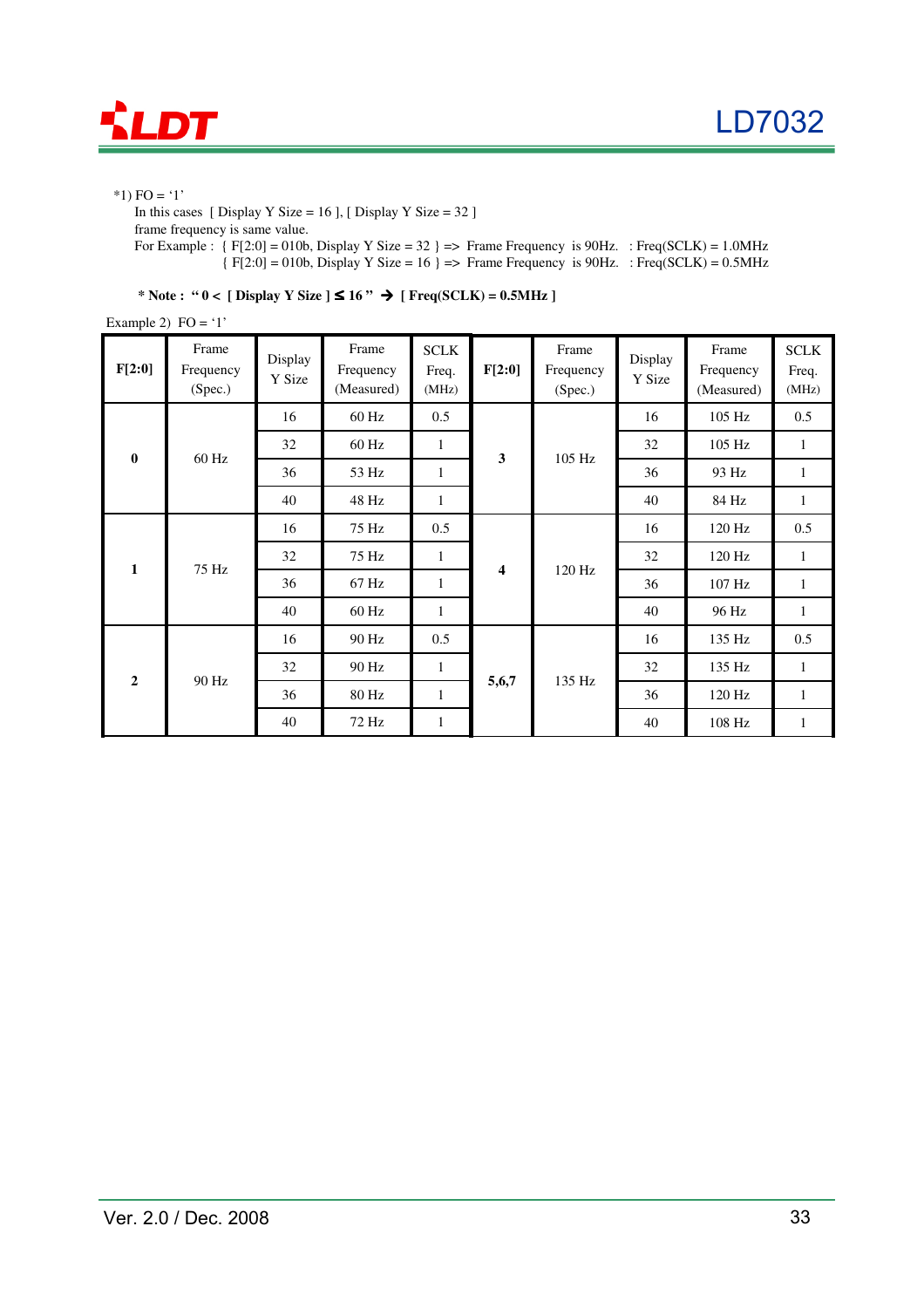

### 1.5. Graphics Memory Writing Direction

| <b>INSTRUCTION</b> |           | Command        |        |    |                |  | Parameter |                                       |  |                   | Parameter Definition                                                                                                                           | Default         |
|--------------------|-----------|----------------|--------|----|----------------|--|-----------|---------------------------------------|--|-------------------|------------------------------------------------------------------------------------------------------------------------------------------------|-----------------|
|                    | <b>WR</b> | A <sub>0</sub> | D[7:0] | WR | A <sub>0</sub> |  |           | D7   D6   D5   D4   D3   D2   D1   D0 |  |                   |                                                                                                                                                |                 |
| WriteDirection     | W         |                | 1Dh    | W  | н              |  |           |                                       |  | $D3$ VH $D1$ $D0$ | D1:D0=0 Right, Down<br>D1:D0=1 Left, Down<br>$D1:DO=2$ Right, Up<br>$D1:D0=3$ Left, Up<br>VH=0 Horizontal Direction<br>VH=1 Vertical Direction | 00 <sub>h</sub> |

D3=0 : Memory Data [ D7=Pixel1, D6=Pixel2, D5=Pixel3, D4=Pixel4, D3=Pixel5, D2=Pixel6, D1=Pixel7, D0=Pixel8 ]

D3=1 : Memory Data [ D7=Pixel8, D6=Pixel7, D5=Pixel6, D4=Pixel5, D3=Pixel4, D2=Pixel3, D1=Pixel2, D0=Pixel1 ]

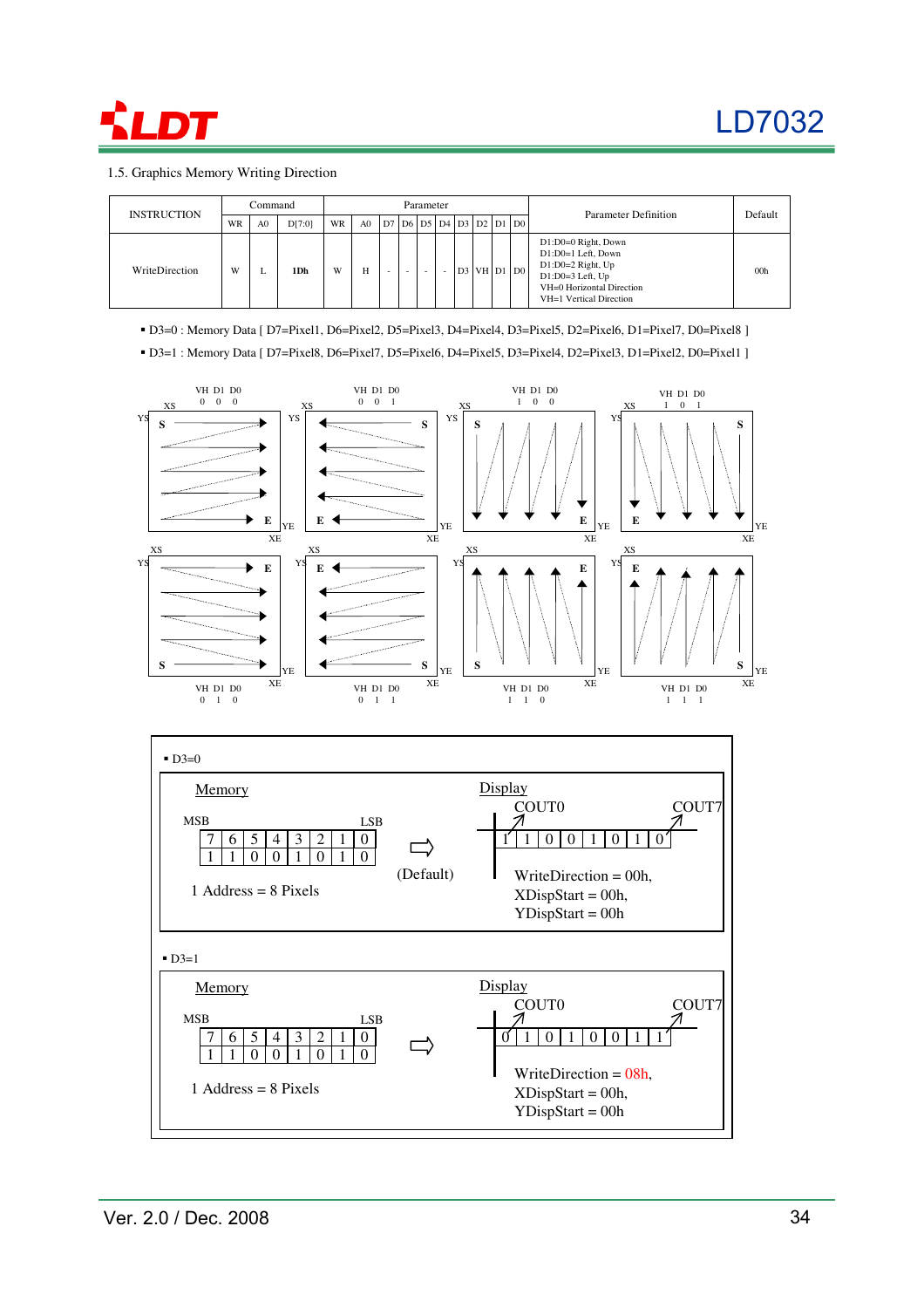

1.6. Display Direction

| <b>INSTRUCTION</b> |    | Command        |        |    |                |                          |        | Parameter |  |    |                                  | Parameter Definition |                 |
|--------------------|----|----------------|--------|----|----------------|--------------------------|--------|-----------|--|----|----------------------------------|----------------------|-----------------|
|                    | WR | A <sub>0</sub> | D[7:0] | WR | A <sub>0</sub> | 1D7'                     |        |           |  |    | D6   D5   D4   D3   D2   D1   D0 |                      | Default         |
| DispDirection      | W  |                | 09h    | W  | <b>TT</b>      | $\overline{\phantom{0}}$ | $\sim$ |           |  | D1 | D <sub>0</sub>                   |                      | 00 <sub>h</sub> |

- Display Direction Set command.

- This command change scan direction of Row.

| D0 | Column                    | Low                       |
|----|---------------------------|---------------------------|
|    | Min $X \Rightarrow$ Max X | Min $Y \Rightarrow$ Max Y |
|    | Min $X \Rightarrow$ Max X | Max $Y \Rightarrow$ Min Y |

- In "D1=1", display all memory area regardless display size.





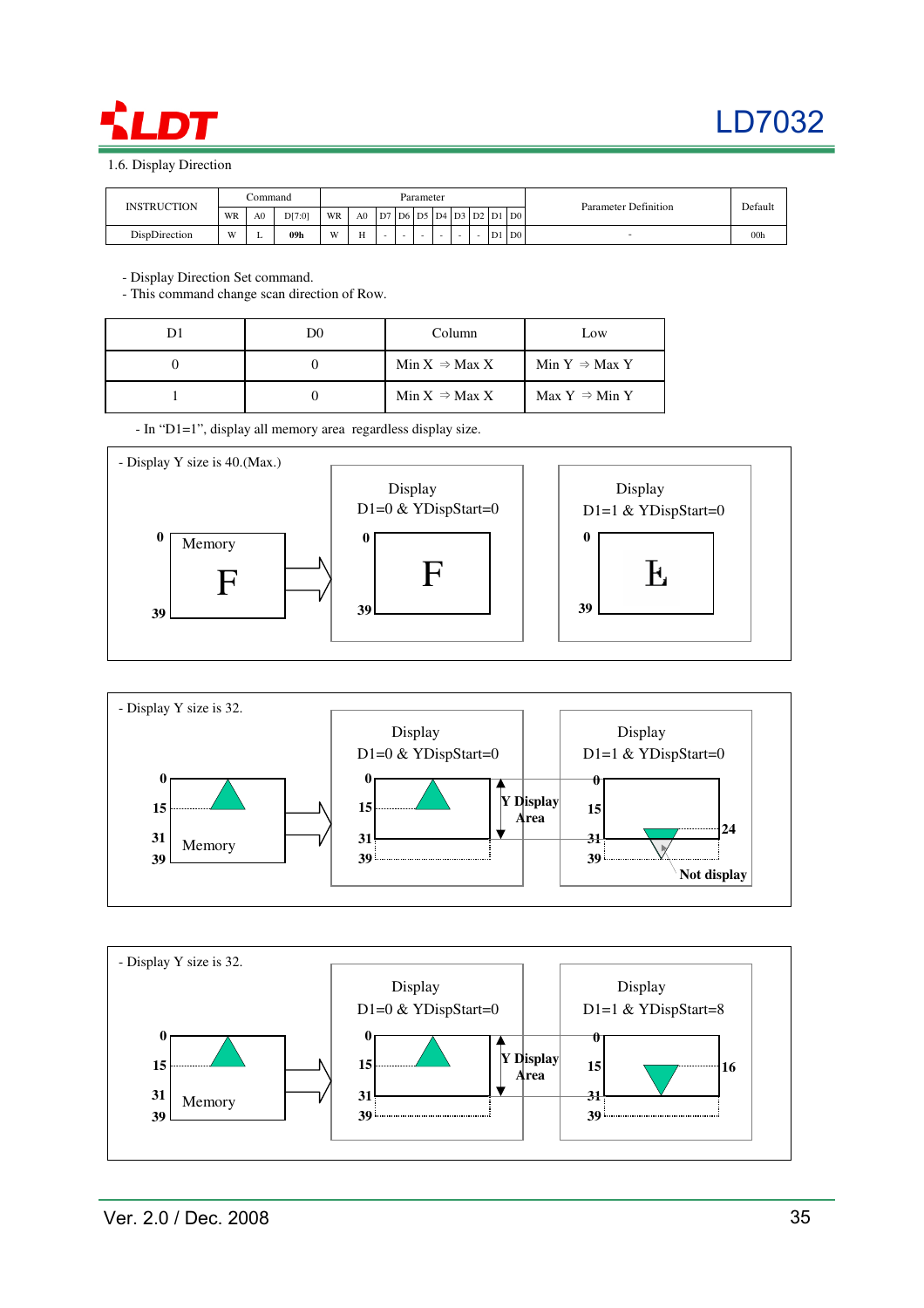

### 1.7. Display Size

|                    |    | Command         |        |    |                |                | Parameter |  |                         |                                  | Parameter Definition | Default         |
|--------------------|----|-----------------|--------|----|----------------|----------------|-----------|--|-------------------------|----------------------------------|----------------------|-----------------|
| <b>INSTRUCTION</b> | WR | A0              | D[7:0] | WR | A <sub>0</sub> | D <sub>7</sub> |           |  |                         | D6   D5   D4   D3   D2   D1   D0 |                      |                 |
|                    |    |                 | 30h    | W  | H              |                |           |  |                         | XS6XS5XS4XS3XS2XS1XS0            | Column Start Output  | 00 <sub>h</sub> |
| DispSizeX<br>W     |    |                 | W      | H  |                |                |           |  | XE6XE5XE4XE3XE2XE1XE0   | Column End Output                | 7Fh                  |                 |
|                    |    |                 |        | W  | H              | -              |           |  |                         | lYS5lYS4lYS3lYS2lYS1lYS0l        | Row Start Output     | 00 <sub>h</sub> |
| DispSizeY          | W  | 32 <sub>h</sub> | W      | H  |                |                |           |  | YE5 YE4 YE3 YE2 YE1 YE0 | Row End Output                   | 27h                  |                 |

- Setting Row and Column Outputs Range.

| $X$ S6-XS0 : The Start of Column Outputs (Range : 00h-7Fh) (Default 00h) |  |
|--------------------------------------------------------------------------|--|
| Setting Value = Pixel number $-1$                                        |  |
| $XE6-XE0$ : The End of Column Outputs (Range: 00h-7Fh) (Default 7Fh)     |  |

Setting Value = Pixel number  $-1$ 

### **"XE < XS" is inhibited.**

- YS5-YS0 : The Start of Row Outputs (Range : 00h-27h) (Default 00h) Setting Value = Pixel number  $-1$ YE5-YE0 : The End of Row Outputs (Range : 00h-27h) (Default 27h)
- Setting Value = Pixel number  $-1$

### **"YE < YS" is inhibited**

### **\* Notice1: The outputs out of setting range, set Pre-charge level(Column ) and VCC\_R (Row). \* Notice2: Screen Saver Area is moved in all memory Size.**



### 1.8. Display Start

- This command sets the memory reading start address.

| <b>INSTRUCTION</b> |    | Command        |        |    |                |  | Parameter |  |                       |  | Parameter Definition             | Default         |
|--------------------|----|----------------|--------|----|----------------|--|-----------|--|-----------------------|--|----------------------------------|-----------------|
|                    | WR | A <sub>0</sub> | D[7:0] | WR | A <sub>0</sub> |  |           |  |                       |  |                                  |                 |
| <b>XDispStart</b>  | W  |                | 38h    | W  | H              |  |           |  | DX6DX5DX4DX3DX2DX1DX0 |  | Column Display Start Address     | 00 <sub>h</sub> |
| YDispStart         | W  |                | 39h    | W  | H              |  |           |  | DY5DY4DY3DY2DY1DY0    |  | <b>Row Display Start Address</b> | 00 <sub>h</sub> |

- DX6-DX0 : X axis Reading Start address (Range: 00h ~ 7Fh)

- DY5-DY0 : Y axis Reading Start address(Range :  $00h \sim 27h$ )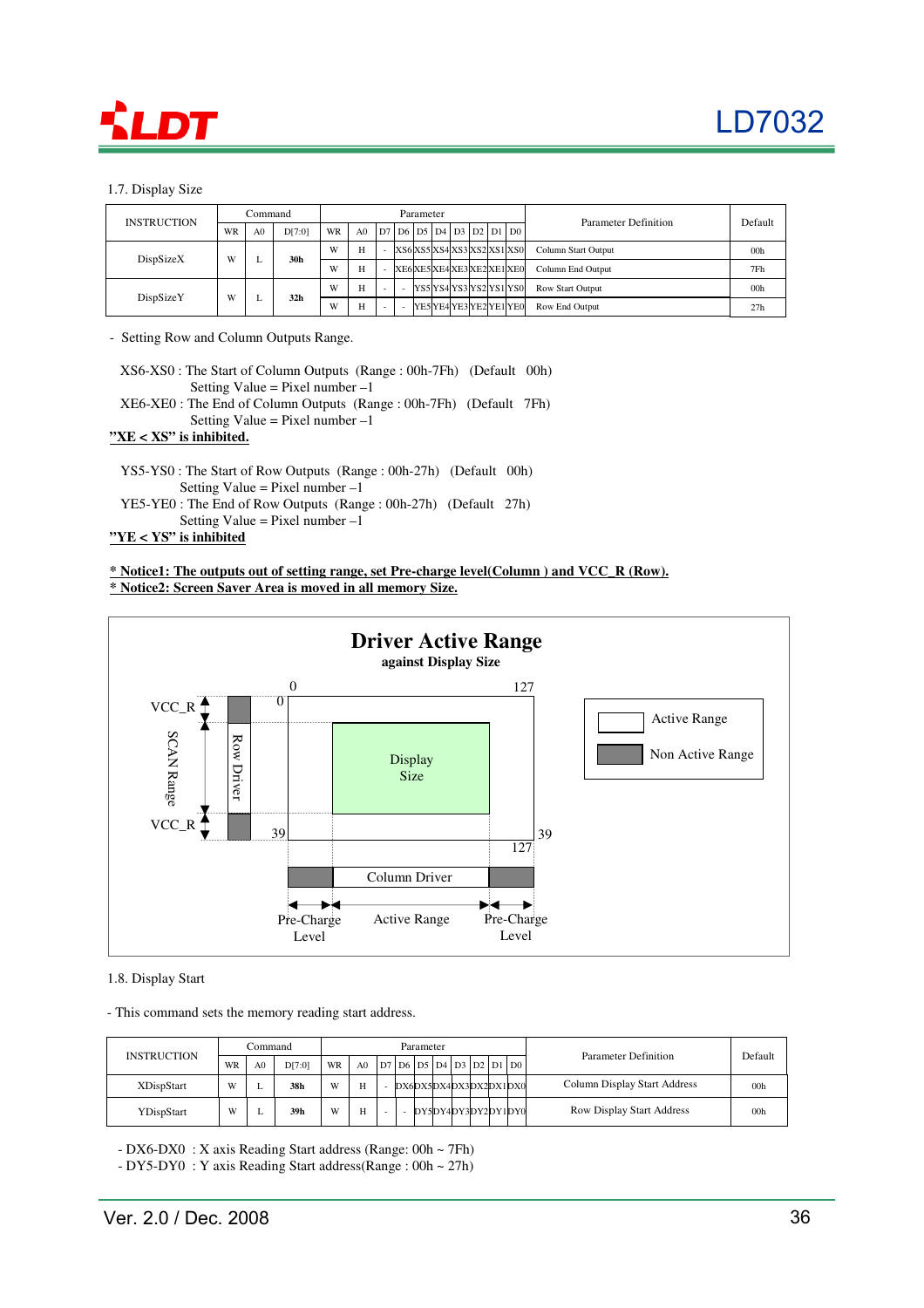

2. Read / Write command

2.1. Data Reading/Writing Box

| <b>INSTRUCTION</b>   | Command |    |        |           |                |    | Parameter                        |  |                 |  | Parameter Definition                | Default         |
|----------------------|---------|----|--------|-----------|----------------|----|----------------------------------|--|-----------------|--|-------------------------------------|-----------------|
|                      | WR      | A0 | D[7:0] | <b>WR</b> | A <sub>0</sub> | D7 | D6   D5   D4   D3   D2   D1   D0 |  |                 |  |                                     |                 |
| <b>XBoxAdrrSTART</b> | W       |    | 34h    | W         | Н              |    |                                  |  | XS3 XS2 XS1 XS0 |  | Read/Write Box Column Start Address | 00 <sub>h</sub> |
| <b>XBoxAdrrEND</b>   | W       |    | 35h    | W         | H              |    |                                  |  | XE3 XE2 XE1 XE0 |  | Read/Write Box Column End Address   | 0Fh             |
| YBoxAdrrSTART        | W       |    | 36h    | W         | H              |    | YS5 YS4 YS3 YS2 YS1 YS0          |  |                 |  | Read/Write Box Row Start Address    | 00h             |
| YBoxAdrrEnd          | W       |    | 37h    | W         | Н              |    | YE5 YE4 YE3 YE2 YE1 YE0          |  |                 |  | Read/Write Box Row End Address      | 27h             |

- XS3-XS0 : X axis Reading/Writing Start Point (Range: 00h ~ 0Fh) - XE3-XE0 : X axis Reading/Writing End Point (Range :  $00h \sim 0Fh$ )

**- "XE < XS" is inhibited.**

- YS5-YS0 : Y axis Reading/Writing Start Point (Range: 00h ~ 27h)

- YE5-YE0 : Y axis Reading/Writing End Point (Range : 00h ~ 27h)

**- "YE < YS" is inhibited.**

- **After this command executes, writing address is set like under table.**

| <b>Writing Direction</b><br>Mode | X address | Y address |
|----------------------------------|-----------|-----------|
| 00                               | <b>XS</b> | YS        |
| 01                               | XE        | YS        |
| 10                               | <b>XS</b> | YE        |
| 11                               | XE        | YE        |

**\*NOTE : See Writing Direction Set Command.**

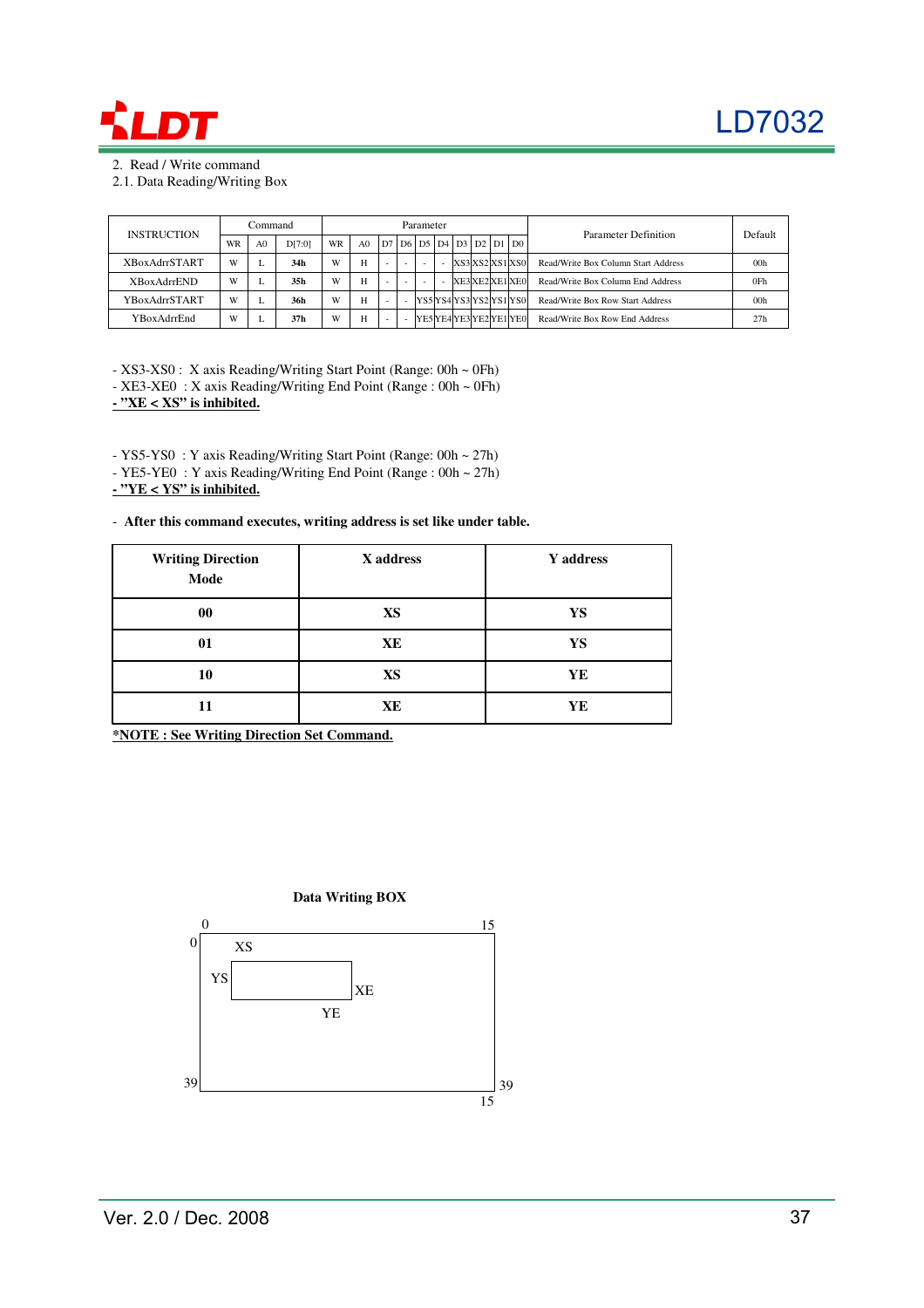

### 2.2. Dot matrix Display Data Read / Write

|                    |        | Command        |        |    |                |                |     | Parameter                        |            |                                 |           |                     |                      |         |
|--------------------|--------|----------------|--------|----|----------------|----------------|-----|----------------------------------|------------|---------------------------------|-----------|---------------------|----------------------|---------|
| <b>INSTRUCTION</b> | WR     | A <sub>0</sub> | D[7:0] | WR | A <sub>0</sub> | D7             |     | D6   D5   D4   D3   D2   D1   D0 |            |                                 |           |                     | Parameter Definition | Default |
|                    |        |                |        | W  | H              | D <sub>7</sub> |     | D6   D5   D4   D3   D2   D1   D0 |            |                                 |           |                     | . Parameter          |         |
| DataRW(Write)      | W<br>⊷ |                | 08h    |    | $\cdot$        |                | . . |                                  |            | . .                             | $\bullet$ | $\cdot$<br>$\cdot$  |                      |         |
|                    |        |                |        | W  | H              | D <sub>7</sub> |     | D6   D5   D4   D3   D2   D1   D0 |            |                                 |           |                     | n Parameter          |         |
|                    |        |                |        | R  | H              | D <sub>7</sub> |     | D6   D5   D4   D3   D2   D1      |            |                                 |           | D <sub>0</sub>      | Parameter            |         |
| DataRW(Read)       | W      | ⊷              | 08h    |    | <br>$\cdot$    | . .            | . . | $\cdot$                          | <br>$\sim$ | $\overline{\phantom{a}}$<br>. . | . .       | $\cdot$<br>. .      |                      |         |
|                    |        |                |        | R  | H              | D <sub>7</sub> |     | D6   D5   D4   D3   D2           |            |                                 |           | $DI$ D <sub>0</sub> | n Parameter          |         |

- In the area out of reading / writing-box , this command can't write data.

- Address auto increment acceding to WriteDirection setting direction.

- When memory address increment/decrement is reached at the end of reading / writing-box memory write finish.

- If you read/write again, re-inter "DataRW"command and address is **returned start point**.

Data Write Sequence

| Seq   | <b>RW</b> | A0 | <b>DATA BUS</b>                 |
|-------|-----------|----|---------------------------------|
|       | W         |    | RataRW(08h)                     |
| 2.    | W         | Н  | Write 1 <sup>st</sup> Parameter |
| 3.    | W         | Н  | Write 2 <sup>nd</sup> Parameter |
|       | W         | Н  |                                 |
| $N+1$ | W         | H  | Write nth Parameter             |

Data Read Sequence

| Seq   | $\mathbf{R}\mathbf{W}$ | ${\bf A0}$ | <b>DATA BUS</b>                |
|-------|------------------------|------------|--------------------------------|
| 1.    | W                      | L          | RataRW(08h)                    |
| 2.    | R                      | Н          | Dummy Read                     |
| 3.    | R                      | H          | Read 1 <sup>st</sup> Parameter |
|       | R                      | Н          | Read 2 <sup>nd</sup> Parameter |
|       | R                      | Н          |                                |
| $N+2$ | R                      | H          | Read nth Parameter             |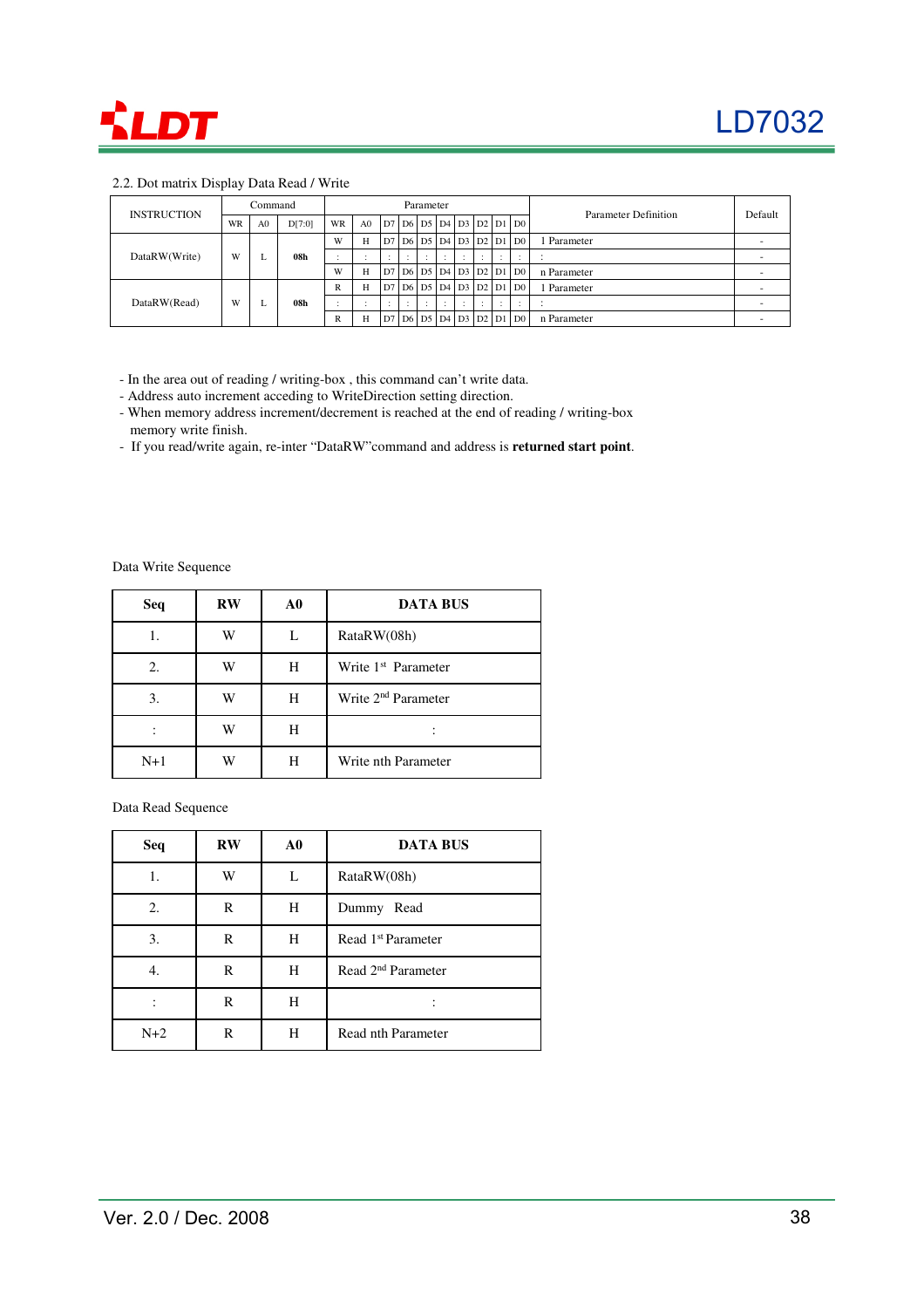

### 2.3. **Register Read**

| <b>INSTRUCTION</b> |    | Command        |                 |    |                |  | Parameter |  |        |                                       | Parameter Definition | Default |
|--------------------|----|----------------|-----------------|----|----------------|--|-----------|--|--------|---------------------------------------|----------------------|---------|
|                    | WR | A <sub>0</sub> | D[7:0]          | WR | A <sub>0</sub> |  |           |  |        | D7   D6   D5   D4   D3   D2   D1   D0 |                      |         |
|                    |    |                |                 | R  | H              |  |           |  |        | D7   D6   D5   D4   D3   D2   D1   D0 | 1st parameter        |         |
| READREG            | W  |                | 20 <sub>h</sub> |    |                |  |           |  | $\sim$ | $\sim$                                |                      |         |
|                    |    |                |                 | R  | H              |  |           |  |        | D7 D6 D5 D4 D3 D2 D1 D0               | Nst parameter        |         |

Read out all register

| Order                       | <b>Register</b> |
|-----------------------------|-----------------|
| 1                           | DDISP_ON/OFF    |
| $\mathcal{D}_{\mathcal{L}}$ | DSTBY_ON/OFF    |
| 3                           | DispSize XS     |
| $\overline{4}$              | DispSize XE     |
| 5                           | DispSize YS     |
| 6                           | DispSize YE     |
| 7                           | ScanMode        |
| 8                           | SleepStart      |
| 9                           | S_Start/Stop    |

### 3. Driver Setting command

### 3.1. Peak Pulse Width Set

| <b>INSTRUCTION</b> |              | ∴ommand        |        |    |                |        | Parameter |  |  |                             | Parameter Definition                          |                 |
|--------------------|--------------|----------------|--------|----|----------------|--------|-----------|--|--|-----------------------------|-----------------------------------------------|-----------------|
|                    | WR           | A <sub>0</sub> | D[7:0] | WR | A <sub>0</sub> |        |           |  |  | $ D7 D6 D5 D4 D3 D2 D1 D0 $ |                                               | Default         |
| PaekWidth          | $\mathbf{W}$ |                | 10h    | W  | H              | $\sim$ |           |  |  | D4   D3   D2   D1   D0      | Peak Pulse Width Set<br>$D=Width (0-31 SCLK)$ | 05 <sub>h</sub> |

Parameter Definition (DCLK Unit)

| D[4:0]          | <b>Peak Pulse Width</b><br>(Default 5SCLK) *1) |
|-----------------|------------------------------------------------|
|                 | 0 SCLK                                         |
|                 | 1 SCLK                                         |
|                 |                                                |
| 1Eh             | 30 SCLK                                        |
| 1F <sub>h</sub> | 31 SCLK                                        |

- \*1) If conditions is
	- $[(0 <$  Display Y Size  $\leq 16)$  & (DFRAME(FO) = 1)] SCLK Frequency : 0.5MHz
		- else SCLK Frequency : 1.0MHz.

Refer to "Dot Matrix Frame Rate**(DFRAME)"**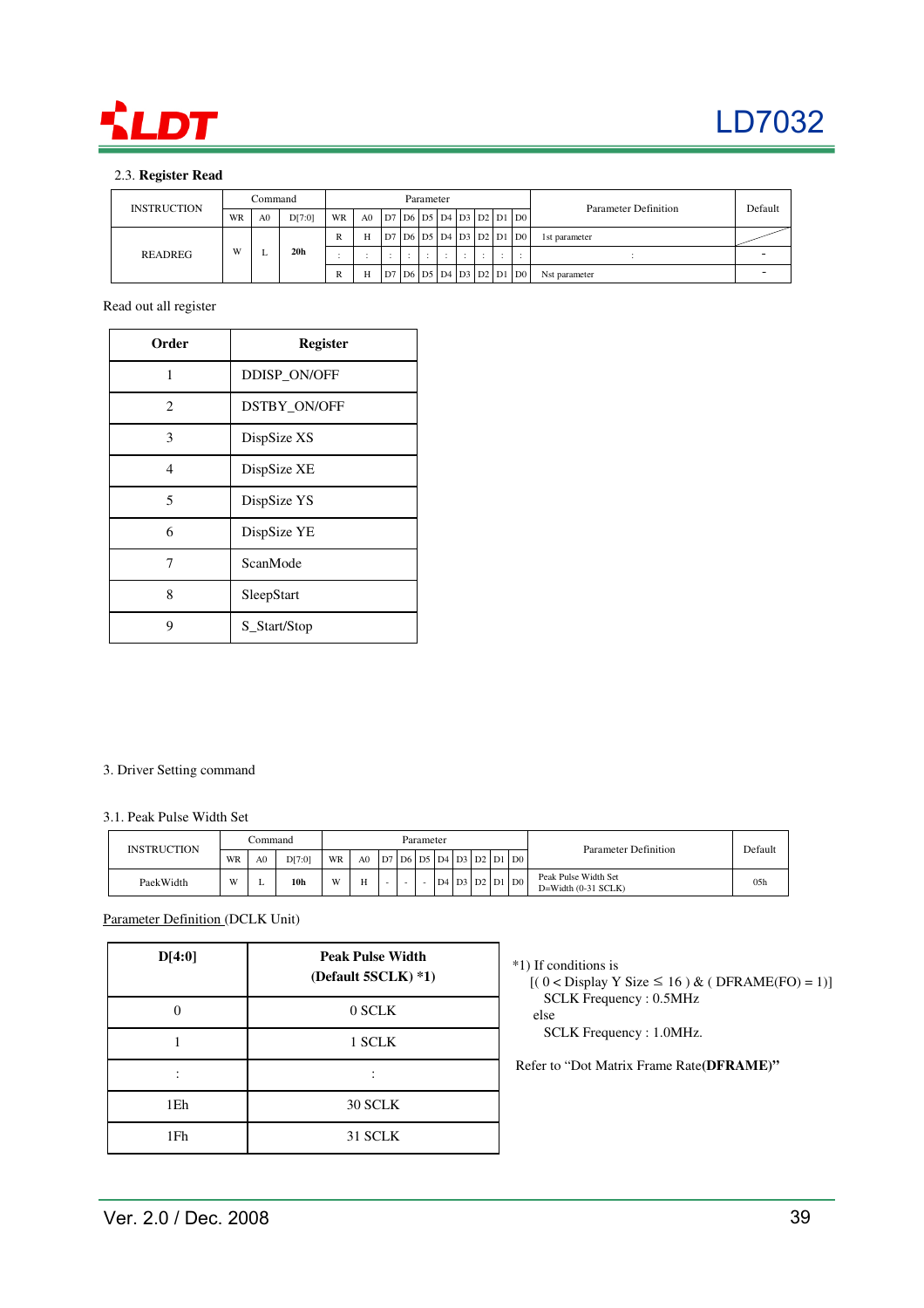

### 3.2. Peak Pulse Delay Set

| <b>INSTRUCTION</b> |    | ∴ommand        |        |    |                  |                   | Parameter |    |                |    |                | Parameter Definition | Defaul.         |
|--------------------|----|----------------|--------|----|------------------|-------------------|-----------|----|----------------|----|----------------|----------------------|-----------------|
|                    | WR | A <sub>0</sub> | D[7:0] | WR | A <sub>0</sub>   | D7 D6 D5 D4 D3 D2 |           |    |                | D1 | D <sub>0</sub> |                      |                 |
| PeakDelay          | W  |                | 16h    | W  | $\mathbf{v}$<br> | $\sim$            | $\sim$    | D3 | D <sub>2</sub> | D1 | D <sub>0</sub> | $D = Delay(0-7SCLK)$ | 00 <sub>h</sub> |

- Parameter Definition (DCLK Unit)

| D[3:0] | <b>Peak Pulse Delay</b><br>(Default 0SCLK) *1) |
|--------|------------------------------------------------|
| 0h     | 0 SCLK                                         |
| 1h     | 1 SCLK                                         |
|        |                                                |
| Eh     | 14 SCLK                                        |
| Fh     | 15 SCLK                                        |

\*1) If conditions is

 $[(0 <$  Display Y Size  $\leq 16$ ) & (DFRAME(FO) = 1)] SCLK Frequency : 0.5MHz

else

SCLK Frequency : 1.0MHz.

Refer to "Dot Matrix Frame Rate(DFRAME)"

### 3.3. Dot Matrix Current Level Set

|             |    | `ommand        |                 |    |                |   |    | Parameter |    |                |              |           |                             | Parameter Definition     | Default         |
|-------------|----|----------------|-----------------|----|----------------|---|----|-----------|----|----------------|--------------|-----------|-----------------------------|--------------------------|-----------------|
| INSTRUCTION | WR | A <sub>0</sub> | D[7:0]          | WR | A <sub>0</sub> |   |    |           |    |                |              |           | $ D7 D6 D5 D4 D3 D2 D1 D0 $ |                          |                 |
| DotCurrent  | W  |                | 12 <sub>h</sub> | W  | H              | T | I6 | 15        | I4 | T <sub>2</sub> | $T^{\prime}$ | <b>I1</b> | <b>IO</b>                   | $0 - 255\mu$ A, 1uA step | 00 <sub>h</sub> |

- Parameter Definition (1 uA Step)

| I[7:0]          | <b>Output Current</b><br>(Default 0uA) |
|-----------------|----------------------------------------|
| 00 <sub>h</sub> | 0 uA                                   |
| 01 <sub>h</sub> | 1 uA                                   |
| ٠               |                                        |
| FEh             | 254 uA                                 |
| FFh             | 255 uA                                 |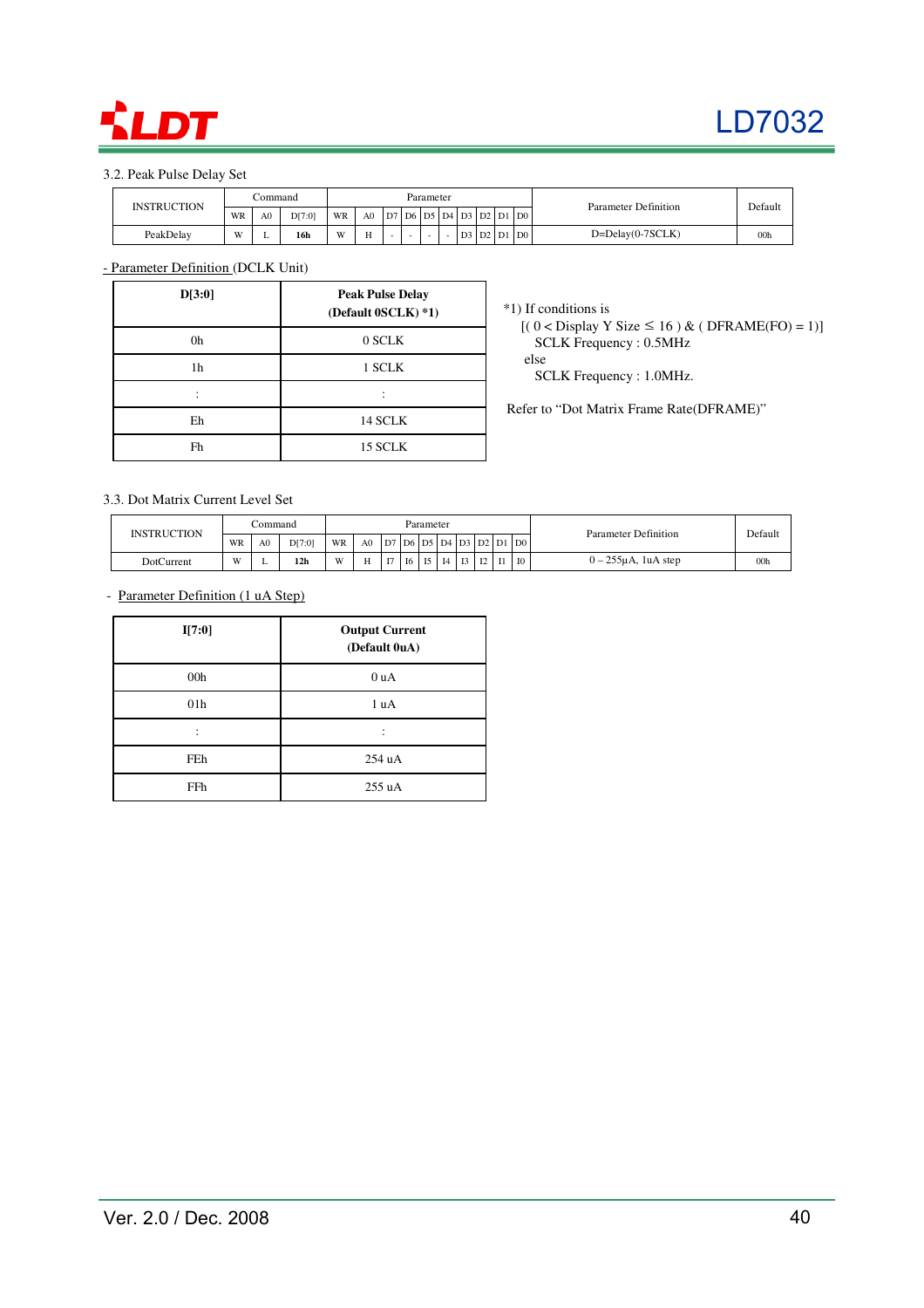

# LD7032

### 3.4. Pre-Charge Width Set

| INSTRUCTION |    | ⊃ommand        |                 | Parameter |    |    |  |  |                |              |    |                |                                      | Parameter Definition | Default         |
|-------------|----|----------------|-----------------|-----------|----|----|--|--|----------------|--------------|----|----------------|--------------------------------------|----------------------|-----------------|
|             | WR | A <sub>0</sub> | D[7:0]          | WR        | A0 | D7 |  |  |                |              |    |                | 7   D6   D5   D4   D3   D2   D1   D0 |                      |                 |
| PreC_Width  | w  | -              | 18 <sub>h</sub> | W         |    |    |  |  | T <sub>1</sub> | $\mathbf{m}$ | ma | T <sub>1</sub> | T <sub>0</sub>                       | $D=0:0-31DCLK$       | 08 <sub>h</sub> |

### - Parameter Definition (DCLK Unit)

| T[4:0]          | <b>Pre-Charge Pulse Width</b><br>(Default 8 SCLK) *1) | *1) If conditions is                                                              |
|-----------------|-------------------------------------------------------|-----------------------------------------------------------------------------------|
| 0h              | 0 SCLK                                                | $[(0 Display Y Size \le 16) & (DFRAME(FO) = 1)]$<br><b>SCLK Frequency: 0.5MHz</b> |
| 1h              | 1 SCLK                                                | else<br>SCLK Frequency : 1.0MHz.                                                  |
|                 |                                                       | Refer to "Dot Matrix Frame Rate(DFRAME)"                                          |
| 1Eh             | 30 SCLK                                               |                                                                                   |
| 1F <sub>h</sub> | 31 SCLK                                               |                                                                                   |

### 3.5. Pre-Charge Mode Select

 $\bar{z}$ 

| <b>INSTRUCTION</b> |    | Command        |        |    |                |        |        | Parameter |   |                          |                                       | <b>Parameter Definition</b> | Default |
|--------------------|----|----------------|--------|----|----------------|--------|--------|-----------|---|--------------------------|---------------------------------------|-----------------------------|---------|
|                    | WR | A <sub>0</sub> | D[7:0] | WR | A <sub>0</sub> |        |        |           |   |                          | D7   D6   D5   D4   D3   D2   D1   D0 |                             |         |
| PreC_Select        | W  | ∸              | 44h    | W  | H              | $\sim$ | $\sim$ | $\sim$    | - | $\overline{\phantom{a}}$ | D1 D0                                 | -                           | 02h     |

- D1 and D0 used for Pre-Charge and Peak boot Selection Mode.

| D0 | Pre-Charge           | Peak Boot            |
|----|----------------------|----------------------|
|    | Every Time (Default) | Every Time (Default) |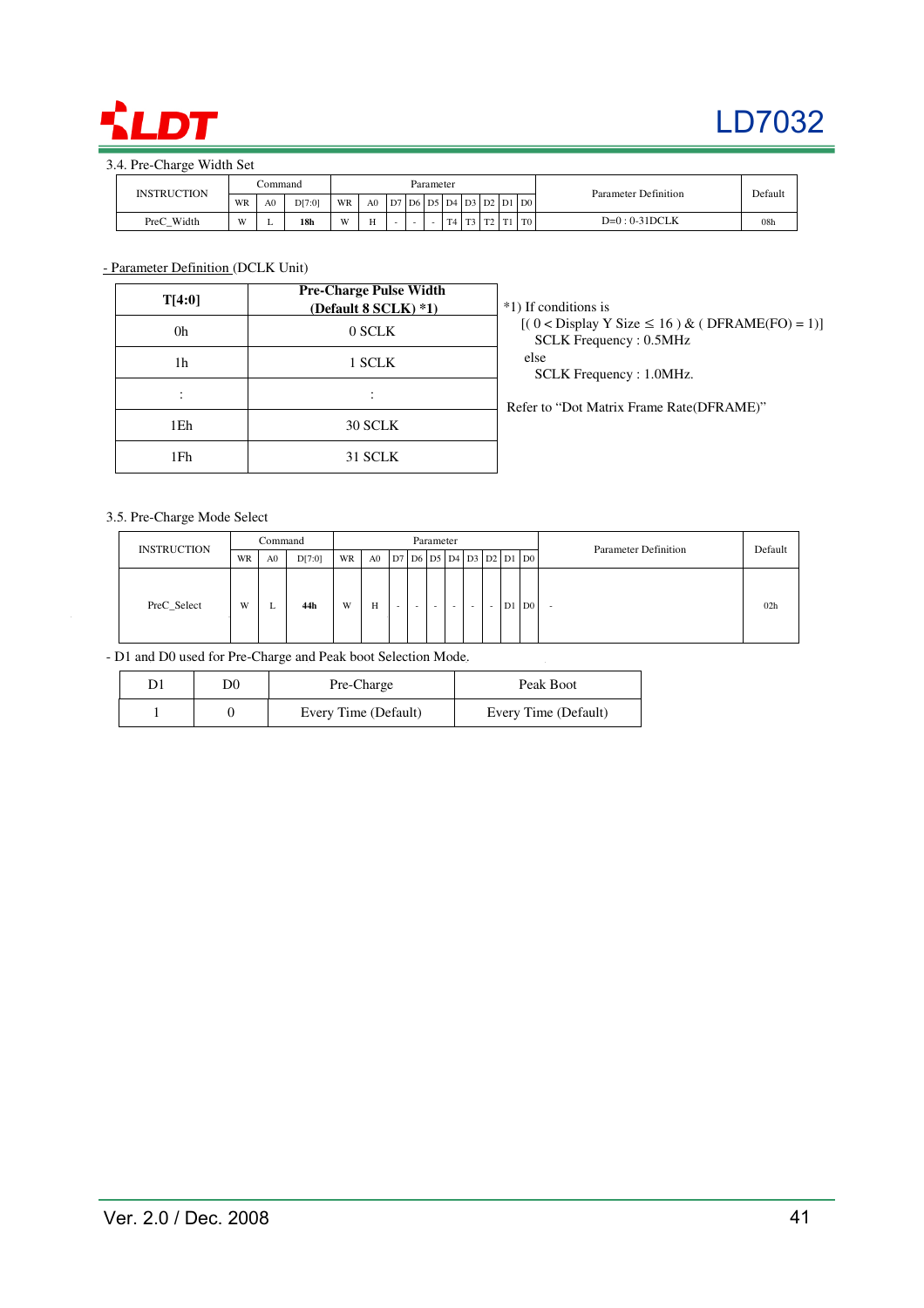



### 3.6. Row Overlap Set



Row\_Overlap W L 48h W H - - - - R01 R00 Row overlap Timing 0h

### - Row VCC\_R timing setting Table.

| RO1          | RO0 | All Row VCC R Time                         |
|--------------|-----|--------------------------------------------|
| $\mathbf{0}$ |     | None (Default)                             |
| $\mathbf{0}$ |     | Pre-Charge Timing                          |
|              |     | Pre-Charge + Peak Delay Timing             |
|              |     | Pre-Charge + Peak Delay + Peak boot Timing |

#### 3.7. Row SCAN

| <b>INSTRUCTION</b> |    | .`ommand       |                 |    | Parameter |    |  |        |                          |  |        |                                  | Parameter Definition | Default         |
|--------------------|----|----------------|-----------------|----|-----------|----|--|--------|--------------------------|--|--------|----------------------------------|----------------------|-----------------|
|                    | WR | A <sub>0</sub> | D[7:0]          | WR | A0        | D7 |  |        |                          |  |        | D6   D5   D4   D3   D2   D1   D0 |                      |                 |
| RowScan            | W  |                | 17 <sub>h</sub> | W  | ц<br>     | -  |  | $\sim$ | $\overline{\phantom{0}}$ |  | $\sim$ | D0 <sub>1</sub>                  | 0:Row Scan 1: VSS    | 00 <sub>h</sub> |

- Parameter Definition

D="0" normal Scan.

D="1" All Row are in VSS.

### 3.8. Row Scan Sequence Setting

| <b>INSTRUCTION</b> |    | .`ommand |                 |    | Parameter      |    |                          |        |  |  |              |                          | Parameter Definition | Default |
|--------------------|----|----------|-----------------|----|----------------|----|--------------------------|--------|--|--|--------------|--------------------------|----------------------|---------|
|                    | WR | A0       | D[7:0]          | WR | A <sub>0</sub> | D7 |                          |        |  |  |              | $ D6 D5 D4 D3 D2 D1 D0 $ |                      |         |
| ScanMode           | W  |          | 13 <sub>h</sub> | W  |                | -  | $\overline{\phantom{a}}$ | $\sim$ |  |  | $\mathbf{D}$ | $D1$ D <sub>0</sub>      | Row Scan Mode        | 0h      |

| D[1:0] | <b>SCAN Mode</b>                              |
|--------|-----------------------------------------------|
|        | SCAN Mode                                     |
|        | Mode 2 : sequential scan mode.                |
|        | Mode 3 : simultaneous scan mode.(half period) |

| D[1:0]         | <b>DispDirection</b> |                                                                                                  |
|----------------|----------------------|--------------------------------------------------------------------------------------------------|
| $\mathbf{0}$   | 0                    | R0,R1,R2,,,R37,R38,R39,R0,R1,R2,                                                                 |
|                | $\mathcal{P}$        | R39,R38,R37,,R2,R1,R0,R39,R38,R37,                                                               |
|                | $\Omega$             | R0, R2, R36, R38, R1, R3,  R37, R39, R0                                                          |
|                | $\mathcal{P}$        | R39,R37,R3,R1,R38,R36,R2,R0,R39                                                                  |
| $\overline{c}$ | $\Omega$             | RO.R2R38.RO.R2<br>R <sub>1</sub> ,R <sub>3</sub> R <sub>39</sub> ,R <sub>1</sub> ,R <sub>3</sub> |
|                |                      | R39, R37R1, R39, R37<br>R38, R36R0, R38, R36                                                     |

NOTE: DispDirection is 1.6

- In Mode 3, maximum Row number is 20 line at Display Size setting.

Conditions :  $[$ { 0 ≤ DispSizeY(YS) < 20} and {0 ≤ DispSizeY(YE) < 20} ] **or**  $[$ { 20 ≤ DispSizeY(YS) < 40} ] and {20 ≤ DispSizeY(YE) < 40} ]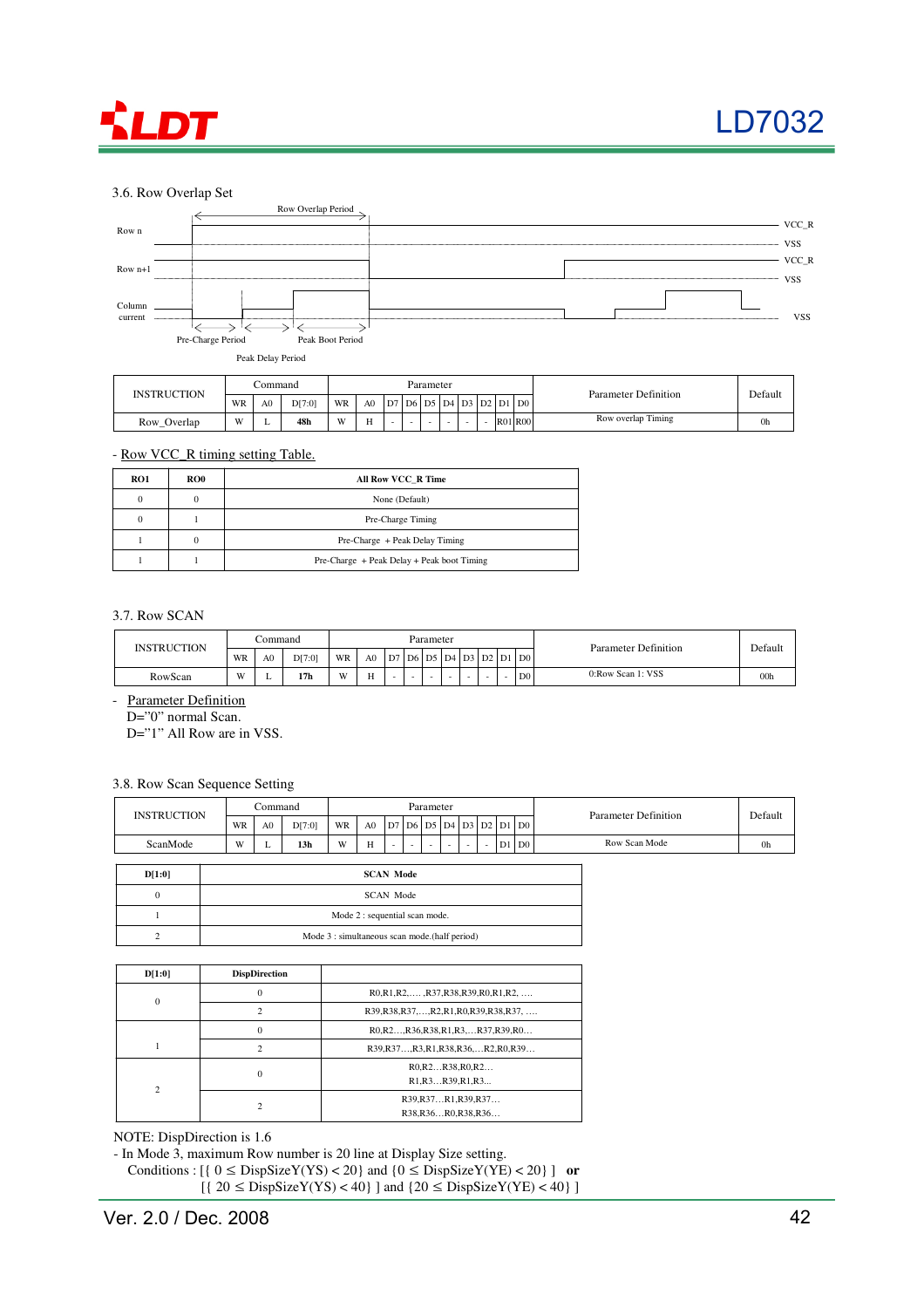

### 3.9. Data Reverse

| <b>INSTRUCTION</b> | .`ommand |                |       |    |                  |                          | Parameter |  |                                 |                | Parameter Definition | Default |
|--------------------|----------|----------------|-------|----|------------------|--------------------------|-----------|--|---------------------------------|----------------|----------------------|---------|
|                    | WR       | A <sub>0</sub> | DT:01 | WR | A <sub>0</sub>   | D7                       |           |  | '   D6   D5   D4   D3   D2   D1 | D <sub>0</sub> |                      |         |
| Data Reverse       | W)       | -              | 1Ch   | W  | $\mathbf{v}$<br> | $\overline{\phantom{a}}$ |           |  | $RV$ D1                         | D <sub>0</sub> | Data Reverse         | 0h      |

 $D=0h$ 

When RV ="1" : (Data **EXOR** "FFh")

When  $RV = "0"$ : Memory Data  $\Rightarrow$  Output Data

D=1h : All Output Data are "L".

D=2h : All Output Data are "H".

### 4. Others

### 4.1. IC Test

This command is only used IC test. Don't use this command

| <b>INSTRUCTION</b> |    | Command |         |    |                |  | Parameter |                                       |         |        | Parameter Definition | Default |
|--------------------|----|---------|---------|----|----------------|--|-----------|---------------------------------------|---------|--------|----------------------|---------|
|                    | WR | A0      | D[7:0]  | WR | A <sub>0</sub> |  |           | D7   D6   D5   D4   D3   D2   D1   D0 |         |        |                      |         |
|                    |    |         |         | W  | Н              |  |           | D7   D6   D5   D4   D3   D2   D1   D0 |         |        | 1st parameter        |         |
| TESTCNT1           | W  |         | F0h-FFh |    |                |  |           |                                       | $\cdot$ | $\sim$ |                      |         |
|                    |    |         |         | W  | H              |  |           | D7   D6   D5   D4   D3   D2   D1   D0 |         |        | Nst parameter        |         |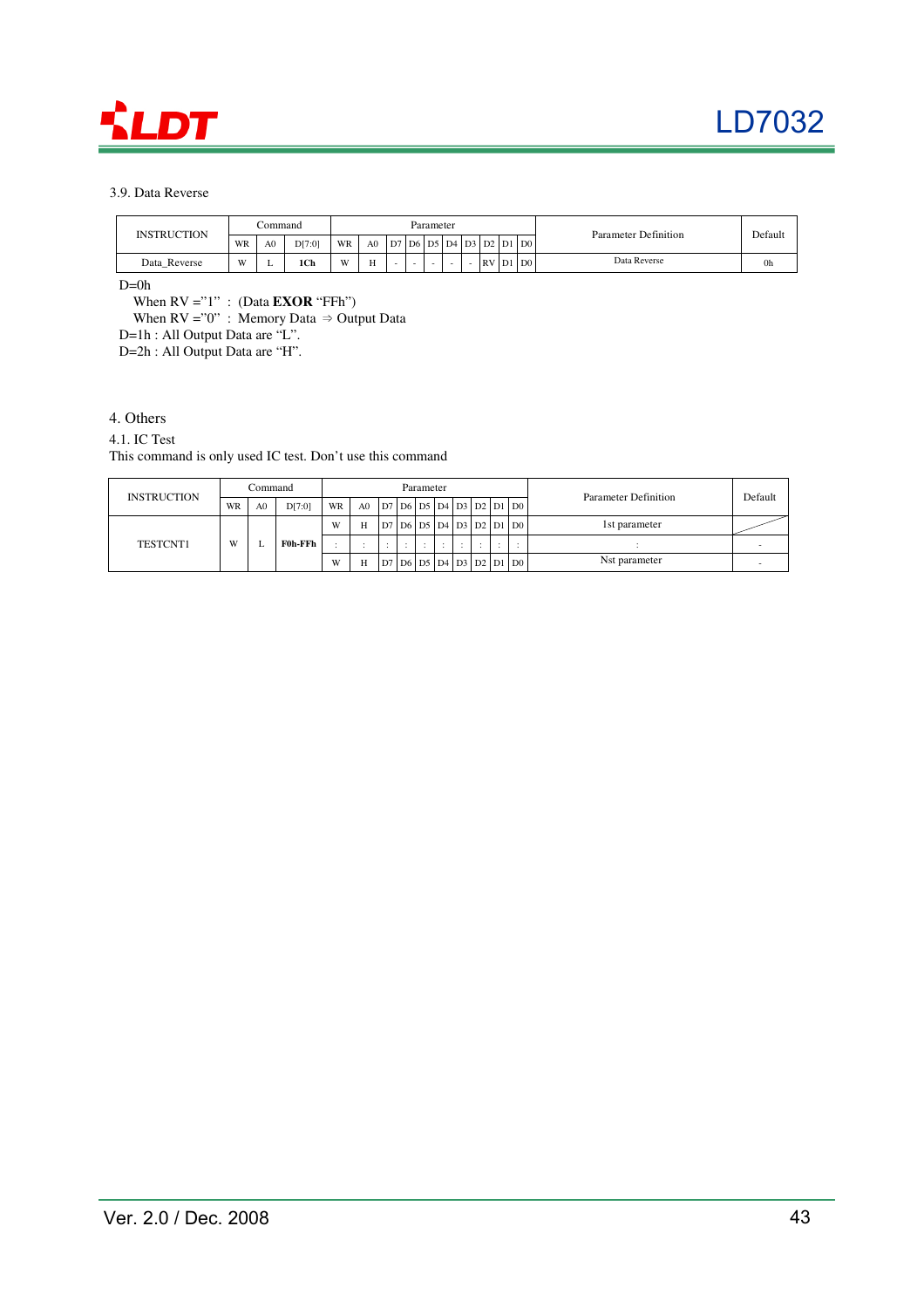

### **5. Optional Command**

### **5.1. IC Test Command**

◇ This command is only used IC test. Don't use this command.

| Instruction     | W/R | A <sub>0</sub> | D7 | D6 | D <sub>5</sub> | D <sub>4</sub> | D <sub>3</sub> | D2 | D <sub>1</sub> | D <sub>0</sub> | Default |
|-----------------|-----|----------------|----|----|----------------|----------------|----------------|----|----------------|----------------|---------|
| <b>TESTCNT0</b> | W.  | . .            |    |    |                |                |                | ., |                |                |         |

### **5.2. Set Internal Regulator for Row Scan (0x3Fh)**

| Instruction | W/R | A0 | D7 | D <sub>6</sub> | D5 | D <sub>4</sub> | D <sub>3</sub> | D2 | D0             | Default |
|-------------|-----|----|----|----------------|----|----------------|----------------|----|----------------|---------|
| VCC_R_SEL   | W   | ∸  |    |                |    |                |                |    |                |         |
| Parameter   | W   | Н  |    |                |    | EN             |                |    | D <sub>0</sub> | 00h     |

"EN" = "1" => Internal regulator enable

### "EN" = "0" => Internal regulator disable

\* VCC\_R pin must be connected to the external voltage source or VCC\_C.

| D[0] | VCC R              |
|------|--------------------|
|      | VCC_C $\times$ 0.8 |
|      | VCC_C $\times$ 0.7 |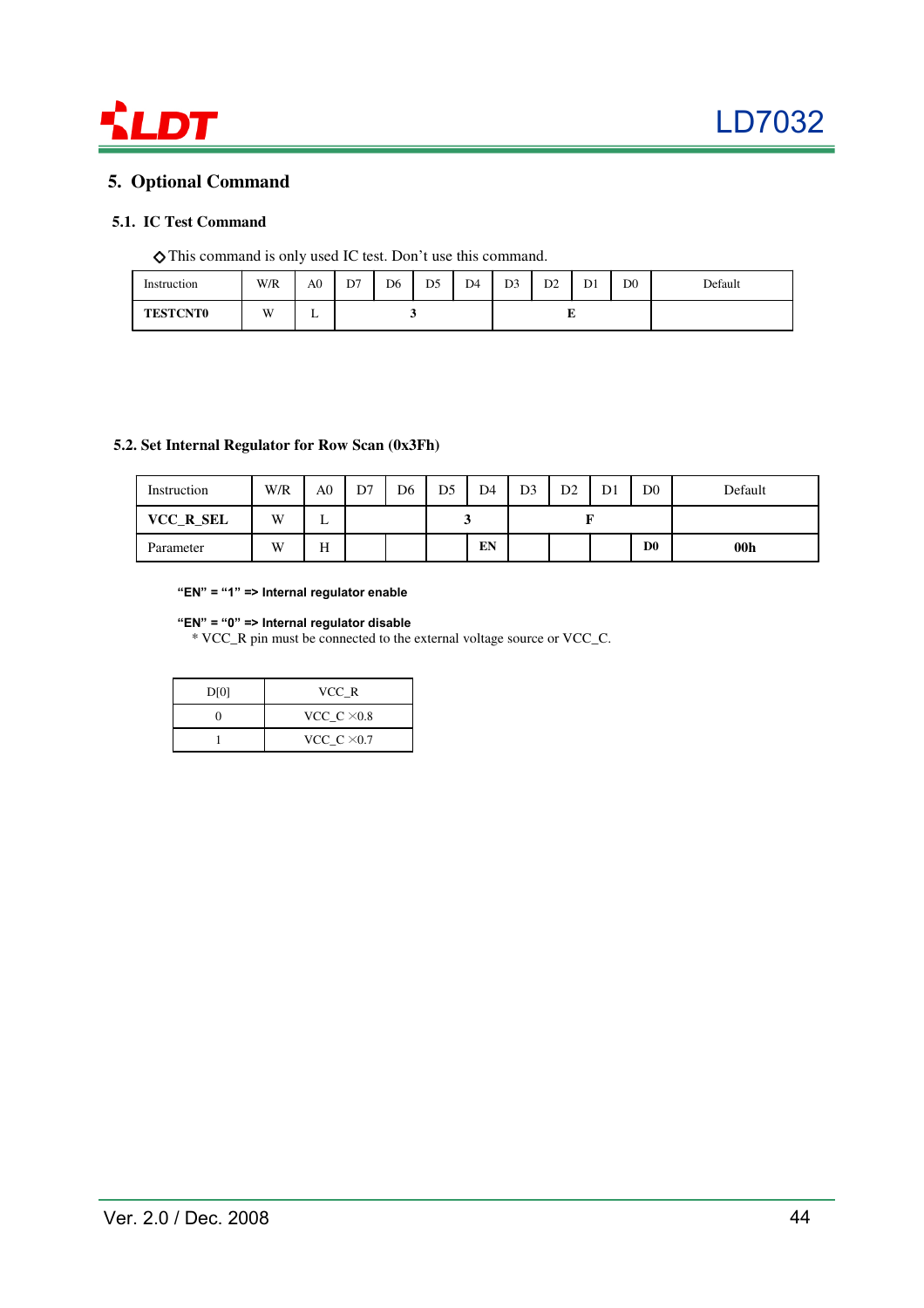

### **5.3. AGING Mode Set (3Ch)**

| <b>INSTRUCTION</b> | WR | A <sub>0</sub> | D7 | D6 | $D5$ D <sub>4</sub> | D <sub>3</sub> | D <sub>2</sub> |   |                | Default |
|--------------------|----|----------------|----|----|---------------------|----------------|----------------|---|----------------|---------|
| <b>AGING-EN</b>    | W  |                |    |    |                     |                |                |   |                |         |
| Parameer           | W  | Н              | -  |    | -                   | -              | -              | - | P <sub>0</sub> | 00h     |

**-** If P0 = 0, then AGING Mode is disable.

**-** If P0 = 1, then AGING Mode is enable.

**-** This command is used only for aging test mode.

**-** If P0 = 1, then column state is always forced to the data drive period regardless of the driving conditions.

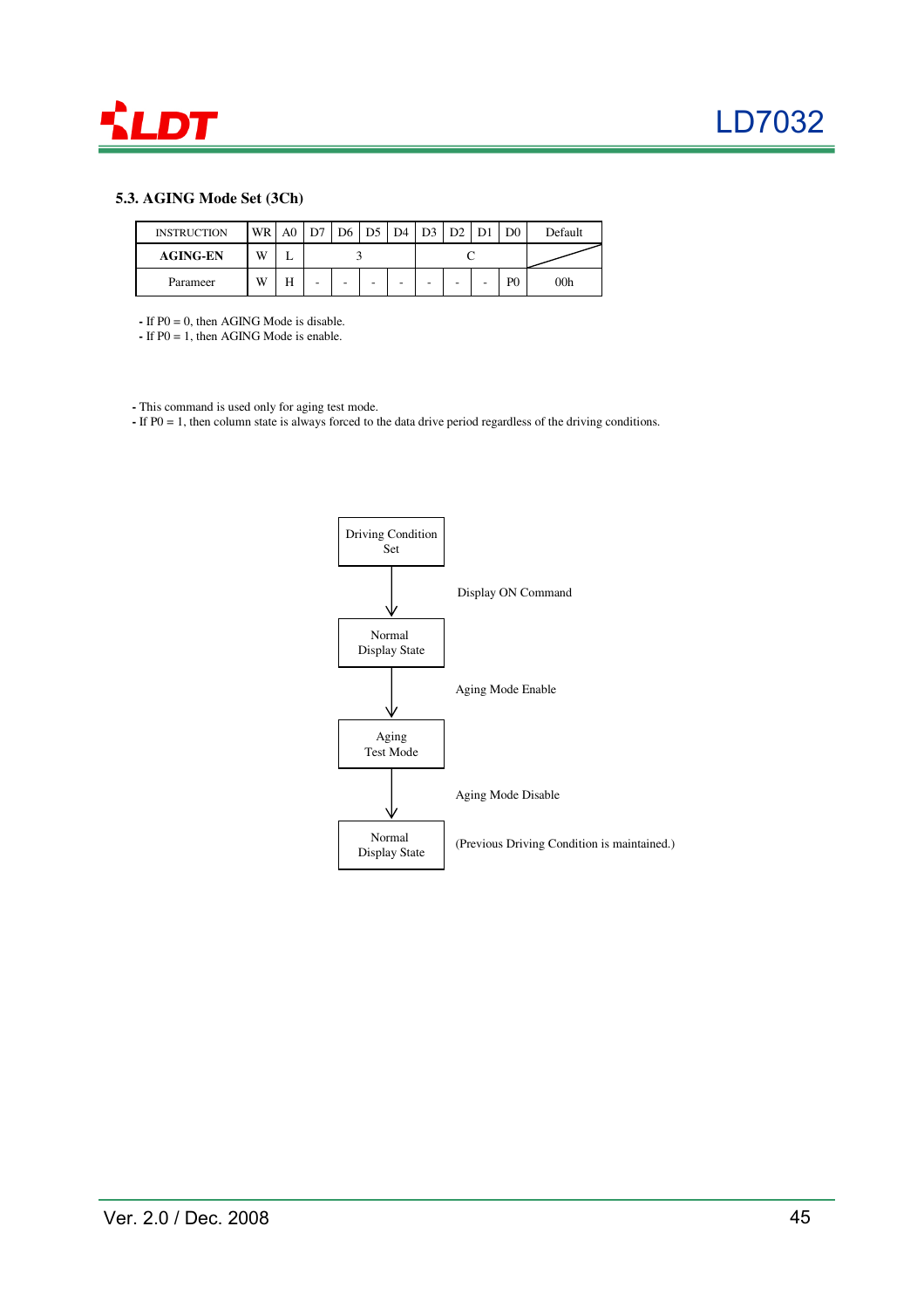

### **5.4. Set XTALK Enable (0x3Ah)**

| Instruction     | W/R | A <sub>0</sub> | D7 | D6 | D <sub>5</sub> | D4 | D <sub>3</sub> | D <sub>2</sub> | D1 | D <sub>0</sub> | Default         |
|-----------------|-----|----------------|----|----|----------------|----|----------------|----------------|----|----------------|-----------------|
| <b>XTALK EN</b> | W   | ∸              |    |    |                |    |                |                |    |                |                 |
| Parameter       | W   | TT<br>п        |    |    |                |    |                |                |    | EN             | 00 <sub>h</sub> |

**-** If EN = 0, then X-talk function is disable.

**-** If EN = 1, then X-talk function is enable.

### **5.5. Dot X-talk Ref. Setting (0x3Bh)**

| Instruction            | W/R | A <sub>0</sub> | D7                       | D <sub>6</sub> | D <sub>5</sub> | D <sub>4</sub> | D <sub>3</sub> | D2             | D <sub>1</sub> | D <sub>0</sub> | Default         |
|------------------------|-----|----------------|--------------------------|----------------|----------------|----------------|----------------|----------------|----------------|----------------|-----------------|
| XTALK_Ref              | W   | L              |                          |                |                | $\mathbf{3}$   |                |                | B              |                |                 |
| Parameter0             | W   | H              | $\overline{\phantom{a}}$ | D <sub>6</sub> | D <sub>5</sub> | D <sub>4</sub> | D <sub>3</sub> | D2             | D1             | D <sub>0</sub> | 00 <sub>h</sub> |
| Parameter1             | W   | H              | $\overline{\phantom{a}}$ | D <sub>6</sub> | D <sub>5</sub> | D <sub>4</sub> | D <sub>3</sub> | D2             | D1             | D <sub>0</sub> | 00 <sub>h</sub> |
| Parameter <sub>2</sub> | W   | H              | $\overline{\phantom{a}}$ | D <sub>6</sub> | D <sub>5</sub> | D <sub>4</sub> | D <sub>3</sub> | D2             | D1             | D <sub>0</sub> | 00 <sub>h</sub> |
|                        |     |                |                          |                |                |                |                |                |                |                |                 |
|                        |     |                |                          |                |                |                |                |                |                |                |                 |
|                        |     |                |                          |                |                |                |                |                |                |                |                 |
| Parameter29            | W   | H              | ٠                        | D <sub>6</sub> | D <sub>5</sub> | D <sub>4</sub> | D <sub>3</sub> | D2             | D <sub>1</sub> | D <sub>0</sub> | 00 <sub>h</sub> |
| Parameter30            | W   | H              | $\overline{\phantom{a}}$ | D <sub>6</sub> | D <sub>5</sub> | D <sub>4</sub> | D <sub>3</sub> | D2             | D1             | D <sub>0</sub> | 00 <sub>h</sub> |
| Parameter31            | W   | H              | ۰                        | D <sub>6</sub> | D <sub>5</sub> | D4             | D <sub>3</sub> | D <sub>2</sub> | D1             | D <sub>0</sub> | 00 <sub>h</sub> |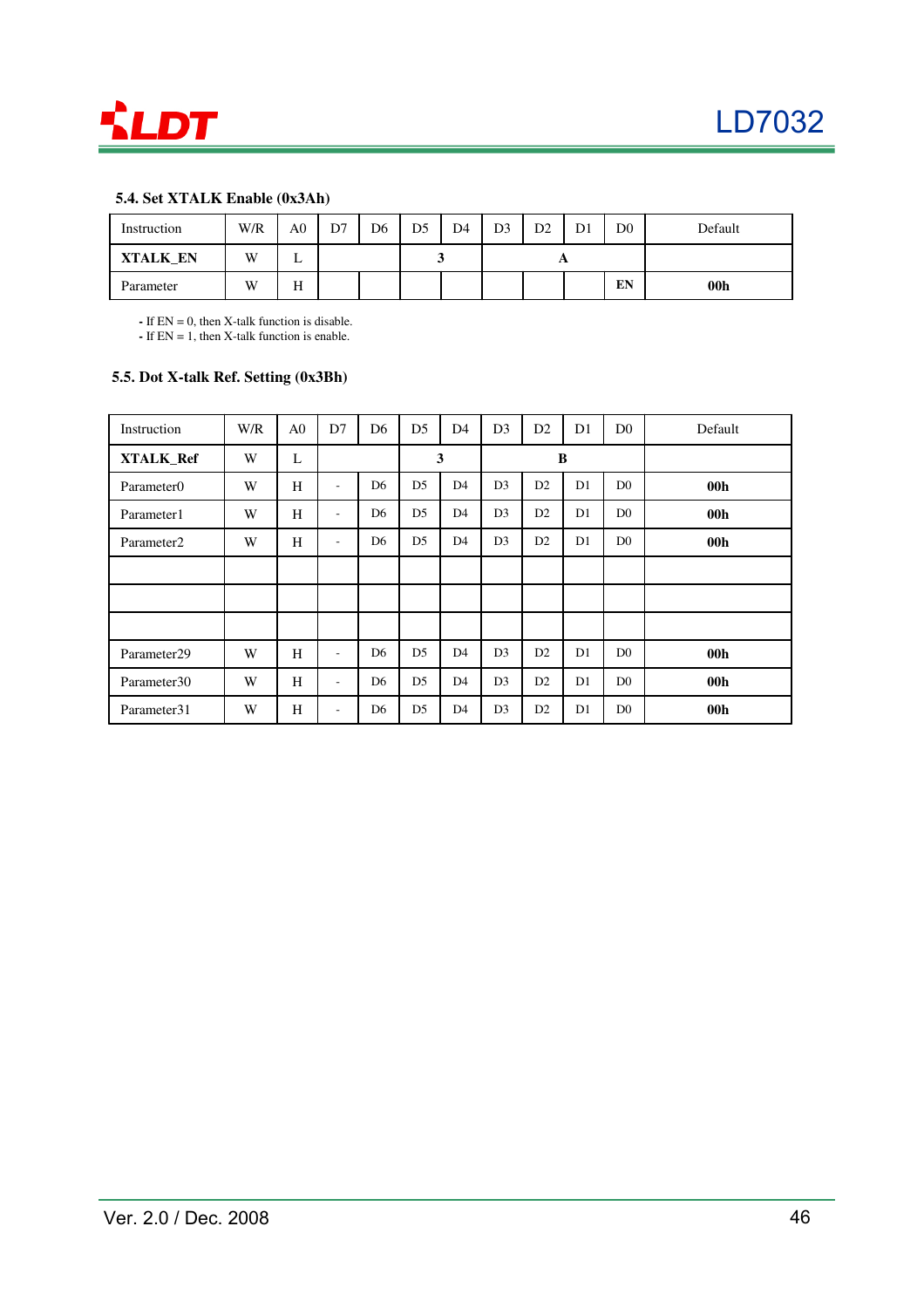

### **5.5. Set VDD Selection (0x3Dh)**

| Instruction    | W/R | A0            | D7 | D <sub>6</sub> | D5 | D <sub>4</sub> | D3 | D2 | D1 | D <sub>0</sub> | Default         |
|----------------|-----|---------------|----|----------------|----|----------------|----|----|----|----------------|-----------------|
| <b>VDD_SEL</b> | W   | ∸             |    |                |    |                |    |    |    |                |                 |
| Parameter      | W   | <b>TT</b><br> |    |                |    |                |    |    |    | D <sub>0</sub> | 00 <sub>h</sub> |

**-** If VDD = 2.8V, D0 = 0

**-** If VDD = 1.8V, D0 = 1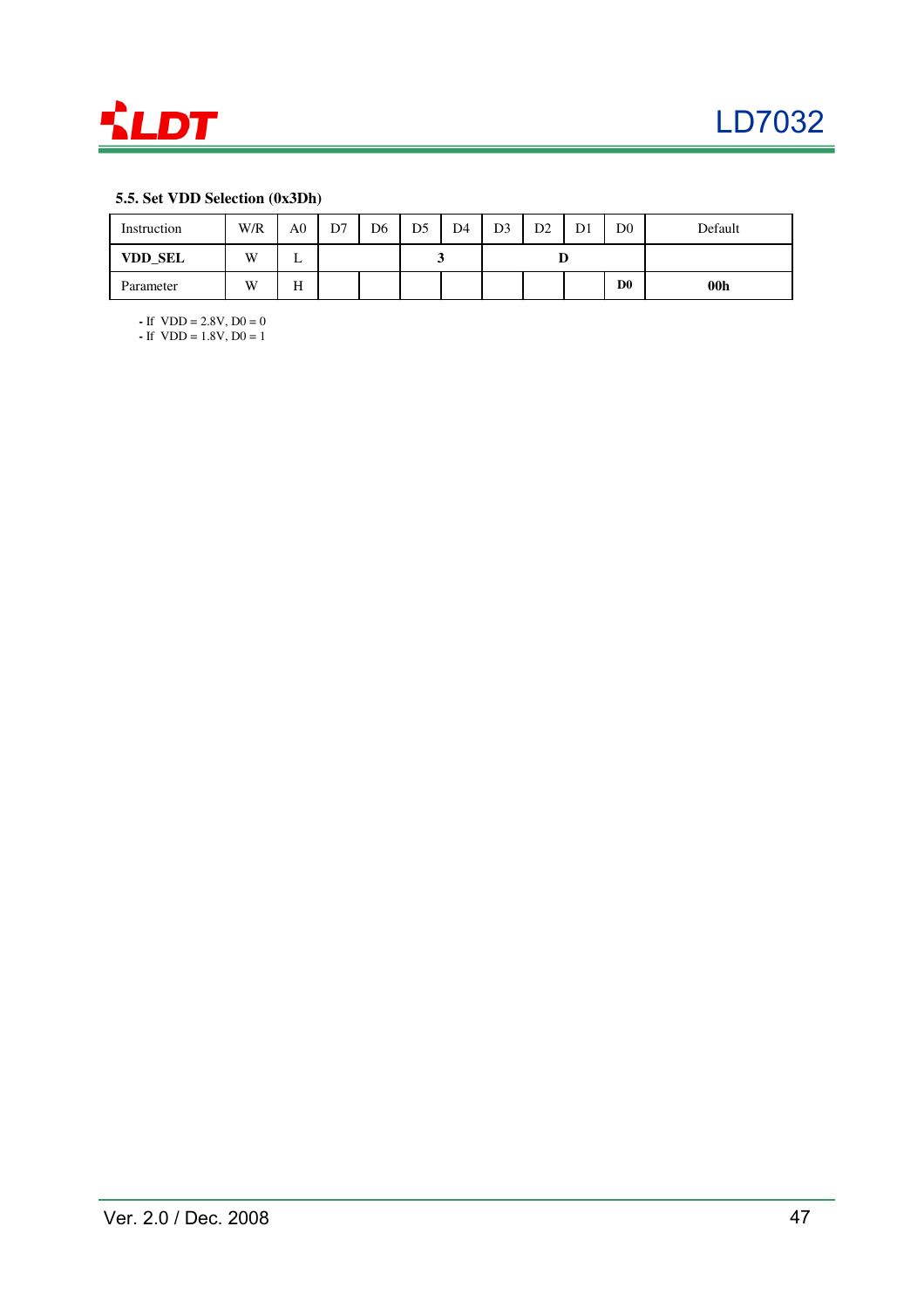

### **6. Screen Saver Command**

### **6.1. S\_SleepTimer**

| Instruction         | W/R            | A <sub>0</sub> | D7                | D <sub>6</sub> | D <sub>5</sub> | D <sub>4</sub> | D <sub>3</sub>    | D <sub>2</sub> | D <sub>1</sub>     | D <sub>0</sub> | Default         |
|---------------------|----------------|----------------|-------------------|----------------|----------------|----------------|-------------------|----------------|--------------------|----------------|-----------------|
| <b>S_SleepTimer</b> | W <sub>1</sub> | ∸              |                   |                |                |                |                   |                |                    |                |                 |
| Parameter           | W              | TТ<br>         | <b>COMP</b><br>л. | T <sub>6</sub> | T5             | T <sub>4</sub> | <b>TIM</b><br>1.J | mo<br>▪        | m <sub>1</sub><br> | T <sub>0</sub> | 00 <sub>h</sub> |

 $\diamond$  S StepTimer setting Time period 0-255sec. \*1)

**\*1)** Conditions : [ 1.4. Dot Matrix Frame Rate. FO="1" ] and [ Display\_Y\_Size ≤ 16 ] S\_StepTimer setting Time period 0-510sec. ( Step Unit : 2sec )

### **6.2. S\_SleepStart**

| Instruction         | W/R | A <sub>0</sub> | D7 | D <sub>6</sub>           | D <sub>5</sub> | D <sub>4</sub> | D <sub>3</sub> | D <sub>2</sub> | D1 | D <sub>0</sub> | Default         |
|---------------------|-----|----------------|----|--------------------------|----------------|----------------|----------------|----------------|----|----------------|-----------------|
| <b>S_SleepStart</b> | W   | ∸              |    |                          |                |                |                |                |    |                |                 |
| Parameter           | W   | H              |    | $\overline{\phantom{a}}$ |                | $\blacksquare$ | -              | -              | -  | P <sub>0</sub> | 00 <sub>h</sub> |

◇ This command stop screen saver and display off after setting time will gone.

P0 = "0" : Sleep Stop.(Default)

 $P0 = "1"$ : Sleep Start.

◇ S\_SleepStart is execute the follows after setting time will gone.

 $S_SaverStop (SS = 0h)$ 

 $S_SleepStart (P0 = 0h)$ 

 $DDIPS_OFF (P0 = 0h)$ 

### **6.3. S\_StepTimer**

| Instruction        | W/R | A0 | D7                 | D <sub>6</sub>             | D <sub>5</sub> | D <sub>4</sub> | D <sub>3</sub> | D2        | D <sub>1</sub> | D <sub>0</sub> | Default         |
|--------------------|-----|----|--------------------|----------------------------|----------------|----------------|----------------|-----------|----------------|----------------|-----------------|
| <b>S_StepTimer</b> | W   | ∸  |                    |                            |                |                |                |           |                |                |                 |
| Parameter          | W   | H  | <b>COMP</b><br>. . | T4<br>T <sub>5</sub><br>T6 |                |                | ma<br>1.J      | ጥን<br>. . | $m_{1}$<br>--  | T <sub>0</sub> | 00 <sub>h</sub> |

◇ Screen Saver event timer setting

T[7:0]:0~255

### **6.4. S\_StepUnit**

| Instruction | W/R | A <sub>0</sub> | D7 | D <sub>6</sub>                | D5 | D <sub>4</sub>           | D <sub>3</sub> | D <sub>2</sub>                   | D1 | D <sub>0</sub> | Default         |
|-------------|-----|----------------|----|-------------------------------|----|--------------------------|----------------|----------------------------------|----|----------------|-----------------|
| S_StepUnit  | W   | ∸              |    |                               |    |                          |                |                                  |    |                |                 |
| Parameter   | W   | H              |    | $\overline{\phantom{a}}$<br>- |    | $\overline{\phantom{0}}$ |                | S <sub>1</sub><br>$\blacksquare$ |    | S <sub>0</sub> | 00 <sub>h</sub> |

◇ Parameter Definition

Conditions :  $[1.4.$  Dot Matrix Frame Rate. FO="0" ] or  $[$  Display\_Y\_Size  $>16$  ]

S=0 : Timer Stop (Default)

 $S=1$  : 1 ms Unit

S=2 : 0.1s Unit

◇ Parameter Definition

Conditions :  $[1.4.$  Dot Matrix Frame Rate. FO="1" ] and  $[$  Display\_Y\_Size  $\leq 16$  ]

S=0 : Timer Stop (Default)

S=1 : 2ms Unit

S=2 : 0.2s Unit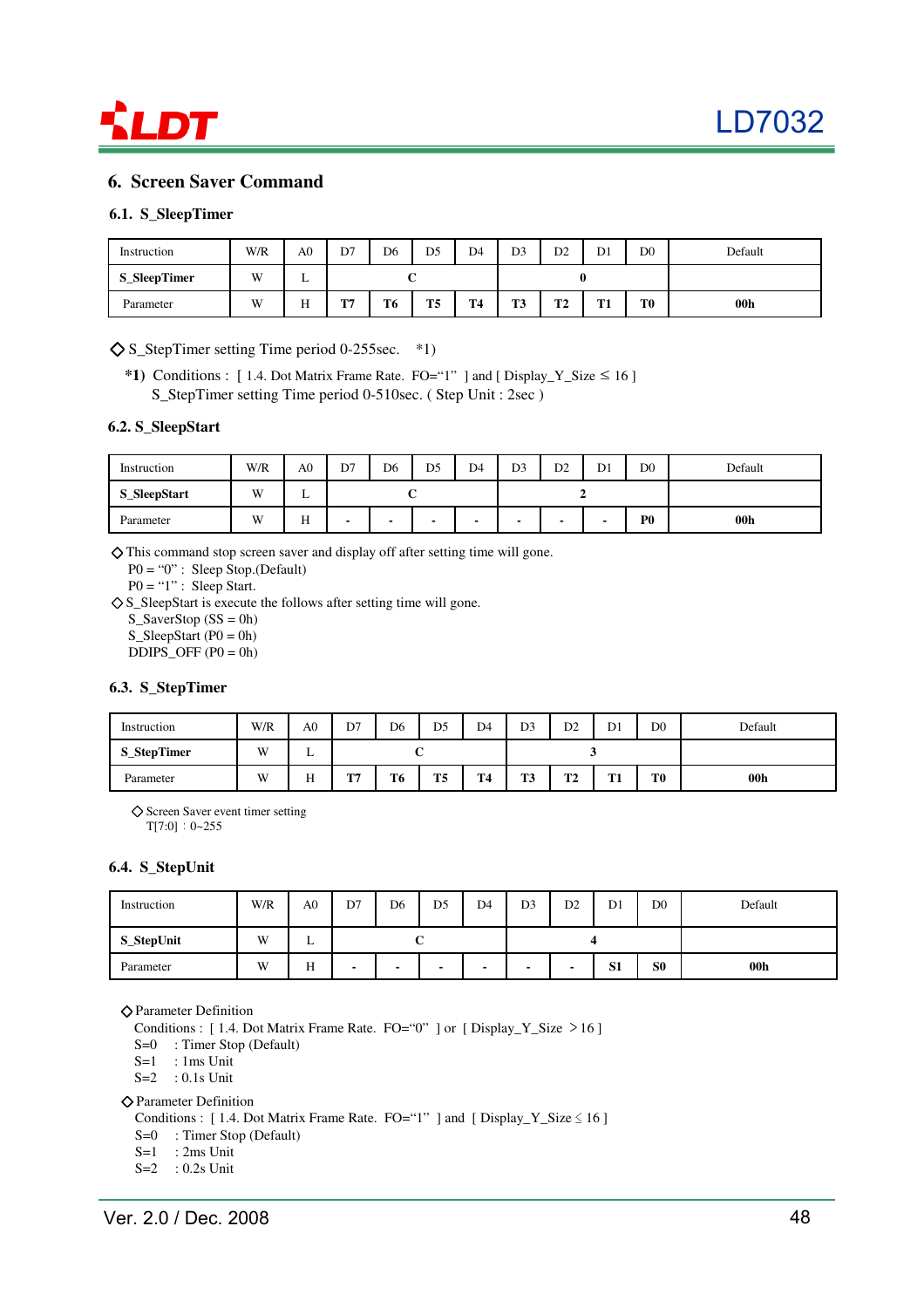

### **6.5. S\_Condition**

| Instruction        | W/R | A0 | D <sub>4</sub><br>D7<br>D <sub>6</sub><br>D <sub>5</sub> |                                    |  |  | D <sub>0</sub><br>D2<br>D <sub>1</sub><br>D <sub>3</sub> |        |   |                 | Default |  |
|--------------------|-----|----|----------------------------------------------------------|------------------------------------|--|--|----------------------------------------------------------|--------|---|-----------------|---------|--|
| <b>S</b> Condition | W   | ∸  |                                                          |                                    |  |  | ັ                                                        |        |   |                 |         |  |
| Parameter          | W   | H  | $\sim$                                                   | $\sim$<br>$\overline{\phantom{a}}$ |  |  | -                                                        | D<br>ĸ | ≖ | 00 <sub>h</sub> |         |  |

 $\Diamond$  RL : Direction (Default = 0h)



### **6.6. S\_Saver Start/Stop**

| Instruction  | W/R | A0 | D <sub>5</sub><br>D7<br>D <sub>6</sub> |             |  | D <sub>4</sub>           | D <sub>3</sub> | D <sub>2</sub>           | D <sub>1</sub> | Default |                 |
|--------------|-----|----|----------------------------------------|-------------|--|--------------------------|----------------|--------------------------|----------------|---------|-----------------|
| S_Start/Stop | W   | ∸  | ι.                                     |             |  |                          |                |                          |                |         |                 |
| Parameter    | W   | Н  | -                                      | $\sim$<br>- |  | $\overline{\phantom{0}}$ |                | $\overline{\phantom{a}}$ |                | SS      | 00 <sub>h</sub> |

SS="0": Screen Saver Stop (Default) SS="1": Screen Saver Start

### **6.7. Screen Saver Mode**

| Instruction     | W/R | A <sub>0</sub> | D7<br>D <sub>6</sub><br>D5<br>D <sub>4</sub><br>◡ |                                                      |  |                          | D <sub>3</sub> | D <sub>0</sub><br>D1<br>D <sub>2</sub> |                |                | Default         |
|-----------------|-----|----------------|---------------------------------------------------|------------------------------------------------------|--|--------------------------|----------------|----------------------------------------|----------------|----------------|-----------------|
| <b>S_Select</b> | W   | ∸              | ັ                                                 |                                                      |  |                          |                |                                        | Ľ              |                |                 |
| Parameter       | W   | H              | -                                                 | $\overline{\phantom{a}}$<br>$\overline{\phantom{a}}$ |  | $\overline{\phantom{0}}$ | S <sub>3</sub> | S <sub>2</sub>                         | S <sub>1</sub> | S <sub>0</sub> | 02 <sub>h</sub> |

| S[3:0]   | Screen Saver Mode |
|----------|-------------------|
| 0        |                   |
|          |                   |
| 2        | S_MultiScroll     |
| 3        |                   |
| $\Delta$ |                   |
| 5        |                   |
| 6        |                   |
|          |                   |
| 8        |                   |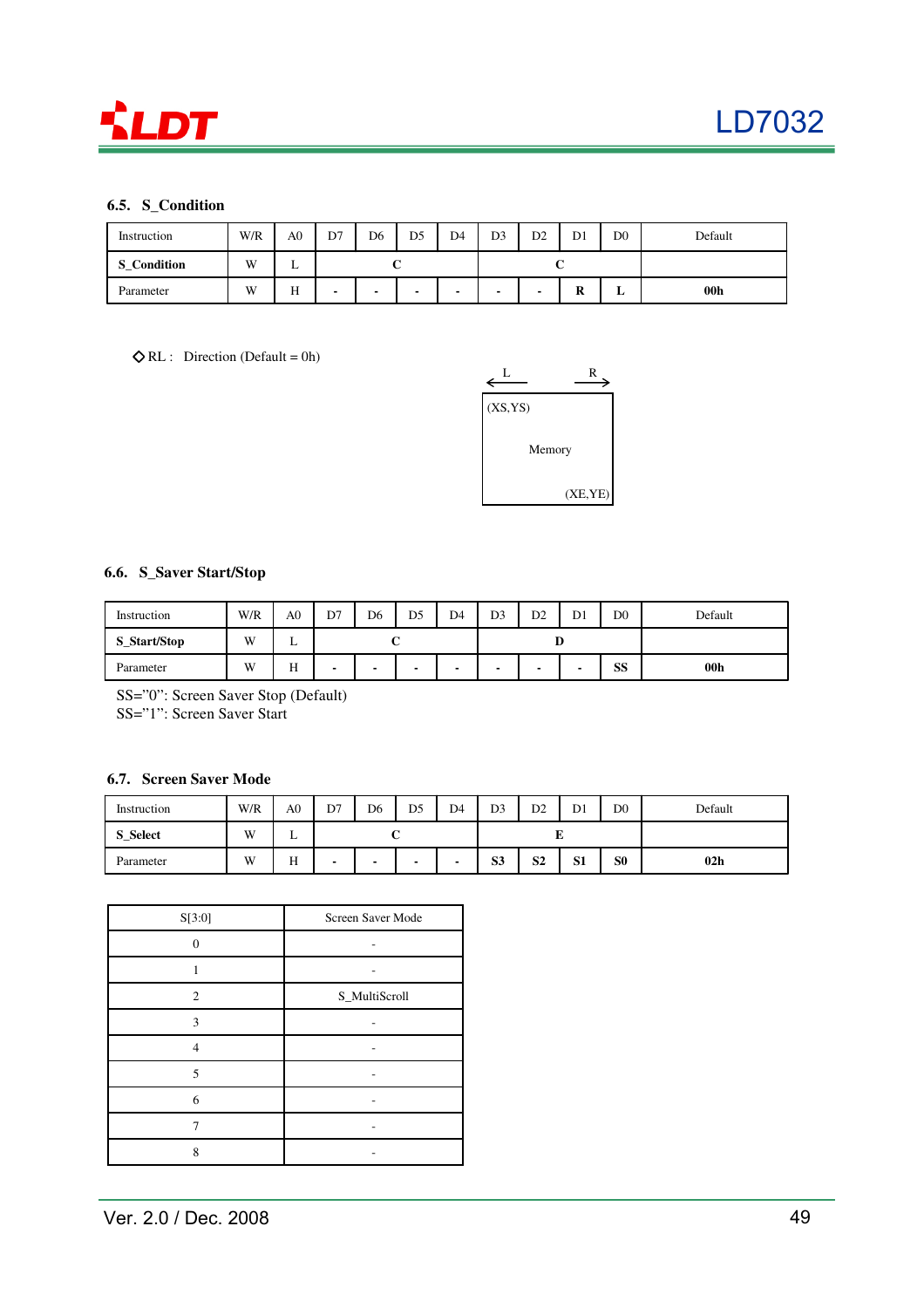

### **6.8. S\_MultiScroll**

◇ Up Down Right Left Scroll.

| <b>Time Step</b>       | <b>Move Step</b> | Box         | LΟ          |
|------------------------|------------------|-------------|-------------|
| Moving by<br>One pixel | 1 pixel fixed    | No relation | No relation |

|  | <b>Meaning</b>      |
|--|---------------------|
|  | <b>Right Scroll</b> |
|  | Left Scroll         |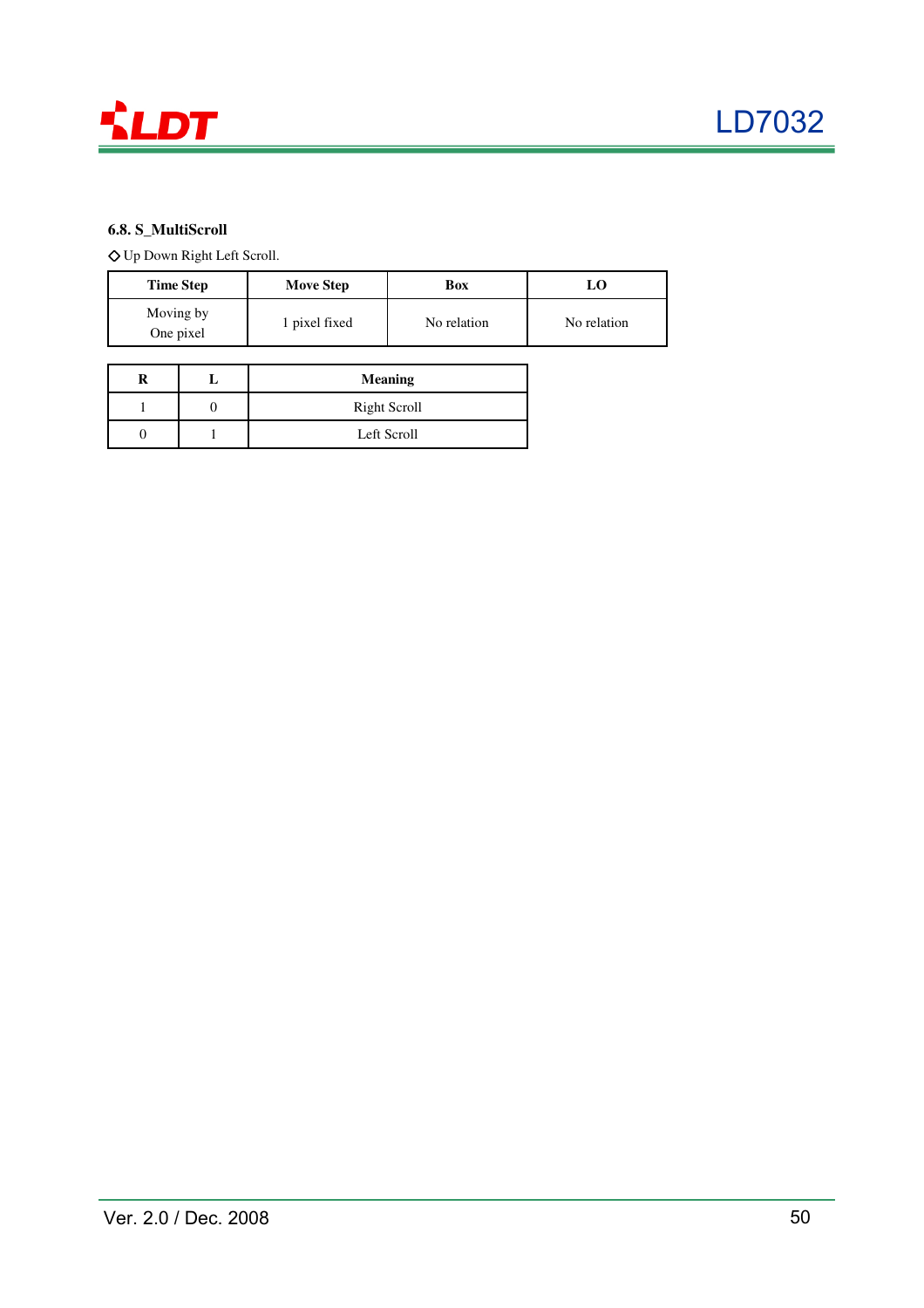

# **I/O INTERFACE PIN MAP (TBD)**

| PAD#           | <b>NAME</b>     |
|----------------|-----------------|
| 1              | <b>VSS</b>      |
| $\overline{2}$ | VCC_R           |
| 3              | VCC_C           |
| 4              | <b>IREF</b>     |
| 5              | <b>VDD</b>      |
| 6              | <b>VSS</b>      |
| $\overline{7}$ | <b>RSTB</b>     |
| 8              | <b>WRB</b>      |
| 9              | <b>RDB</b>      |
| 10             | <b>CSB</b>      |
| 11             | A <sub>0</sub>  |
| 12             | D < 7           |
| 13             | D < 6           |
| 14             | D < 5           |
| 15             | D < 4           |
| 16             | D < 3           |
| 17             | D < 2>          |
| 18             | D<1>            |
| 19             | D < 0           |
| 20             | PS              |
| 21             | C80             |
| 22             | EXT_CLK         |
| 23             | <b>IXS</b>      |
| 24             | ID <sub>2</sub> |
| 25             | ID <sub>1</sub> |
| 26             | ID <sub>0</sub> |
| 27             | F_SYNC          |
| 28             | <b>PRE</b>      |
| 29             | VCC_C           |
| 30             | <b>VSS</b>      |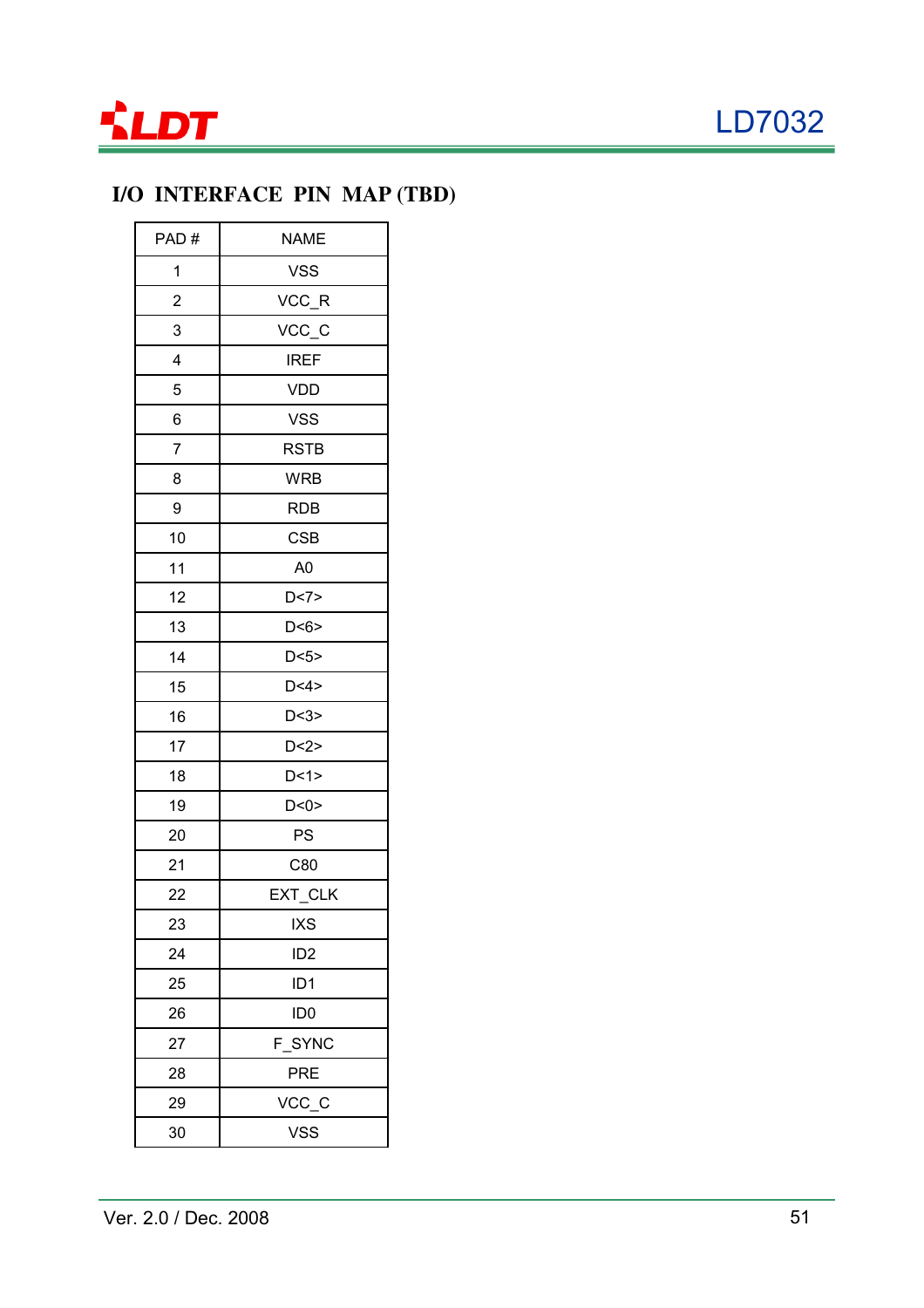



## **\* Command Register**

| Address         | Register Name     | Bit7                         | Bit6                     | Bit5                     | Bit4                     | Bit3                     | Bit2                     | Bit1                     | Bit <sub>0</sub>           | Default                      |
|-----------------|-------------------|------------------------------|--------------------------|--------------------------|--------------------------|--------------------------|--------------------------|--------------------------|----------------------------|------------------------------|
| 01h             | <b>SOFTRES</b>    | $\frac{1}{2}$                | ÷,                       | L,                       | $\frac{1}{2}$            | $\frac{1}{2}$            | ÷,                       | L,                       | ÷,                         | $\overline{a}$               |
| 02h             | DDISPON/OFF       | $\overline{\phantom{a}}$     | $\overline{\phantom{a}}$ | $\overline{a}$           | $\overline{\phantom{a}}$ | $\overline{\phantom{a}}$ | $\overline{a}$           | ÷,                       | D <sub>0</sub>             | 00h                          |
| 08h             | <b>DataRW</b>     | D7                           | D <sub>6</sub>           | D <sub>5</sub>           | D4                       | D <sub>3</sub>           | D2                       | D1                       | $\mathbf{D}0$              | $\qquad \qquad \blacksquare$ |
| 09h             | DispDirection     | $\overline{a}$               | $\overline{\phantom{a}}$ | Ĭ.                       | $\overline{\phantom{a}}$ | $\frac{1}{2}$            | $\overline{a}$           | D1                       | D <sub>0</sub>             | 00 <sub>h</sub>              |
| 0Dh             | <b>IFMODE</b>     | $\overline{\phantom{a}}$     | $\overline{\phantom{a}}$ | L,                       | L,                       | $\overline{a}$           | L,                       | D1                       | D <sub>0</sub>             | 00h                          |
| 10 <sub>h</sub> | PeakWidth         | ÷,                           | ÷,                       | L,                       | D <sub>4</sub>           | D <sub>3</sub>           | D <sub>2</sub>           | D1                       | D <sub>0</sub>             | 05h                          |
| 12h             | <b>DotCurrent</b> | D7                           | D <sub>6</sub>           | D <sub>5</sub>           | D <sub>4</sub>           | D <sub>3</sub>           | D <sub>2</sub>           | D1                       | D <sub>0</sub>             | 00 <sub>h</sub>              |
| 13h             | ScanMode          | ÷,                           | ÷,                       | $\overline{a}$           | $\overline{\phantom{a}}$ | $\overline{a}$           | $\overline{a}$           | D1                       | D <sub>0</sub>             | 00h                          |
| 14h             | DSTBYON/OFF       | ÷,                           | $\overline{\phantom{a}}$ | ÷,                       | $\overline{\phantom{a}}$ | $\frac{1}{2}$            | $\overline{\phantom{a}}$ | $\overline{a}$           | D <sub>0</sub>             | 01 <sub>h</sub>              |
| 16h             | PeakDelay         | $\overline{a}$               | ÷,                       | L,                       | $\overline{\phantom{a}}$ | $\frac{1}{2}$            | D <sub>2</sub>           | D1                       | D <sub>0</sub>             | 00h                          |
| 17h             | RowScan           | $\overline{a}$               | $\overline{\phantom{a}}$ | $\frac{1}{2}$            | $\overline{\phantom{a}}$ | $\overline{\phantom{a}}$ | $\overline{\phantom{a}}$ | $\overline{a}$           | D <sub>0</sub>             | $00h$                        |
| 18h             | PreCWidth         | ÷,                           | $\frac{1}{2}$            | L.                       | D <sub>4</sub>           | D <sub>3</sub>           | D2                       | D1                       | D <sub>0</sub>             | $08\mathrm{h}$               |
| 1Ah             | <b>DFRAME</b>     | ÷,                           | $\sim$                   | F <sub>0</sub>           | M1                       | $\mathbf{M}0$            | F2                       | ${\rm F}1$               | ${\rm F0}$                 | 02h                          |
| 1Ch             | DataReverse       | ÷,                           | $\overline{\phantom{a}}$ | ÷,                       | $\overline{\phantom{a}}$ | $\frac{1}{2}$            | ${\rm RV}$               | D1                       | $\rm D0$                   | $00h$                        |
| 1Dh             | WriteDirection    | $\overline{\phantom{a}}$     | $\overline{\phantom{a}}$ | $\overline{\phantom{a}}$ | $\overline{\phantom{a}}$ | D <sub>3</sub>           | VH                       | D1                       | $\mathbf{D}0$              | 00h                          |
| 20h             | <b>READREG</b>    | D7                           | D <sub>6</sub>           | D <sub>5</sub>           | D4                       | D <sub>3</sub>           | D2                       | D1                       | $\mathbf{D}0$              | $\overline{\phantom{a}}$     |
| 30 <sub>h</sub> | DispSizeX         | $\overline{a}$               | XS <sub>6</sub>          | XS5                      | XS4                      | XS3                      | XS <sub>2</sub>          | XS1                      | XS0                        | 00h                          |
|                 |                   | $\overline{a}$               | XE <sub>6</sub>          | XE5                      | XE4                      | XE3                      | XE <sub>2</sub>          | XE1                      | XE <sub>0</sub>            | 7Fh                          |
| 32h             | DispSizeY         | ÷,                           | $\overline{a}$           | YS5                      | YS4                      | YS3                      | YS <sub>2</sub>          | YS1                      | YS0                        | 00h                          |
|                 |                   | $\overline{a}$               | $\overline{\phantom{a}}$ | YE5                      | YE4                      | YE3                      | YE <sub>2</sub>          | YE1                      | YE <sub>0</sub>            | 27h                          |
| 34h             | <b>XBoxAdrS</b>   | $\overline{a}$               | ÷,                       | L,                       | $\frac{1}{2}$            | XS3                      | XS <sub>2</sub>          | XS1                      | XS <sub>0</sub>            | 00h                          |
| 35h             | <b>XBoxAdrE</b>   | ÷,                           | ÷,                       | ÷,                       | $\overline{\phantom{a}}$ | XE3                      | XE <sub>2</sub>          | XE1                      | XE <sub>0</sub>            | 0Fh                          |
| 36h             | YBoxAdrS          | $\overline{a}$               | ÷,                       | YS5                      | YS4                      | YS3                      | YS <sub>2</sub>          | YS1                      | YS0                        | 00h                          |
| 37 <sub>h</sub> | YBoxAdrE          | $\overline{a}$               | $\overline{\phantom{0}}$ | YE5                      | YE4                      | YE3                      | YE <sub>2</sub>          | YE1                      | YE <sub>0</sub>            | 27h                          |
| 38h             | <b>XDispStart</b> | $\overline{\phantom{a}}$     | DX6                      | $\rm{DX5}$               | DX4                      | DX3                      | DX2                      | ${\rm D}X1$              | DX0                        | $00\mathrm{h}$               |
| 39h             | YDispStart        | $\overline{\phantom{a}}$     | $\Box$                   | DY5                      | DY4                      | DY3                      | DY <sub>2</sub>          | DY1                      | $\mathrm{DY}0$             | $00h\,$                      |
| 3Ah             | XTALK_EN          | $\overline{\phantom{a}}$     | $\bar{\phantom{a}}$      | $\frac{1}{2}$            | $\omega$                 | $\overline{a}$           | $\frac{1}{2}$            | $\frac{1}{2}$            | $\mathop{\rm EN}\nolimits$ | 00h                          |
| 3Bh             | XTALK_REF         | $\Box$                       | D <sub>6</sub>           | D <sub>5</sub>           | D4                       | D <sub>3</sub>           | D2                       | D1                       | $\mathbf{D}0$              | 00h                          |
| 3Ch             | <b>AGING EN</b>   | $\overline{\phantom{a}}$     | $\Box$                   | $\overline{\phantom{a}}$ | $\overline{\phantom{a}}$ | $\overline{\phantom{0}}$ | $\overline{\phantom{a}}$ | $\overline{\phantom{a}}$ | P <sub>0</sub>             | 00h                          |
| 3Dh             | VDD_SEL           | $\blacksquare$               | $\overline{\phantom{a}}$ | $\overline{\phantom{a}}$ | $\Box$                   | $\overline{\phantom{a}}$ | $\overline{\phantom{a}}$ | $\frac{1}{2}$            | D <sub>0</sub>             | 00h                          |
| 3Fh             | VCC_R_SEL         | $\qquad \qquad \blacksquare$ | $\overline{\phantom{a}}$ | $\overline{\phantom{0}}$ | EN                       | $\overline{\phantom{a}}$ | $\overline{\phantom{a}}$ | $\overline{\phantom{0}}$ | D <sub>0</sub>             | 00h                          |
| 44h             | PreC_Select       | $\overline{\phantom{a}}$     | $\overline{\phantom{a}}$ | ÷                        | $\Box$                   | $\frac{1}{2}$            | $\overline{\phantom{a}}$ | D1                       | $\mathbf{D}0$              | 02h                          |
| 48h             | RowOverlap        | $\blacksquare$               | $\blacksquare$           | Ĭ.                       | $\overline{\phantom{a}}$ | $\frac{1}{2}$            | ÷,                       | RO1                      | ROO                        | 00h                          |
| F0h~FFh         | TESTCNT1          | D7                           | D <sub>6</sub>           | D <sub>5</sub>           | D4                       | D <sub>3</sub>           | D2                       | D1                       | $\mathbf{D}0$              | ÷                            |